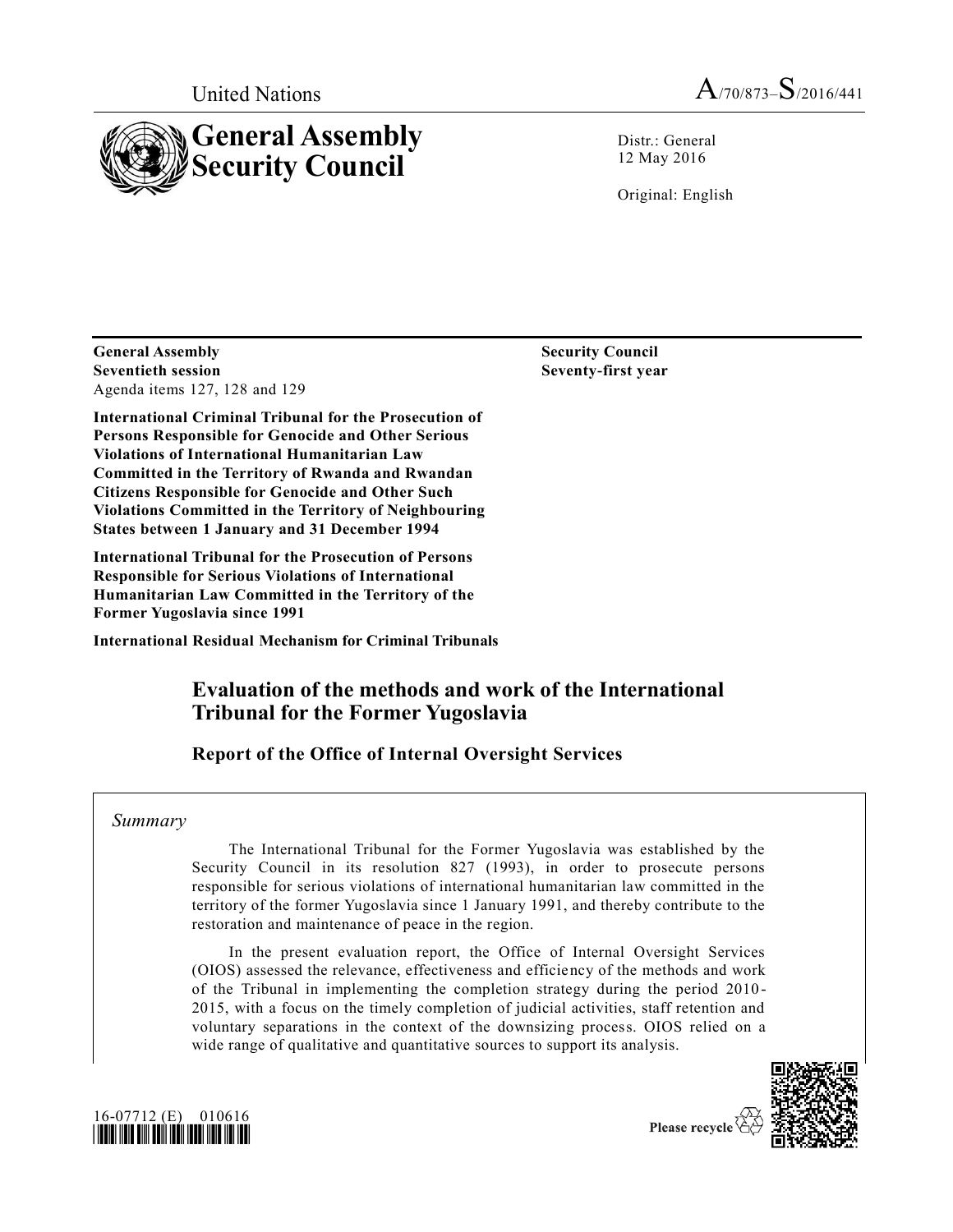Between 2010 and 2015, the Tribunal systematically reported on its performance and activities to the Security Council and the General Assembly, and made steady progress in monitoring its judicial activities. The Tribunal also implemented a number of operational and procedural reforms, and monitored them, in order to achieve the completion strategy. The Tribunal accomplished this in the context of implementing a downsizing exercise, during which it experienced a 53 per cent decrease in its overall workforce in the five-year temporal scope examined.

At the same time, evidence on demonstrating performance results proved elusive. While there were different perspectives on how to interpret the dates of the completion strategy, there was also an absence of clear indicators to enable a transparent assessment of the extent to which the completion of work was on track. Measures of effectiveness and efficiency were based largely on the past performance of the Tribunal itself, rather than in comparison with other international institutions or domestic courts. Results-based management frameworks were ambiguous. More importantly, there was a lack of evidence to demonstrate how the operational and procedural reforms rolled out over the years contributed to greater efficiency. The Tribunal does report on its performance and its progress on the completion strategy; it reports on the status of its activities rather than demonstra ting results.

The four key recommendations of OIOS to the Tribunal are as follows:

(a) Adopt case process time standards based on different types of case management approaches and monitor progress towards those internal benchmarks;

(b) Ensure that planning and monitoring mechanisms are tracking efficiency results;

(c) Develop a code of conduct and disciplinary mechanism for judges;

(d) Develop a centralized information system on staff separations and improve human resources analysis for data-driven decision-making.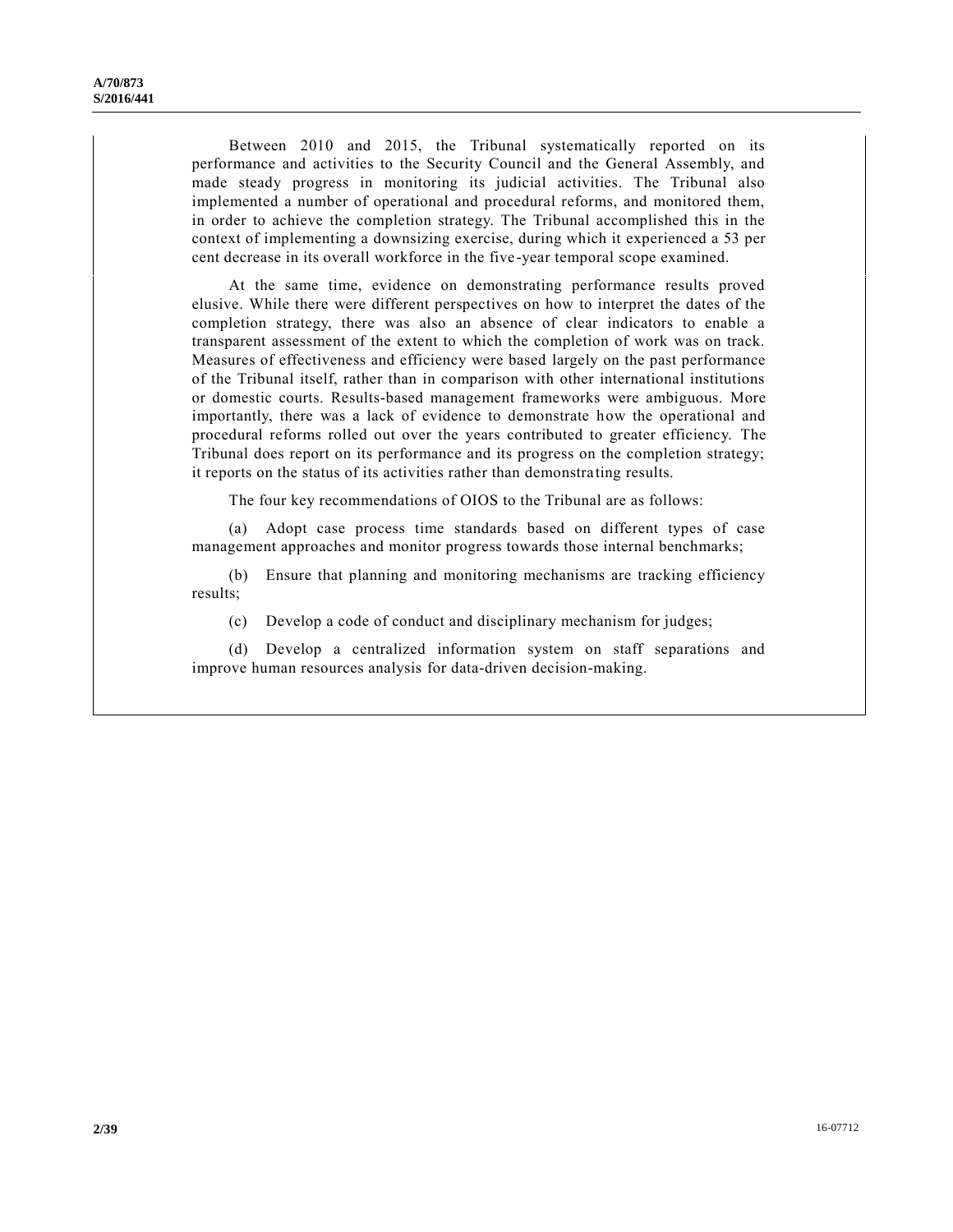# Contents

|         |                                                                                                                                                                                                                                                                                            | Page           |  |
|---------|--------------------------------------------------------------------------------------------------------------------------------------------------------------------------------------------------------------------------------------------------------------------------------------------|----------------|--|
| Ι.      |                                                                                                                                                                                                                                                                                            | $\overline{4}$ |  |
| II.     |                                                                                                                                                                                                                                                                                            | $\overline{4}$ |  |
|         | A.                                                                                                                                                                                                                                                                                         | $\overline{4}$ |  |
|         | <b>B.</b>                                                                                                                                                                                                                                                                                  | 5              |  |
|         | C.                                                                                                                                                                                                                                                                                         | 6              |  |
| III.    | Evaluation framework: scope, purpose and methodology                                                                                                                                                                                                                                       | 7              |  |
|         | A.                                                                                                                                                                                                                                                                                         | 7              |  |
|         | <b>B</b> .                                                                                                                                                                                                                                                                                 | 8              |  |
| IV.     |                                                                                                                                                                                                                                                                                            | 9              |  |
|         | The Tribunal has adequately developed the structures, mechanisms and operational<br>A.<br>activities to implement the completion strategy                                                                                                                                                  | 9              |  |
|         | The Tribunal has been somewhat effective in planning and carrying out its case work<br><b>B.</b>                                                                                                                                                                                           | 10             |  |
|         | $C_{\cdot}$<br>The Tribunal introduced notable measures to expedite judicial activities in the context<br>of the completion strategy, but evidence to demonstrate that it is working in the most<br>efficient manner from 2010 to 2015 is weak, and there is inadequate accountability for | 16             |  |
|         | Voluntary separation, not downsizing, posed a major challenge to the timely completion<br>D.                                                                                                                                                                                               | 19             |  |
| V.      |                                                                                                                                                                                                                                                                                            | 24             |  |
| VI.     |                                                                                                                                                                                                                                                                                            |                |  |
| Annexes |                                                                                                                                                                                                                                                                                            |                |  |
| L.      | Comments received from the International Tribunal for the Former Yugoslavia<br>27                                                                                                                                                                                                          |                |  |
| II.     | Comments by the Office of Internal Oversight Services, Inspection and Evaluation Division.<br>38                                                                                                                                                                                           |                |  |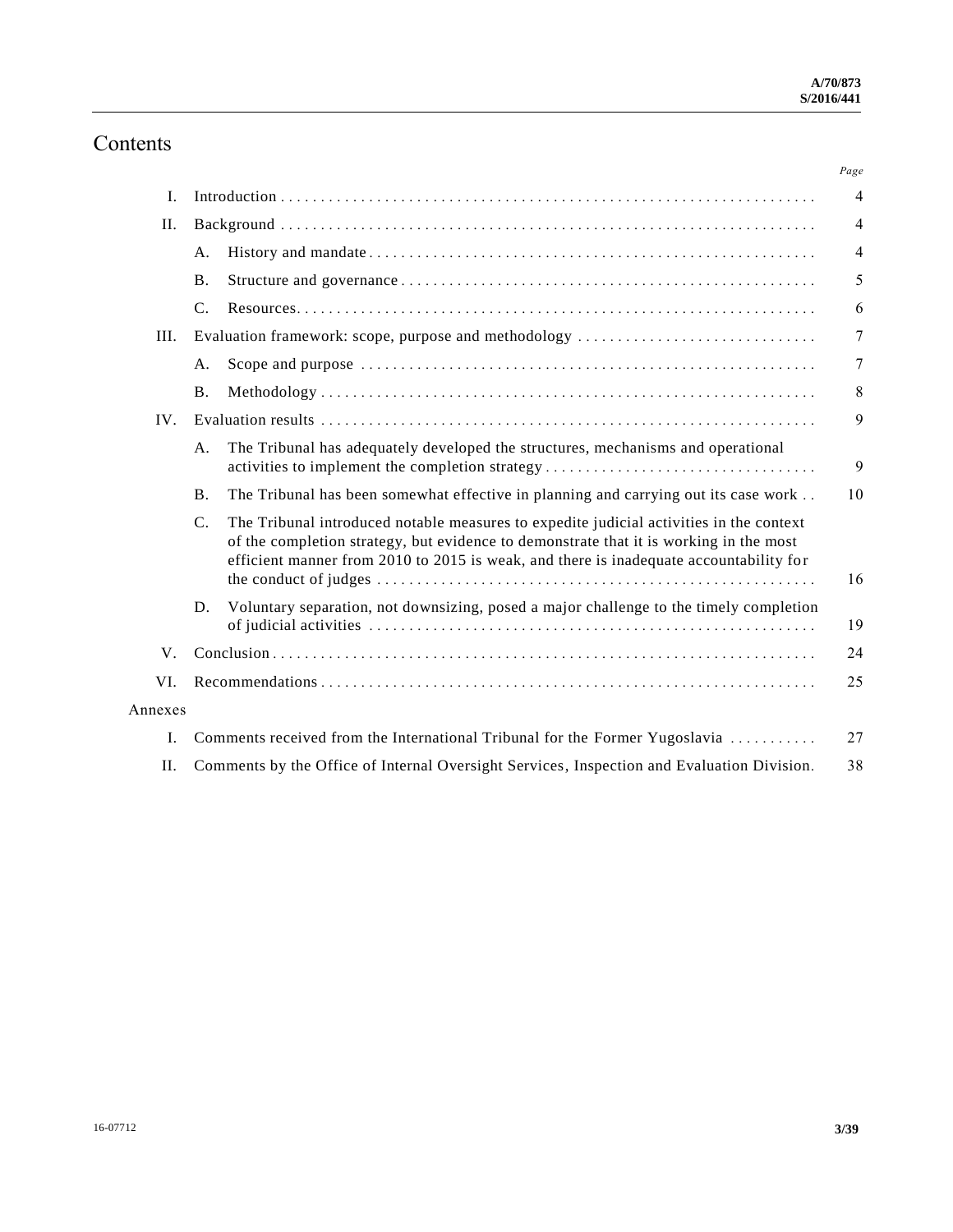# **I. Introduction**

1. The Inspection and Evaluation Division of the Office of Internal Oversight Services was mandated by the Security Council in resolution 2256 (2015) to conduct an evaluation of the methods and work of the International Tribunal for the Former Yugoslavia. The General Assembly endorsed the request in its resolution 70/227.

2. OIOS evaluations are undertaken pursuant to Article 97 of the Charter of the United Nations and General Assembly resolutions 48/218 B, 54/244 and 59/272, as well as Secretary-General's bulletin [ST/SGB/273,](http://undocs.org/ST/SGB/273) according to which OIOS is authorized to initiate, carry out and report on any action that it considers necessary to fulfil its responsibilities. Evaluation by OIOS is provided for in the Regulations and Rules Governing Programme Planning, the Programme Aspects of the Budget, the Monitoring of Implementation and the Methods of Evaluation [\(ST/SGB/2000/8,](http://undocs.org/ST/SGB/2000/8) regulation 7.1).

3. The overall objective of the evaluation was to determine as systematically and objectively as possible the relevance, efficiency and effectiveness of the methods and work of the Tribunal in implementing the completion strategy pursuant to Security Council resolution 1966 (2010), with a focus on the timely completion of judicial activities, and staff retention and voluntary separations in the context of the downsizing process (see para. 45 below). The scope and focus of the evaluation emerged from a preliminary desk review and scoping interviews of the residual challenges facing the Tribunal, as well as the truncated timeline. The evaluation was conducted in conformity with the norms and standards of the United Nations Evaluation Group.

4. The comments of the management of the Tribunal were sought on the draft report and were taken into account in the preparation of the present final report. The formal response of the Tribunal is included in the annex to the present report.

# **II. Background**

**\_\_\_\_\_\_\_\_\_\_\_\_\_\_\_\_\_\_**

# **A. History and mandate**

5. The International Tribunal for the Former Yugoslavia is an ad hoc tribunal established by the Security Council in its resolution 827 (1993). It is mandated to prosecute persons responsible for serious violations of international humanitarian law committed in the territory of the former Yugoslavia since 1 January 1991 and thereby contributes to the restoration and maintenance of peace in the region.<sup>1</sup> The Tribunal has jurisdiction over breaches of the Geneva Conventions, violations of the laws and customs of war, genocide and crimes against humanity.

6. The Tribunal is the first international tribunal created since the military tribunals in Nuremberg and Tokyo after the Second World War. Unlike prior tribunals established at the end of armed conflict, the International Tribunal for the

<sup>1</sup> See Security Council resolution 827 (1993). In accordance with article 8 of the statute of the International Tribunal for the Former Yugoslavia, the temporal jurisdiction of the Tribunal is open ended. The statute is available from www.icty.org/x/file/Legal%20Library/Statute/ statute\_sept09\_en.pdf.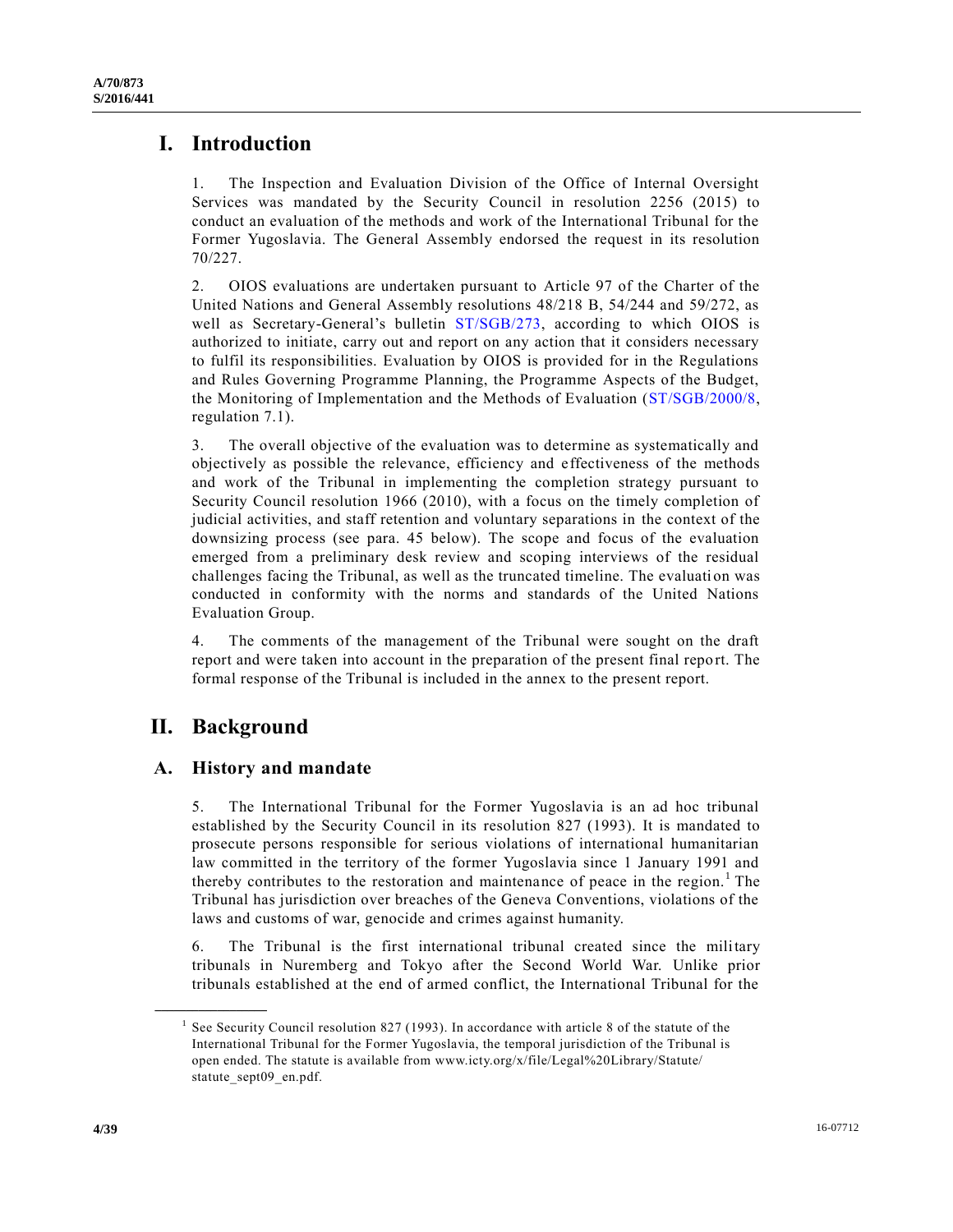Former Yugoslavia was created by the United Nations during an ongoing war in Bosnia. The crimes alleged and tried by the Tribunal extend in time from 1991 (in Croatia) to 2001 (in Macedonia), and include crimes committed in the period 1992 - 1995 (in Bosnia and Herzegovina), 1995 (in Croatia) and in the period 1998-1999 (in Kosovo). Furthermore, it was the first tribunal established under Chapter VII of the Charter of the United Nations as a measure to maintain international peace and security. The Tribunal has indicted a total of 161 people.

7. In accordance with the purpose of its founding resolution, the objectives of the Tribunal are: (a) to bring to justice persons allegedly responsible for serious violations of international humanitarian law; (b) to render justice to victims; (c) to deter further crimes; and (d) to contribute to the restoration of peace by holding accountable persons responsible for serious violations of international humanitarian law.

8. In its resolutions 1503 (2003) and 1534 (2004), the Security Council endorsed the completion strategy presented by the President of the International Tribunal for the Former Yugoslavia in June 2002 [\(S/2002/678\)](http://undocs.org/S/2002/678), according to which the investigations were envisioned to be completed by the end of 2004, all first-instance trial work by the end of 2008 and the appeals in 2010. Under the completion strategy, the Tribunal concentrated on the prosecution and trial of the most senior leaders while referring cases involving intermediate and lower-rank accused to national courts. In its resolution 1534 (2004), the Council also called upon the president and prosecutor of the Tribunal to explain their plans to implement the completion strategy in their semi-annual reports to the Council.

9. While endorsing the proposed completion strategy, the Security Council also noted that the implementation of the strategy was dependent upon external factors outside of the Tribunal's control. For example, in resolution 1503 (2003), the Council noted with concern that certain States were still not offering full cooperation and that the strengthening of national judicial systems was crucially important to the implementation of the completion strategies of the International Tribunal for the Former Yugoslavia and the International Criminal Tribunal for Rwanda. As early as 2004, the Council noted in its resolution 1534 (2004) that it might not be possible to implement the completion strategies set out in resolution 1503 (2003). In its resolution 1966 (2010), it noted that the envisaged dates mentioned above had not been met and requested the International Tribunal for the Former Yugoslavia to take all possible measures to expeditiously complete all its remaining work no later than 31 December 2014. With the final two fugitives arrested in May and July 2011, the International Tribunal for the Former Yugoslavia has continued to function past 2014. The Tribunal considers that the pending activities will be completed by the end of 2017.

## **B. Structure and governance**

10. The highest authority of the International Tribunal for the Former Yugoslavia is the President, who is supported by a Vice-President. Both the President and Vice-President are elected from among the permanent Tribunal judges by majority vote.

11. The Tribunal consists of three organs. The Chambers represents the judicial organ that comprises judges. It is organized into three Trial Chambers and one Appeals Chamber. The Office of the Prosecutor is a separate and independent organ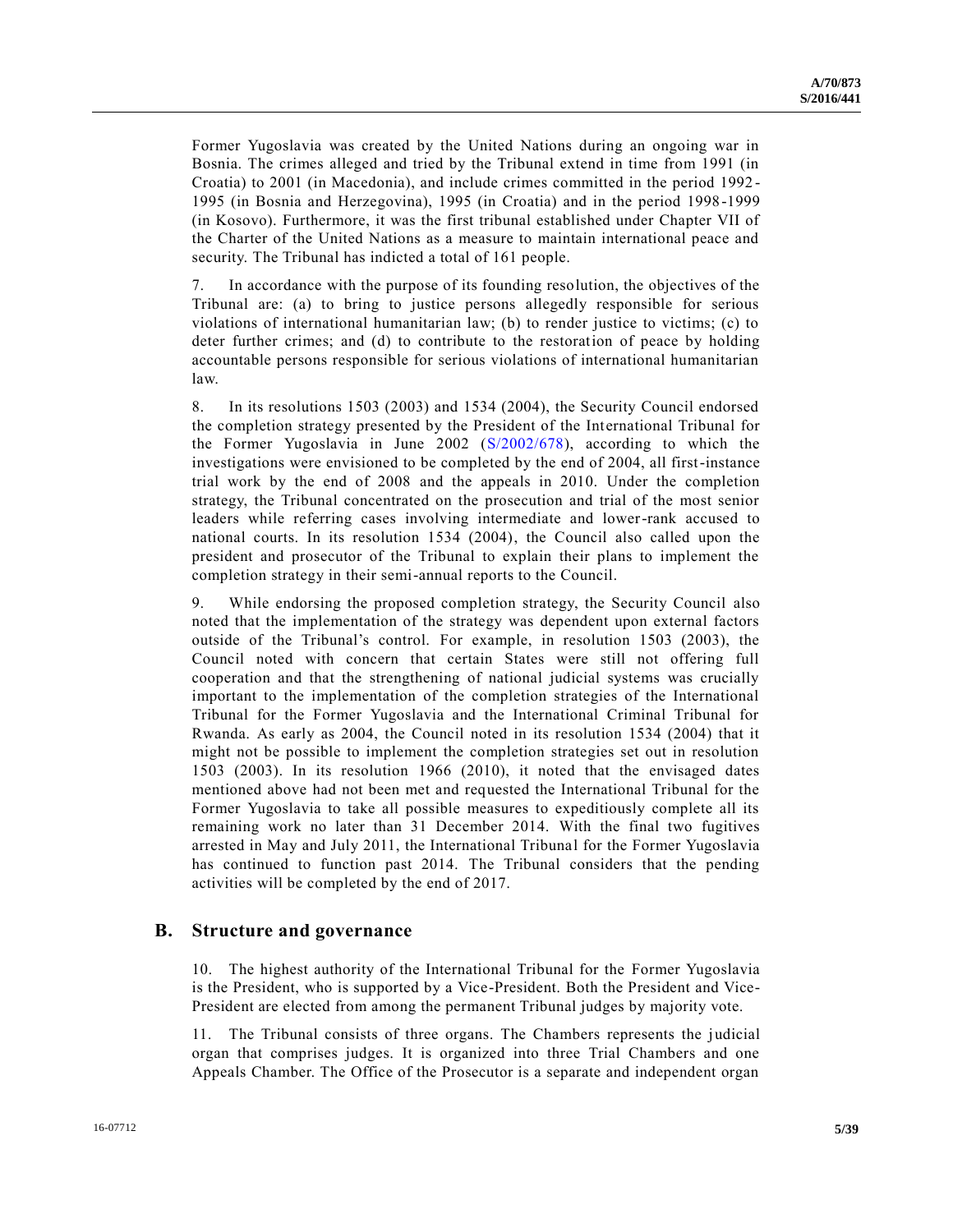of the Tribunal that has an Immediate Office, a Prosecutions Division and an Appeals Division. The Registry services both the Chambers and the Prosecution. As at 1 January 2016, it was further organized into a Registry Advisory Section, a Division of Judicial Support Services (which includes the Chambers Legal Support Section), an Administrative Division, a Communications Service, a Security and Safety Section, and a Conference and Language Services Section (see [A/70/397,](http://undocs.org/A/70/397) annex I).

12. The Tribunal is a subsidiary organ of the Security Council. While the Tribunal remains independent from the Council, the Council is ultimately accountable for the Tribunal's activities and its continued operations. The General Assembly, through the Fifth Committee, has budgetary control of the Tribunal.<sup>2</sup> Therefore, the Tribunal reports annually to the Security Council and the General Assembly, as well as semiannually on the completion strategy. The Tribunal is also subject to oversight by OIOS, the Board of Auditors and the Joint Inspection Unit.

13. The Tribunal is located in The Hague, with field offices in Sarajevo and Belgrade.

## **C. Resources**

**\_\_\_\_\_\_\_\_\_\_\_\_\_\_\_\_\_\_**

14. The Tribunal is financed from assessed contributions in accordance with a hybrid scale of assessments. Half of the budget of the Tribunal is financed according to the regular budget and the other half according to the peacekeeping scale. It reports directly to the General Assembly through the Advisory Committee on Administrative and Budgetary Questions and the Fifth Committee.

 $2<sup>2</sup>$  In accordance with article 32 of the statute of the International Tribunal for the Former Yugoslavia, which refers to Article 17 of the Charter of the United Nations.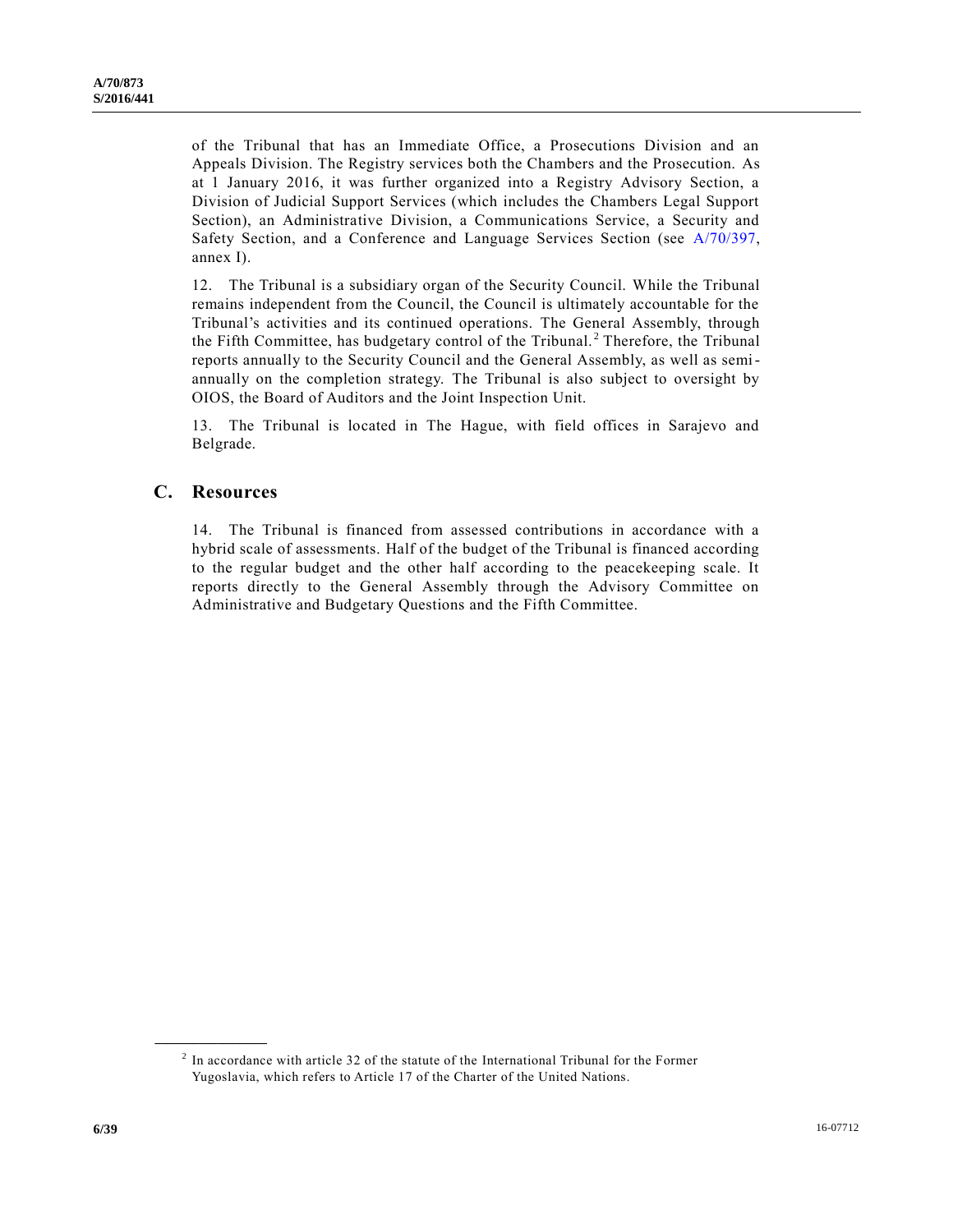### Figure I

**Financial resources of the International Tribunal for the Former Yugoslavia, 2010-2015***<sup>a</sup>* (Thousands of United States dollars)



*Source*: See expenditure, net of staff assessment, in [A/64/476,](http://undocs.org/A/64/476) [A/66/386,](http://undocs.org/A/66/386) [A/68/386,](http://undocs.org/A/68/386) and [A/70/397\)](http://undocs.org/A/70/397). <sup>a</sup> For the biennium 2014-2015, the regular budget figures are based on the approved budget at the revised exchange rate. The extrabudgetary figures for the biennium 2014-2015 are estimates.

15. As indicated in figure I, the financial resources of the Tribunal have steadily decreased over the past three bienniums. The proposed resources of the Tribunal for the biennium 2016-2017 before recosting, and after adjustment for other income, amount to \$113,429,500 (gross), reflecting a net decrease in real terms of \$87,625,300 (or 43.6 per cent), compared with the biennium 2014-2015 resources (see [A/70/397,](http://undocs.org/A/70/397) table 2). The decrease reflects reductions under the Chambers  $(\text{$}2,420,700)$ , the Office of the Prosecutor  $(\text{$}21,847,000)$  and the Registry (\$63,463,100), owing mainly to the reduction in trial and appeal activity during the biennium 2016-2017. The final budget of the Tribunal is expected to be for the biennium 2016-2017.

# **III. Evaluation framework: scope, purpose and methodology**

## **A. Scope and purpose**

**\_\_\_\_\_\_\_\_\_\_\_\_\_\_\_\_\_\_**

16. The present evaluation covers operational issues relating to the methods and work of the Tribunal, for the period 2010-2015, especially the timely completion of judicial activities, and staff retention and voluntary separations in the context of the downsizing process. Owing to the primacy of judicial independence,  $3$  the report does not cover substantive aspects of international criminal law (namely, legal reasoning, decision-making, jurisprudential regimes and decision outcomes). Owing to time constraints, the present evaluation focuses on the timely completion of

<sup>&</sup>lt;sup>3</sup> Symbolizing procedural fairness and connoting a professional and unbiased decision-making process.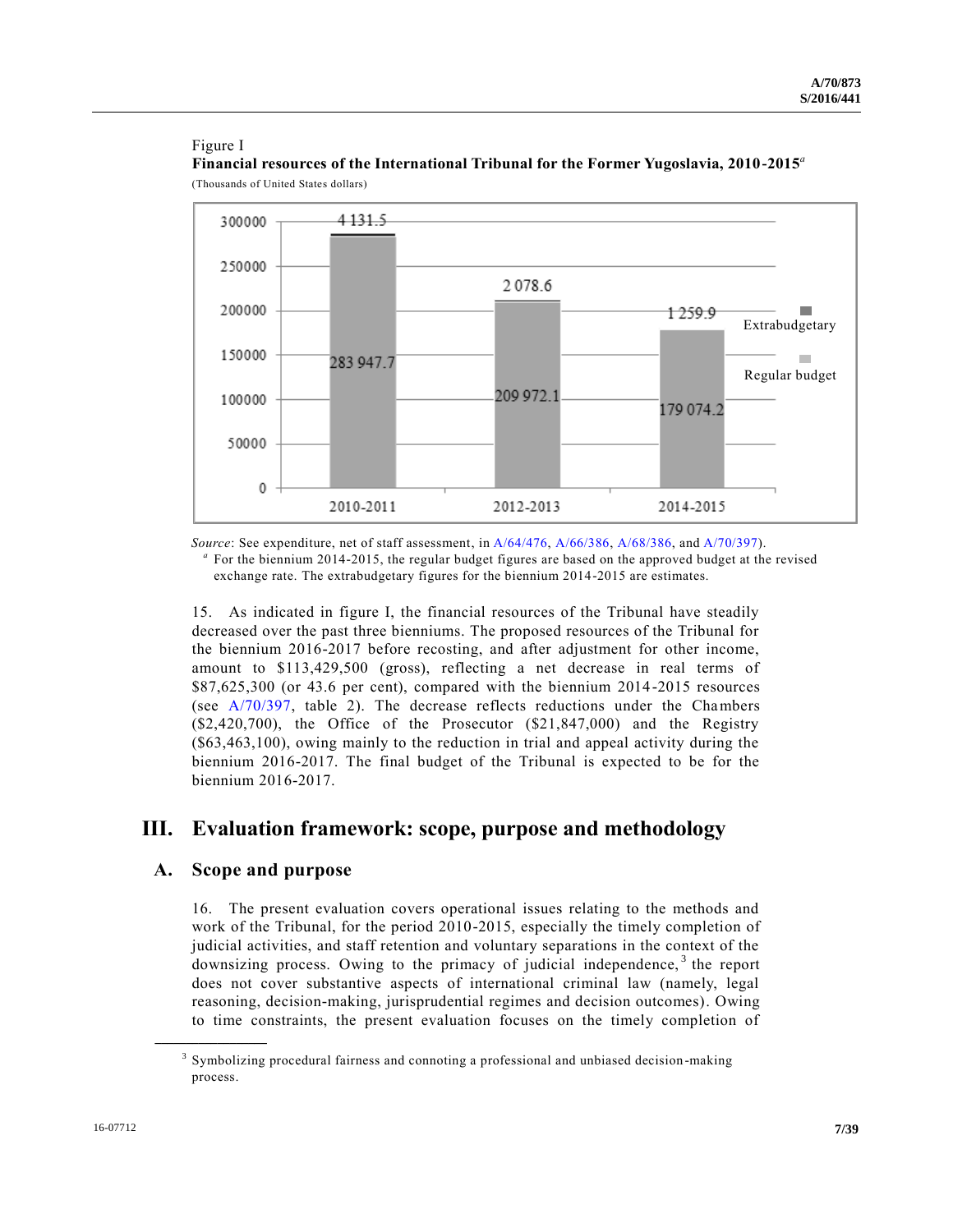judicial activities, and voluntary separations and retention, two areas critical to the operational effectiveness and efficiency of the Tribunal in the context of the completion strategy. Therefore, the impact and legacy of the Tribunal, the work of the International Residual Mechanism for Criminal Tribunals and the transfer of records and archives to the Residual Mechanism were not covered.

## **B. Methodology**

**\_\_\_\_\_\_\_\_\_\_\_\_\_\_\_\_\_\_**

17. The results are based on a triangulation of multiple data sources. OIOS used the following combination of quantitative and qualitative data collection methods:

(a) A total of 39 semi-structured interviews with Tribunal judges and senior staff;

(b) A visit to the Tribunal headquarters, including observations undertaken at the Detention Unit, a court room simulation and a technology briefing;

(c) Web-based surveys of a stratified random sample of Tribunal staff and a non-random survey of Tribunal stakeholders;<sup>4</sup>

(d) Structured content analysis of key reports and documentation, including the Tribunal's annual reports, the Tribunal's completion strategy reports, OIOS audit reports, Security Council verbatim records, and the Tribunal's policy and meeting documents;

(e) External literature review of scholarly and policy articles on the operation and function of the Tribunal; <sup>5</sup>

(f) Appeals case load analysis;

(g) Quantitative analysis of duration on trial and appeal proceedings, rendering of judgments, a multivariate index measure of complexity <sup>6</sup> and a regression analysis of first-instance trials and appeal duration and complexity;

(h) Quantitative analysis of staff separations, turnover ratio and rate of voluntary separations.

18. Key limitations included the late arrival of primary data from the International Criminal Tribunal for Rwanda to enable a robust case study to compare the latter to the International Tribunal for the Former Yugoslavia. Ultimately, the short duration of two months for undertaking design, data collection, analysis and report drafting constituted a limiting factor for the evaluation.

19. OIOS consulted the International Tribunal for the Former Yugoslavia during the conduct of the evaluation and expresses its appreciation to the Tribunal for its

<sup>&</sup>lt;sup>4</sup> A total of 197 responded to the staff survey — a response rate of 66 per cent. A total of 49 responded to the stakeholder survey — a response rate of 40 per cent.

 $5$  A total of 50 sources were systematically reviewed for inclusion or exclusion, of which 27 were included on the basis of relevance and/or quality.

<sup>&</sup>lt;sup>6</sup> The complexity index was developed with information provided by the Head of Chambers and Legal Team Leaders. Factual complexity denotes when facts necessary to decide the case are voluminous, technical, contradictory or incompatible. Legal complexity denotes when law is difficult to ascertain and existing precedents are inconsistent. The definitions were adopted from Stuart Ford, "Complexity and efficiency at International Criminal Courts", *Emory International Law Review*, vol. 29 (2014).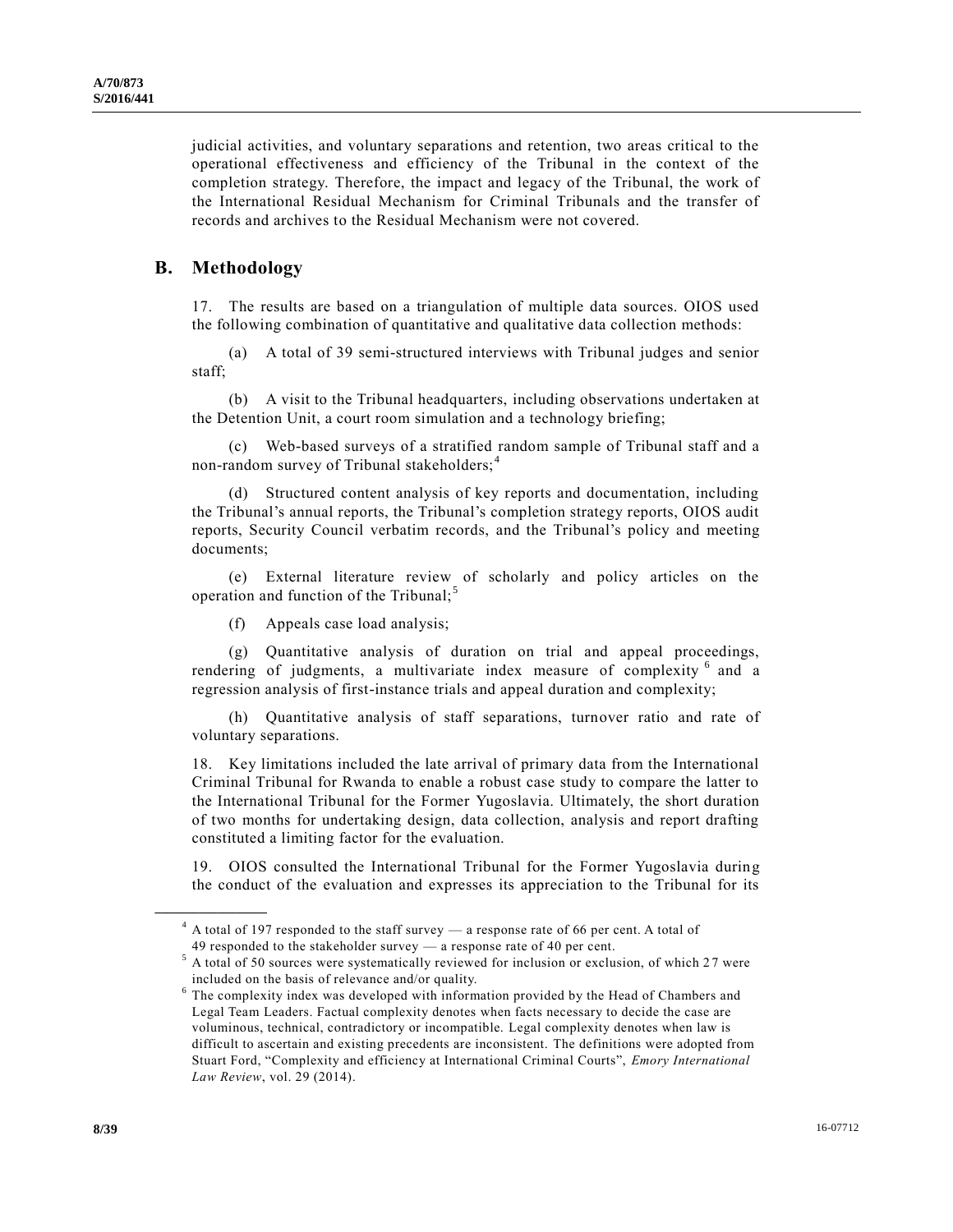cooperation and assistance. The response of the Tribunal to the report is contained in annex I.

# **IV. Evaluation results**

# **A. The Tribunal has adequately developed the structures, mechanisms and operational activities to implement the completion strategy**

20. The Tribunal has submitted reports on the completion strategy at six-month intervals, with the President and the Prosecutor appearing before the Security Council every six months to detail the progress made, as mandated in paragraph 6 of Council resolution 1534 (2004). The first report of the Tribunal was submitted on 24 May 2004. In addition, the Tribunal has submitted annual reports to the Council.

21. On the basis of interviews, policy documents and the reports on the completion strategy reports, the majority of substantive operational and procedural reforms that formed a strategy to complete the judicial workload in an expeditious manner were initiated before 2010 to implement the completion strategy. A Trial and Appeal Scheduling Working Group, chaired by the Vice-President of the Tribunal, was established in 2005 to manage the progress of trials and appeals and to provide information that serves as the basis for the budget presentation. To expedite judicial activities, the Tribunal adopted the seniority requirement for prosecution<sup>7</sup> and the referral of cases against minor defendants to national jurisdictions so that trial activities could be completed by the end of 2008. Ad litem judges were added to the Tribunal to expand the capacity of the Tribunal and expedite the completion of cases. Ad litem judges were assigned to contempt cases in order to enable an equitable distribution of workload among judges.

22. The Tribunal also rebuilt courtrooms to accommodate multiple -accused cases. The roll-out of the electronic courtroom management system, eCourt, saved evidence presentation time in court, facilitated the search of evidence and decreased the reliance on paper records. An Office of Document Management was created to analyse and manage translation requests and to keep track of the percentage completed. The eDisclosure system permitted the streamlined disclosure of large volumes of documents from prosecution to defence. The system allows for an equal level of search capacity to promote procedural fairness. A concerted effort was made to decrease the scope, complexity and number of trials, including increased applications for joinder of cases and charges, the provision of a system of plea bargaining, reducing the scope and complexity of indictments, using agreed and adjudicated facts, admitting written evidence, enforcing time limits on parties and discouraging duplicative evidence.

23. In 2007, the split sitting times permitted a maximization of courtroom usage over two shifts daily, which exceeded normal working hours (see [A/64/476,](http://undocs.org/A/64/476) para. 35). This innovation allowed the Tribunal to increase its capacity to six concurrent daily trials, involving up to 28 accused from 9 a.m. to 7 p.m. A seventh trial simultaneously ran in 2007 and during the first two quarters of 2012, further maximizing the use of courtroom time. In 2014, the Division of Judicial Support

<sup>&</sup>lt;sup>7</sup> See Security Council resolutions 1329 (2000), 1503 (2003) and 1534 (2004).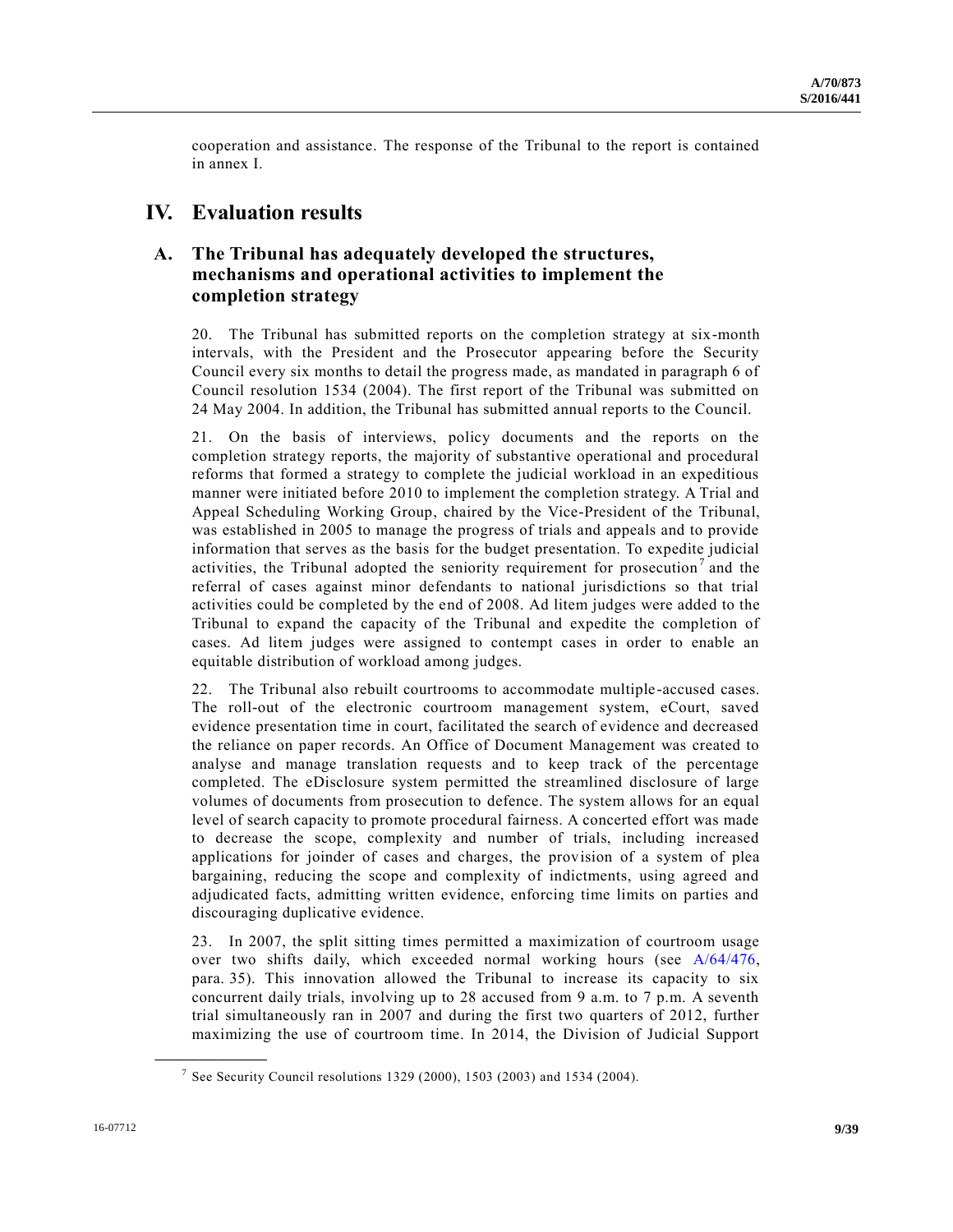Services in the Registry underwent restructuring so that three sections were merged and assigned to a newly established section with the intention of achieving optimal use of reduced resources. The President of the Tribunal also meets with judges and team leaders of drafting teams for briefings on obstacles to expeditious drafting. The Conference and Language Services Section applied a flexible approach of in-house and outsourced resources to fulfil its translation obligations. Throughout the introduction of these measures, the Trial and Appeal Scheduling Working Group continued to monitor and manage progress of trials and appeals.

24. With regard to staffing, the Tribunal implemented training programmes for legal drafters in Chambers, altered preparations for drafting judgments to begin at an earlier stage of the trials and appeals, assigned additional staff members to multiple cases, assigned additional resources to translation, especially those that might have an effect on the progress of the judicial proceedings, and assigned staff members to assist on a part-time basis to cases potentially subject to delay. The Tribunal maintains a roster of applicants to ensure that departing staff can be replaced promptly. Accused persons were medically monitored on a regular basis in order to allow for updated information on their condition. Registry staff were trained to develop multifunctionality with regard to all aspects of the trials and appeals in order to allay delays. The Office of Human Resources Management permitted a waiver to hire qualified interns directly after the termination of their internships, without the need for them to wait the customary six months.

## **B. The Tribunal has been somewhat effective in planning and carrying out its case work**

### **Despite the divergence of perspectives on the question of deadline versus targets, the dates of the completion strategy enabled the Tribunal to focus on completing its work**

25. The dates set in the completion strategy were decided in dialogues held between the leadership of the Tribunal and the Security Council. The first establishment of dates for the completion of work was proposed by the Tribunal to the Council in its June 2002 report on the judicial status of the International Tribunal for the Former Yugoslavia and the prospects for referring certain cases to national courts [\(S/2002/678,](http://undocs.org/S/2002/678) annex). The Tribunal forecasts were based on estimates made by the Prosecutor in 1999 at the time of the issuance of the report of the Expert Group to Conduct a Review of the Effective Operation and Functioning of the International Tribunal for the Former Yugoslavia and the International Criminal Tribunal for Rwanda [\(A/54/634,](http://undocs.org/A/54/634) annex). The Security Council responded to the proposed broad strategy with a presidential statement adopted in July 2002 [\(S/PRST/2002/21\)](http://undocs.org/S/PRST/2002/21), and subsequently endorsed the proposed dates of completion in its resolution 1503 (2003), in which it recalled and reaffirmed the presidential statement and called upon the Tribunal to complete its work by 2010. None of the relevant Security Council resolutions on the Tribunal refer to the dates of the completion strategy as deadlines or targets explicitly.<sup>8</sup>

<sup>&</sup>lt;sup>8</sup> See Security Council resolutions 808 (1993), 1503 (2003), 1534 (2004), 1931 (2010), 1966 (2010), 1993 (2011) and 2081 (2012).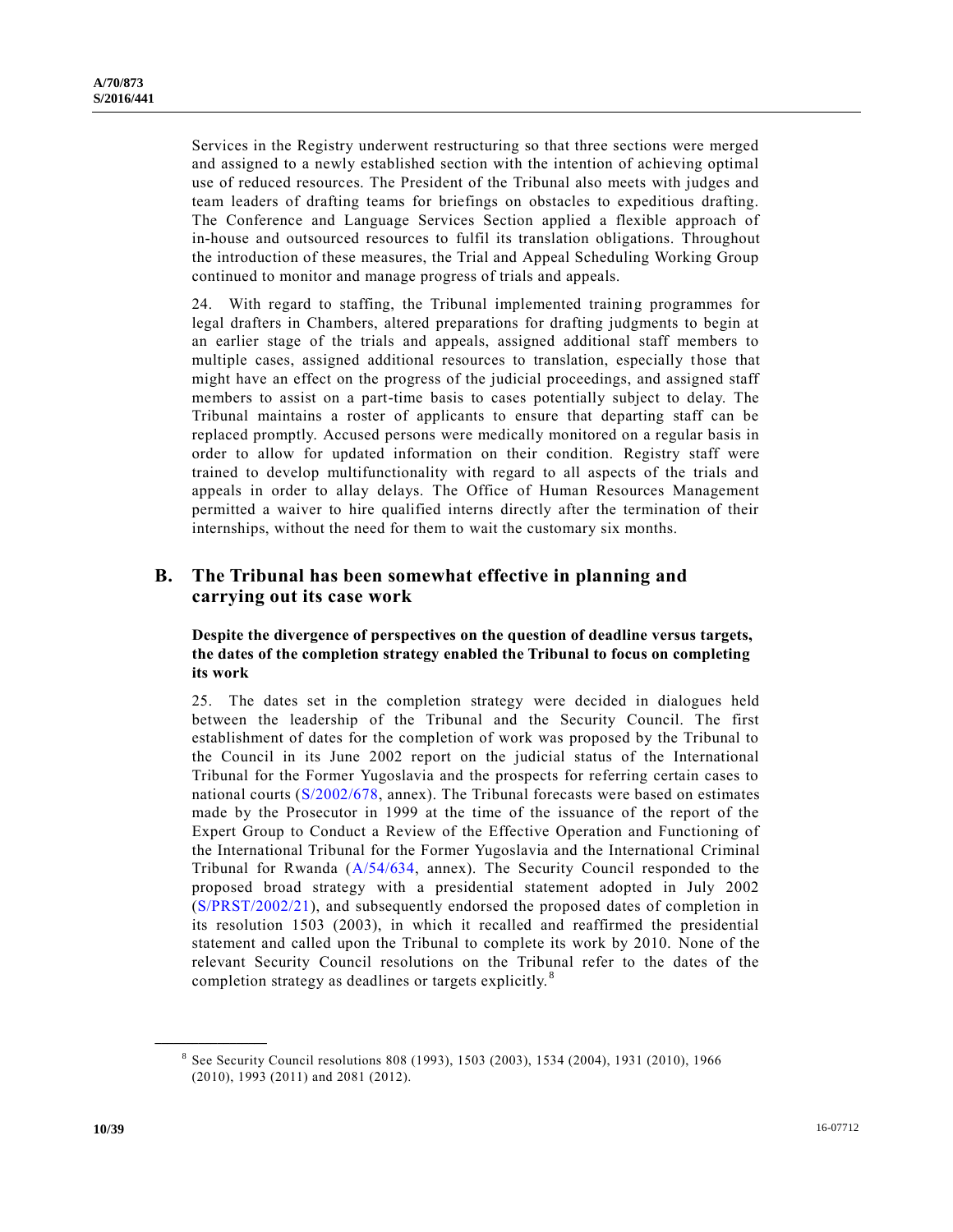26. On the basis of interviews, senior management of the Tribunal generally perceived that the approach underlying the completion strategy should be qualified by, and conditional upon, the requirements of the judicial process, <sup>9</sup> whereas members of the Security Council Informal Working Group on International Tribunals held diverse perspectives on whether the dates in the completion strategy represented flexible targets or fixed deadlines. In limited instances, the Tribunal used the phrase "deadline accepted under the completion strategy" when referring to the obligation of the Prosecution to ensure that all indictments were issued by the end of 2004.<sup>10</sup> Regardless of how the dates in the completion strategy were interpreted, they made the Tribunal more focused on completing its work.

27. It should be noted that the measures of effectiveness and efficiency by which the Tribunal is assessed are largely derived from past performance of the Tribunal itself, rather than in comparison to other international institutions or domestic courts where the cases and procedures may not be entirely equivalent. Comparative studies by scholars are nascent and do not adequately reflect the full complexity of the cases or the appropriate selection of comparators.<sup>11</sup> There were no available established benchmarks or an accepted methodology for the assessment of efficiency and effectiveness, which has led to different interpretations of the Tribunal's effectiveness and efficiency and whether activities are completed on time. An OIOS audit undertaken in 2004 of the Office of the Prosecutor at the International Criminal Tribunal for Rwanda and at the International Tribunal for the Former Yugoslavia concluded that there was insufficient evidence to confirm that the investigation and prosecution mandates of the Office of the Prosecutor would be completed by 2004 and 2008 respectively [\(A/58/677\)](http://undocs.org/A/58/677). The Tribunal maintained, however, that the target date of 2004 was realistic, and this deadline was eventually achieved (ibid., para. 10 (a)).

#### **The Tribunal has been diligent in monitoring progress towards its judicial objectives**

28. The Tribunal caseload encompassed 12 first-instance trials and 13 appeals between January 2010 and December 2015. During the same temporal scope, judgments were rendered in 8 first-instance trials and 10 appeals. In one instance, the Appeal Chambers terminated proceedings following the death of the appellant. As of December 2015, four first-instance trials and two appeals were still pending. The completion of two additional trial cases in March 2016 meant that two firstinstance trials and two appeals were ongoing, involving a total of 10 accused. As of April 2016, proceedings against 151 of the indicted were concluded. The arrests of the two fugitives in 2011 demonstrated that all accused for whom indictments had been issued had either surrendered or been apprehended.

<sup>9</sup> See also Fausto Pocar, "Completion or continuation strategy? Appraising problems and possible developments in building the legacy of the International Tribunal for the former Yugoslavia", *Journal of International Criminal Justice*, vol. 6, No. 4 (2008).

<sup>&</sup>lt;sup>10</sup> See www.icty.org/en/cases/transfer-cases. See also [S/2005/343,](http://undocs.org/S/2005/343) annex II, paras. 29 and 30.

<sup>&</sup>lt;sup>11</sup> Liliana A Barria and Steven D. Roper, "How effective are international criminal tribunals? An analysis of the International Criminal Tribunal for the Former Yugoslavia and the International Criminal Tribunal for Rwanda", *The International Journal of Human Rights*, vol. 9, No. 3 (2005): 349-368; Ford, "Complexity and efficiency" (see footnote 6); Stuart Ford, "How much money does the International Criminal Court need?" in *The Law and Practice of the International Criminal Court*, Carsten Stahn, ed. (Oxford, Oxford University Press, 2015).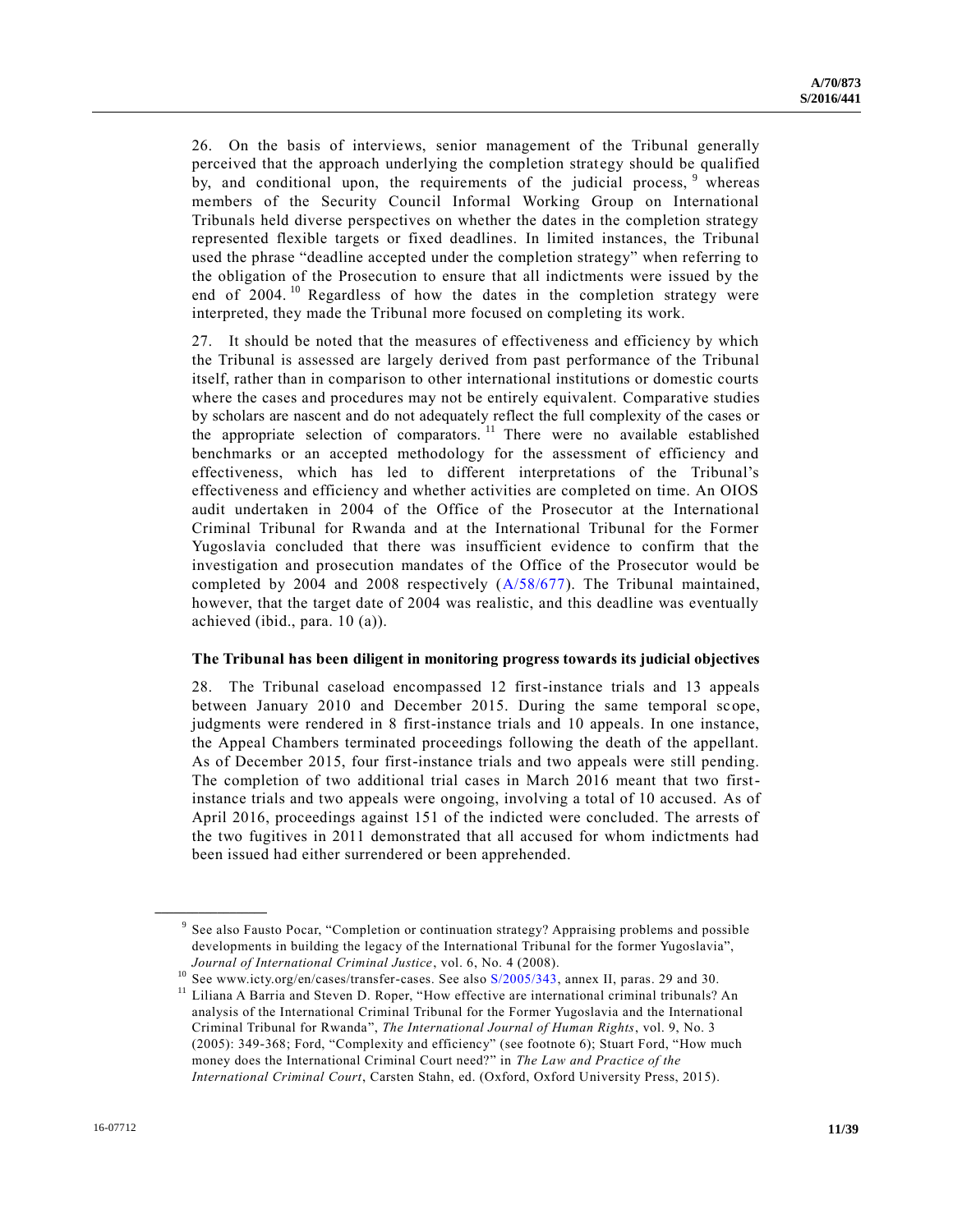29. During the period 2010-2015, the Tribunal has been relatively timely in the completion of first-instance trials when viewed in terms of the fulfilment of the Tribunal's own projections. This has been the situation with the exception of one outlier case (see figure II). One of the primary tools for determining resource requirements and monitoring the progress towards timely completion of judicial activity was the schedules of trial and appeal cases. On-time case processing was defined in this instance as fully implementing the remaining trial and appeal stages according to the forecasts produced as of, respectively, the close of hearing and the filing of the last reply brief according to the schedule of the Trial and Appeal Scheduling Working Group. The schedule is a living document, produced at the pretrial phase and revised monthly on the basis of the ongoing events of the case. In general, the earliest available expected duration of a trial was indicated in the Tribunal's annual reports and its reports on the completion strategy. Therefore, the notion of trial slippage was derived from comparing the difference between the estimated and the actual duration of trial, relative to the targets set in the completion strategy. The earliest available forecast was used as a benchmark, but it was always the least accurate because it was made not only with the least amount of information but also with the highest degree of uncertainty. There was also an element of providing the most optimistic forecasts in response to the completion strategy (see [S/2010/270,](http://undocs.org/S/2010/270) annex I, para. 87).

30. A number of external challenges beyond the control of the Tribunal affected the trial duration at various stages and were well documented in the annual reports of the Tribunal and its reports on the completion strategy reports. Such factors included, but were not limited to, the cooperation of States, the accused at large, self-represented accused, the health of the accused, the death of an accused, the death of lead defence counsel, the intimidation of witnesses and failure for witnesses to appear. When the prediction of the expected trial duration was taken at a more advanced stage of the judicial procedure,  $12$  however, the distance between the expected and actual trial duration was relatively nominal. For first-instance trials, this was due to the fact that once the defence and prosecution cases were completed the information available permitted a more accurate and reasonable prediction of the overall trial duration. For appeals, once a case was considered to be fully briefed, there was sufficient information to provide a reliable case timeline. Therefore, the Tribunal was able to provide a relatively reliable forecast for trial and appeal duration when taken at a more advanced judicial stage when there was less uncertainty about the progress of the judicial process.

31. The predictive power of forecasts at the close of hearing was strong. <sup>13</sup> When the outlier case (i.e., *Šešelj*) was omitted from the dataset contained in figure II below, there was less variation between the forecasted and actual duration. Case complexity played a role in the overall trial length. There was also a strong positive relationship between complexity and trial length when the outlier case was removed.<sup>14</sup> Therefore, 92 per cent of the variation in trial length could be attributed to complexity.<sup>15</sup>

<sup>&</sup>lt;sup>12</sup> Defined as the time directly after the closing of hearings.

 $13$  The root mean square error was 13.5 in trial cases.

<sup>&</sup>lt;sup>14</sup> When the *Šešelj* case was removed, the correlation coefficient was 0.96, as opposed to 0.66.

<sup>&</sup>lt;sup>15</sup> 92 per cent was derived from 0.96 squared  $(R<sup>2</sup>)$ .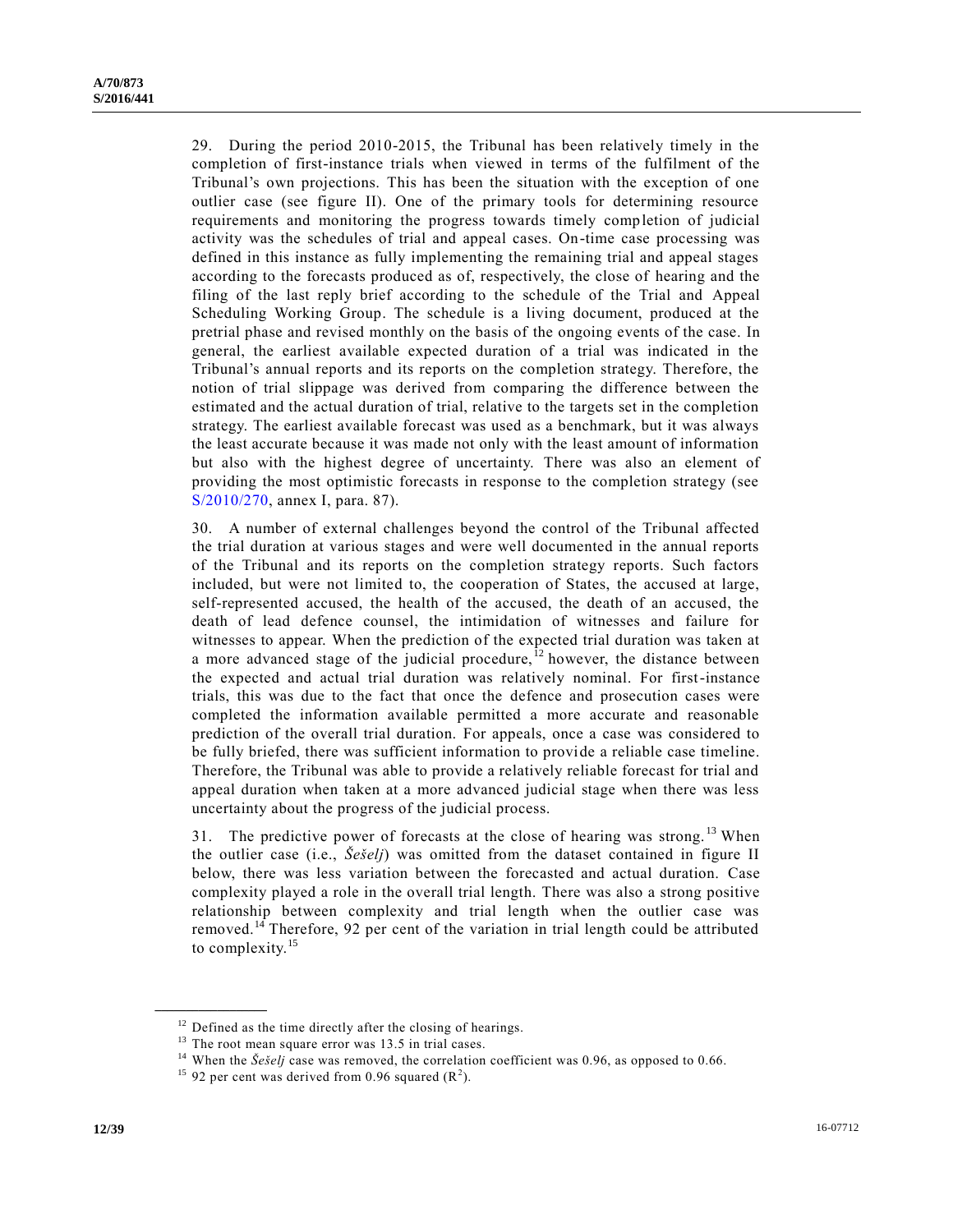

## Figure II **Timeliness of first-instance trials in terms of number of months, 2010-2015**

*Source*: OIOS, based on Tribunal trial and appeal schedules.

32. The timely completion of appeals cases was more idiosyncratic, compared with the first-instance trials (see figure III). There was a strong positive relationship between appeal case complexity and case length. When the two outlier cases, *Lukić and Lukić* and *Šainović et al.*, were omitted, there was a notable gain in predictive power of the forecast. In two cases, the appeals finished earlier than the expected duration for the earliest available projection and for predictions after the close of hearing. In the outliers, the increased workload of the presiding judges did not contribute directly to the delays. The difference between the forecasted and actual duration in the appeals forecast was similar to the trials dataset set out above, but slightly higher.<sup>16</sup> This means that the predictive power of the appeals forecast was slightly weaker than the trials forecast.

<sup>&</sup>lt;sup>16</sup> The root mean square error was 13.8 for appeal cases.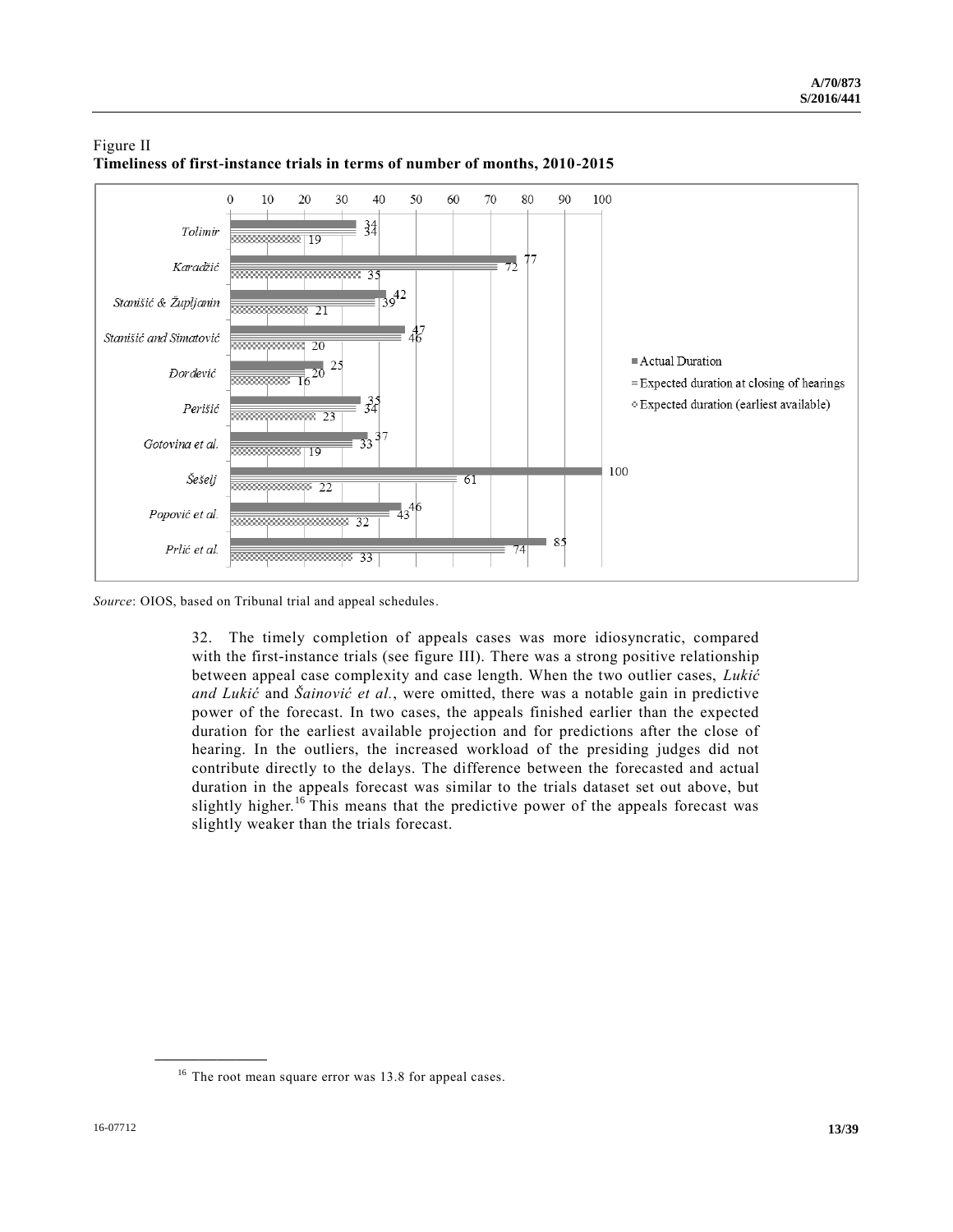

## Figure III **Timeliness of appeals cases in terms of months, 2010-2015**

*Source*: OIOS, based on Tribunal trial and appeal schedules.

### **Demonstrating results according to a results-based management framework was ambiguous**

33. Despite the progress towards achieving judicial objectives, the Tribunal did not provide sufficient evidence to demonstrate results on increased efficiency. Even with the regulatory framework consisting of the rules of procedure and evidence, practice directions and policy documents, there was no clear indication if procedural steps were shortened as discussed in paragraph 36 below. Moreover, on the basis of a desk review of the logical frameworks in budget documents and workplans for the period 2010-2015, the Office of the Prosecutor and the Registry did not identify clear and measurable objectives, select attributable indicators to assess progress towards the completion of judicial activity in the implementation of the completion strategy or set explicit targets for each indicator to enable judgment of performance, while acknowledging that expected accomplishments and outputs were drafted broadly. For example, in the Registry's logical framework, an entire set of indistinct activities was consolidated into a single line item, namely, the "Timely implementation of formal actions taken in accordance with the agreed-upon completion strategy" (see figure IV). The related indicator of achievement, "Percentage of actions completed on time" was ambiguous. While the first Tribunal logical framework was developed in 2004 with support from United Nations Headquarters (see [A/65/5/Add.12,](http://undocs.org/A/65/5/Add.12) para. 34), the formulation of logical frameworks for the Office of the Prosecutor and the Registry have stayed the same over the course of three bienniums (see [A/64/476,](http://undocs.org/A/64/476) [A/66/386](http://undocs.org/A/66/386) and [A/68/386\)](http://undocs.org/A/68/386). The first refinement of the logical framework for the Registry appeared only in the report on the biennium 2016-2017 with the adoption of a measureable indicator, namely,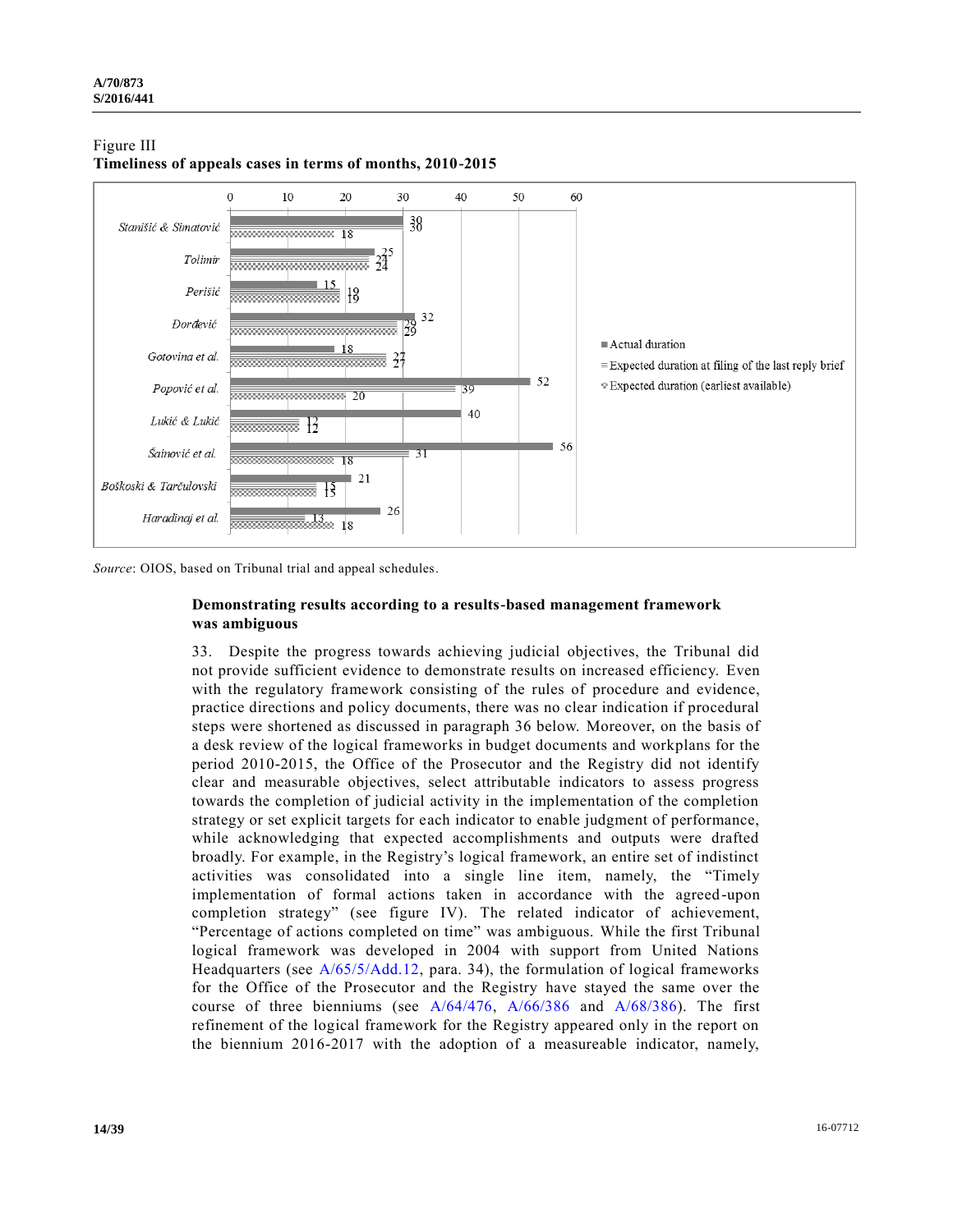"Percentage of cases completed by the end of the biennium".<sup>17</sup> In addition, the logical framework for the Office of the Prosecutor did not update the correct number of first-instance trials in the biennium 2016-2017.<sup>18</sup>

## Figure IV **Logical framework for the Registry for the biennium 2010-2011**

#### Table 8 **Objectives for the biennium, expected accomplishments and indicators of achievement**

**Objective**: The efficient administration and servicing of the Tribunal by the management of judicial, administrative and legal support to Chambers, the Office of the Prose cutor and, in a limited fashion, the defence, in line with the statute of the Tribunal, the Rules of Procedure and Evidence, United Nations regulations and rules and the Tribunal's completion strategy

| <b>Expected accomplishments</b>                                                                                   | <b>Indicators of achievement</b>                                                                                                                                      |  |
|-------------------------------------------------------------------------------------------------------------------|-----------------------------------------------------------------------------------------------------------------------------------------------------------------------|--|
| Timely implementation of formal actions<br>(a)<br>taken in accordance with the agreed-upon<br>completion strategy | Percentage of actions completed on time<br>(a)<br>Performance measures:<br>2006-2007: 95 per cent<br>Estimate 2008-2009: 95 per cent<br>Target 2010-2011: 95 per cent |  |

#### *Source*: [A/64/476.](http://undocs.org/A/64/476)

**\_\_\_\_\_\_\_\_\_\_\_\_\_\_\_\_\_\_**

34. Ambiguously formulated overall goals and indicators translated into equally ambiguous division workplans, which did not support adequate performance monitoring. A review of a selection of annual division workplans in the Registry for the period 2010-2015 indicated that a number of key elements necessary for planning and performance monitoring were missing, particularly in the workplans for the period 2010-2013. There was no specification of performance indicators, timelines or necessary resources required to achieve the goals. These workplans did not lend themselves adequately to enabling managers to ensure that activities contributed to the overall priorities of the Tribunal. From 2010 to 2013, expectations that overall organizational goals and accomplishments would cascade down to divisions in a meaningful manner were limited. It was only in the 2014 - 2015 performance cycle that the division workplans began to follow a results-based management approach. Unsurprisingly, the budget report for the biennium 2016- 2017, which was prepared in 2015, shows a clearer attribution of outputs towards overall objectives.

<sup>&</sup>lt;sup>17</sup> Although the budget report for the biennium 2016-2017 ( $A/70/397$ ) falls outside the temporal mandate of the present evaluation, it was drafted in 2015.

<sup>&</sup>lt;sup>18</sup> The budget report for the biennium 2016-2017 ( $A/70/397$ ) still reflected, under table 7, indicators of achievement (a), six first-instance trials completed in the biennium 2012-2013, even though the actual number completed was four. See [A/66/386,](http://undocs.org/A/66/386) table 5, indicators of achievement (a) for the biennium 2012-2013; [A/68/386,](http://undocs.org/A/68/386) table 7, indicators of achievement (a) for the biennium 2012-2013; and [A/70/397,](http://undocs.org/A/70/397) table 7, indicators of achievement (a) for the biennium 2012-2013.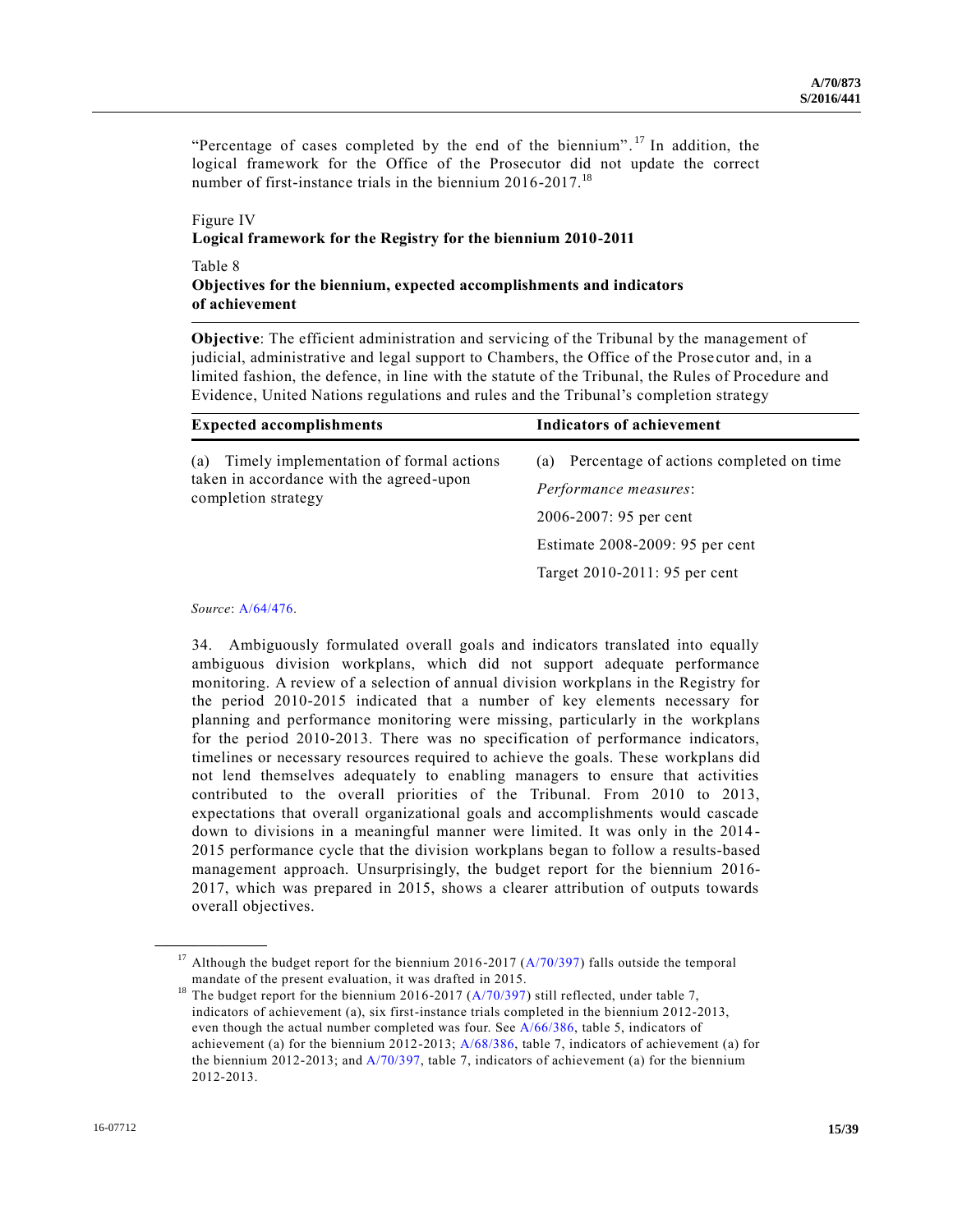**C. The Tribunal introduced notable measures to expedite judicial activities in the context of the completion strategy, but evidence to demonstrate that it is working in the most efficient manner from 2010 to 2015 is weak, and there is inadequate accountability for the conduct of judges**

#### **Impetus to expedite judicial activities produced uncertain effects**

35. The impetus to increase efficiencies and maximize resources multiplied in the Tribunal after the publication of the 1999 report of the Expert Group to Conduct a Review of the Effective Operation and Functioning of the International Tribunal for the Former Yugoslavia and the International Tribunal for Rwanda (see [A/54/634,](http://undocs.org/A/54/634) annex). For the present evaluation, there was insufficient evidence to definitively conclude that earlier reforms or reforms implemented after 2010 to streamline or improve the pace of the Tribunal's work contributed significantly to expeditious trials and appeals.<sup>19</sup> The reforms were never systematically assessed to ensure that the desired effects were produced, unintended consequences were mitigated or precisely how much time was saved. Earlier suggestions to foster documentation on efficiencies were ignored by the Tribunal, as was the case when OIOS recommended in a 2008 audit (AA2008/270/01) the implementation of an effective information management system to collate critical performance measures systematically owing to the inability to assess the impact of efficiency measures and multi-accused trial on reducing the duration of cases.

36. Approximately 85 per cent of the judges and senior staff interviewed were unclear if the operational and procedural efficiencies introduced had produced the desired effects over time. Forty-one per cent of surveyed staff believed that the work of the Tribunal had not been affected by any efficiency gains or losses between 2010 and 2015, compared with 10 per cent who reported efficiency gains. Of the 10 per cent, most provided anecdotal accounts of how measures to expedite judicial activities might have contributed to time saved in their cases, but also contributed to lags in other parts of the judicial process.

37. The average duration of resolved trials in the biennium 2010-2011 was 1,086 days; in the biennium 2012-2013 it increased to 1,588 days, attributable mainly to the length of the complex multi-accused cases such as *Prlić et al*. No first-instance trial was completed in the past biennium (see figure V). The average duration for drafting a judgment is 411 days, with a median of 240 days.

 $19$  Even in 1999, the Expert Group remained unconvinced that adopting all of their recommendations, as well as one proposed by the Tribunal itself, would lead to dramatic improvements in the duration of pretrial, trial and appeal proceedings (see [A/54/634,](http://undocs.org/A/54/634) para. 262). Some claim that the substantive reforms increased pretrial and trial length. See also Máximo Langer and Joseph W. Doherty, "Managerial judging goes international, but its promise remains unfulfilled: an empirical assessment of International Tribunal for the Former Yugoslavia reforms", *Yale Journal of International Law*, vol. 36 (2011).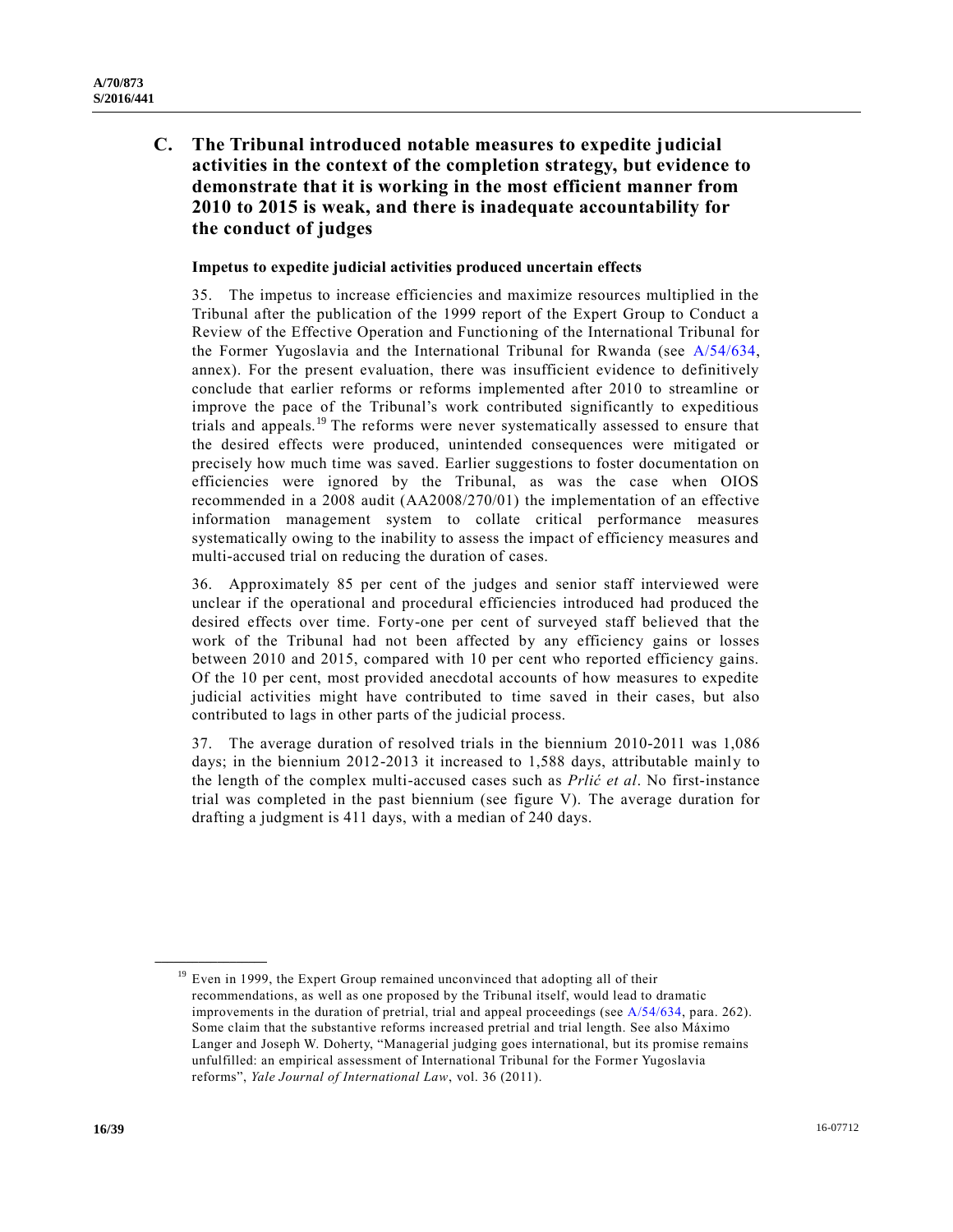### Figure V **Duration of trials, 2010-2015**



*Source*: OIOS, based on the Tribunal trial and appeals schedules.

38. With regard to trial activity, four first-instance trials were completed in the first two bienniums, and none were completed in the past biennium. As at March 2016, two cases were completed, two trials were pending, and there were no incoming cases.

39. The average duration for resolved appeal cases was 728.5 days for the biennium 2010-2011, 744 for the biennium 2012-2013 and approximately 1,187.4 days for the biennium 2014-2015. The increase in the average appeal length was attributable mainly to the extended timeline of multi-accused trial cases like *Popović et al.* and *Šainović et al.* (see figure VI). In the period 2010-2015, the completion rate for appeal cases steadily increased.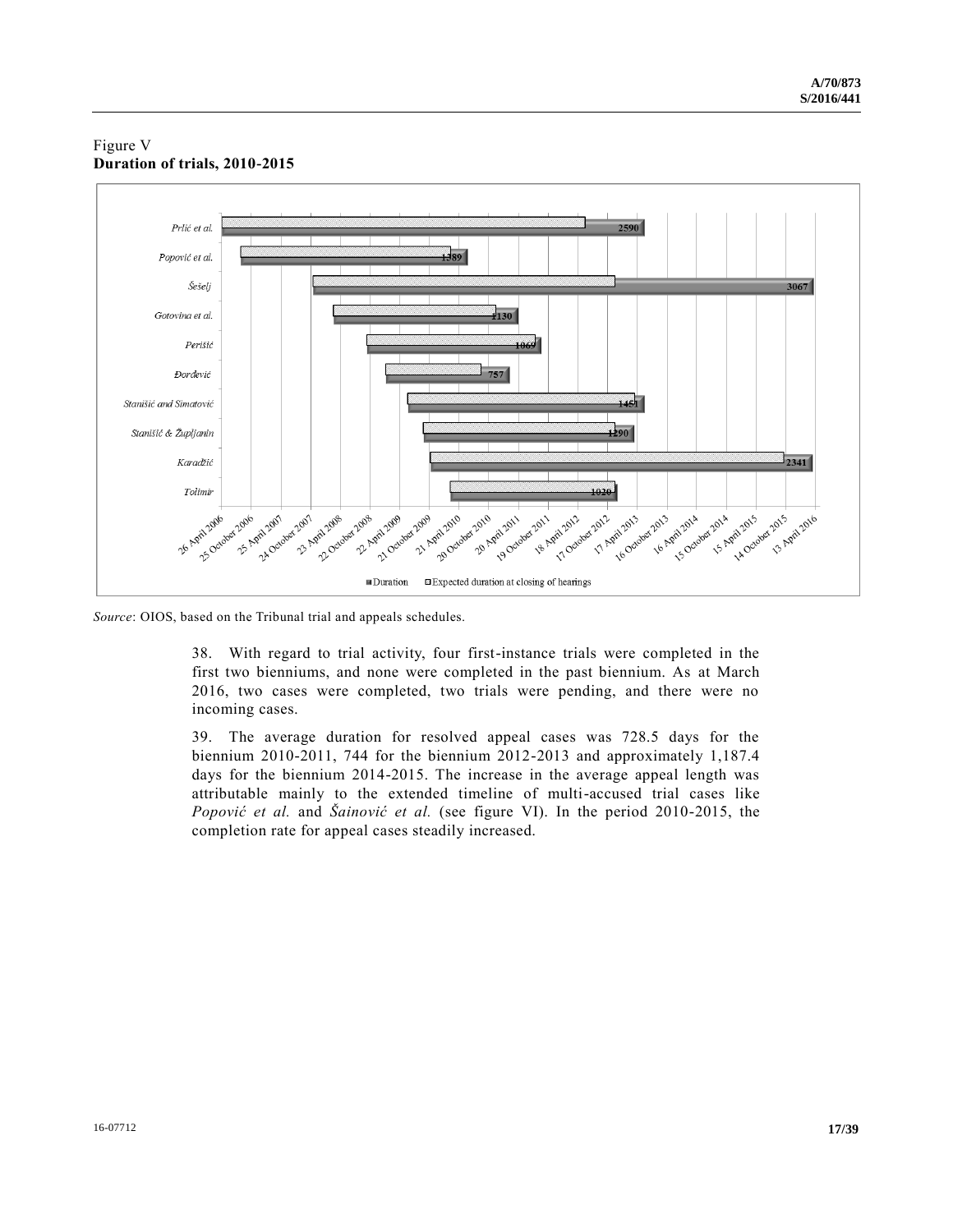### Figure VI **Duration of appeals, 2010-2015**



*Source*: OIOS, based on the Tribunal Trial and Appeals Schedules.

40. The 2009 Manual on Developed Practices, prepared by the Tribunal and the United Nations Interregional Crime and Justice Research Institute, provides a general frame of reference on how long prosecution, legal support teams and judges should devote to judicial proceedings, and on the rendering of judicial decisions based on prior cases. Systematic monitoring is performed by the President of the Tribunal, the Trial and Appeal Scheduling Working Group, and meetings between the President of the Tribunal, the Head of Chambers and senior staff; however, only the Working Group schedules are publically available. The Tribunal does not appear to collect information that facilitates the examination of case processing practices or consensus on meaningful time standards to benchmark the progress of different cases, let alone against other ad hoc tribunals.

## **A clear code of conduct and disciplinary mechanism for judges is absent at the Tribunal**

41. The Tribunal does not have a code of conduct or formal mechanism in place for judges to safeguard the proper adherence to judicial conduct and ethics, unlike what has been developed for prosecution and defence counsel. Tribunal judges are non-staff officials of the United Nations, given the need for impartiality and judicial independence. There is no clear disciplinary or oversight regime governing the professional conduct of judges at the Tribunal. None of the statutes or the Charter of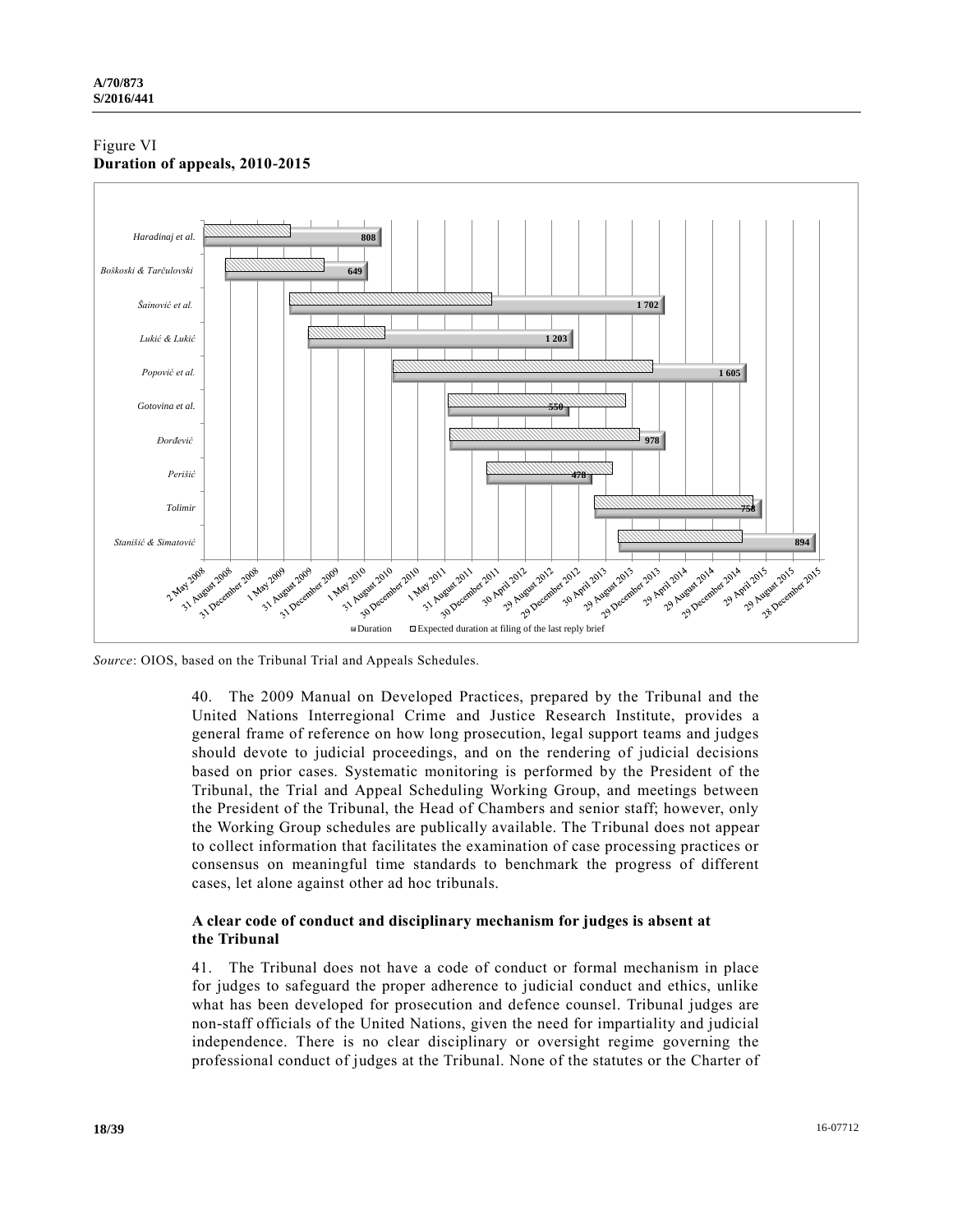the United Nations contains provisions to that effect, let alone guidance on disciplinary measures should Tribunal staff seek recourse to resolve internal conflicts against a judge. In limited instances, this gap has contributed to delays in judicial activities, especially when one or more experienced staff leave as a result of harassment or are reassigned to other cases to resolve the internal conflict. For the Tribunal, succeeding ad hoc tribunals and the International Residual Mechanism for Criminal Tribunals may consider creating an independent body such as a judicial inspector general which would deal with issues of misconduct and incapacity, as well as audit the methods and work of judges. Alternatively, the creation of a disputes mechanism body would help to ensure a harmonious work environment between staff and judges.

## **D. Voluntary separation, not downsizing, posed a major challenge to the timely completion of judicial activities**

#### **The Tribunal ensured procedural fairness and transparency in the downsizing exercise**

42. Adequate staffing plays a crucial role in whether the Tribunal can meet its judicial objectives to implement the completion strategy, especially in the context of downsizing. The Tribunal experienced a 53 per cent decrease in its overall workforce between 2010 and 2015 (see figure VII).





*<sup>a</sup>* Active workforce denotes the average number of active staff during the year.

43. The downsizing process consisted of an analysis of the operational needs of each section on the basis of the trial and appeal schedules, and the development of a budget for each upcoming biennium. Section chiefs determined whether posts

*Source*: OIOS, analysis of Tribunal human resources staffing tables.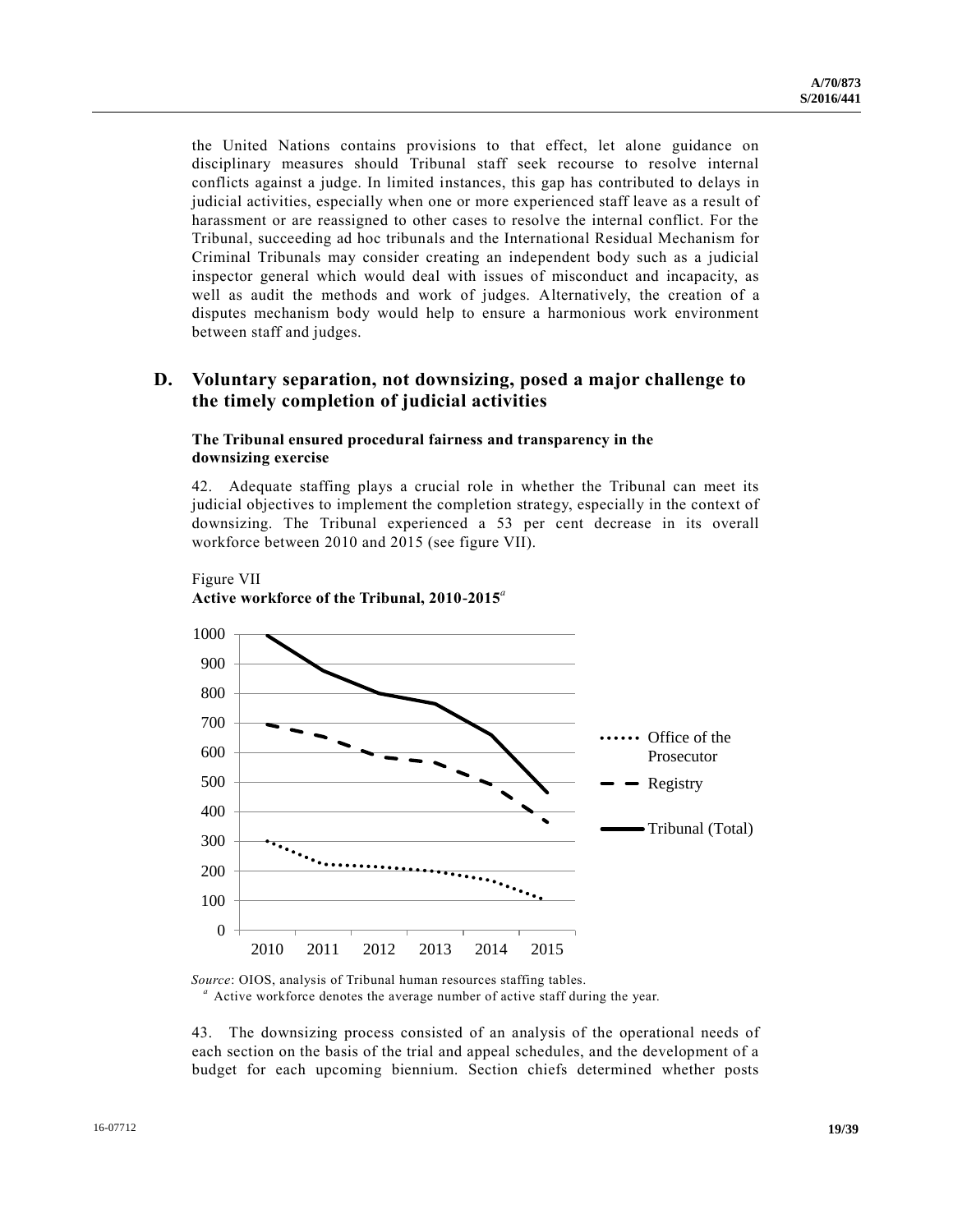performed a unique function, a discreet function or an interchangeable function, where the latter category was subject to a comparative review.  $20$  The Tribunal diligently assessed the criteria of the downsizing process through the Joint Negotiation Committee<sup>21</sup> and the Downsizing and Comparative Review Board. In a 2010 audit report, OIOS found the downsizing of the Tribunal to be a best practice in the leadership of a change process.<sup>22</sup> Nevertheless, the Tribunal did not monitor or assess the impact of the downsizing.

### **Limited analysis capabilities hindered the Tribunal from fully understanding the relationship between voluntary separations and downsizing**

44. Analysing turnover rates<sup>23</sup> is critical to a downsizing organization. It enables an organization to gain a systematic picture of the impact of separations relative to the size and composition of the workforce over time; determine the extent to which downsizing, voluntary separations or other types of separations contribute to overall turnover; identify whether changes in staff turnover are merely random fluctuations or determine a trend; determine the extent to which downsizing is adjusted to compensate for changes in voluntary separations; and identify what divisions and units suffer from the most dramatic capacity losses relative to workforce fluctuations. However, staff turnover rates are difficult to interpret without considering past, present and future trends.

45. Staff turnover rates were only analysed between 2006 and 2008 in conjunction with a comprehensive proposal on appropriate monetary incentives to retain staff.<sup>24</sup> The Tribunal lacked the overall capacity to thoroughly assess and monitor the staff turnover rate because the human resources management system did not have a functionality to generate data from the past on the active workforce.<sup>25</sup> Upon request, the Tribunal provided data on the monthly staffing tables downloaded towards the end of a given year, thus delivering a snapshot as of November or December rather than capturing the workforce dynamics throughout a given year. The snapshot consisted of over 4,000 entries, and not only had to be manually produced but also had to be cross-validated for accuracy. It included the count of all encumbered posts in the staffing table and needed to be normalized in order to calculate the staff turnover statistics provided in the present section. The Tribunal also provided a list of separations that occurred between 2010 and 2015, but it was missing the

<sup>&</sup>lt;sup>20</sup> Such a process took into account performance, integrity and length of service. It is the method used to inform decisions on downsizing for staff performing interchangeable functions.

<sup>&</sup>lt;sup>21</sup> The Joint Negotiation Committee comprises four representatives and eight alternates, with equal representation, nominated by management and the Staff Union and appointed by the Registrar, in addition to a chair nominated by the Committee.

 $22$  See AA2010/270/04, para. 11 (internal document). The text is on file with the Office of Internal Oversight Services and is available for consultation.

 $23$  The turnover rate is defined as the percentage of separations against the average number of staff active in a specific time period.

<sup>&</sup>lt;sup>24</sup> The staff turnover estimates were calculated by the Secretary-General. See  $A/61/522$ ,  $A/61/824$ an[d A/62/681.](http://undocs.org/A/62/681)

<sup>&</sup>lt;sup>25</sup> Given the reliance on raw primary data on workforce composition, separations and vacancies provided by the Tribunal, some margin of error in calculating turnover ratios is expected. Also, the enterprise resource planning system (Umoja) was rolled out on 9 November 2015 at the Tribunal. Therefore, comprehensive data on the active workforce was only available for the end of 2015.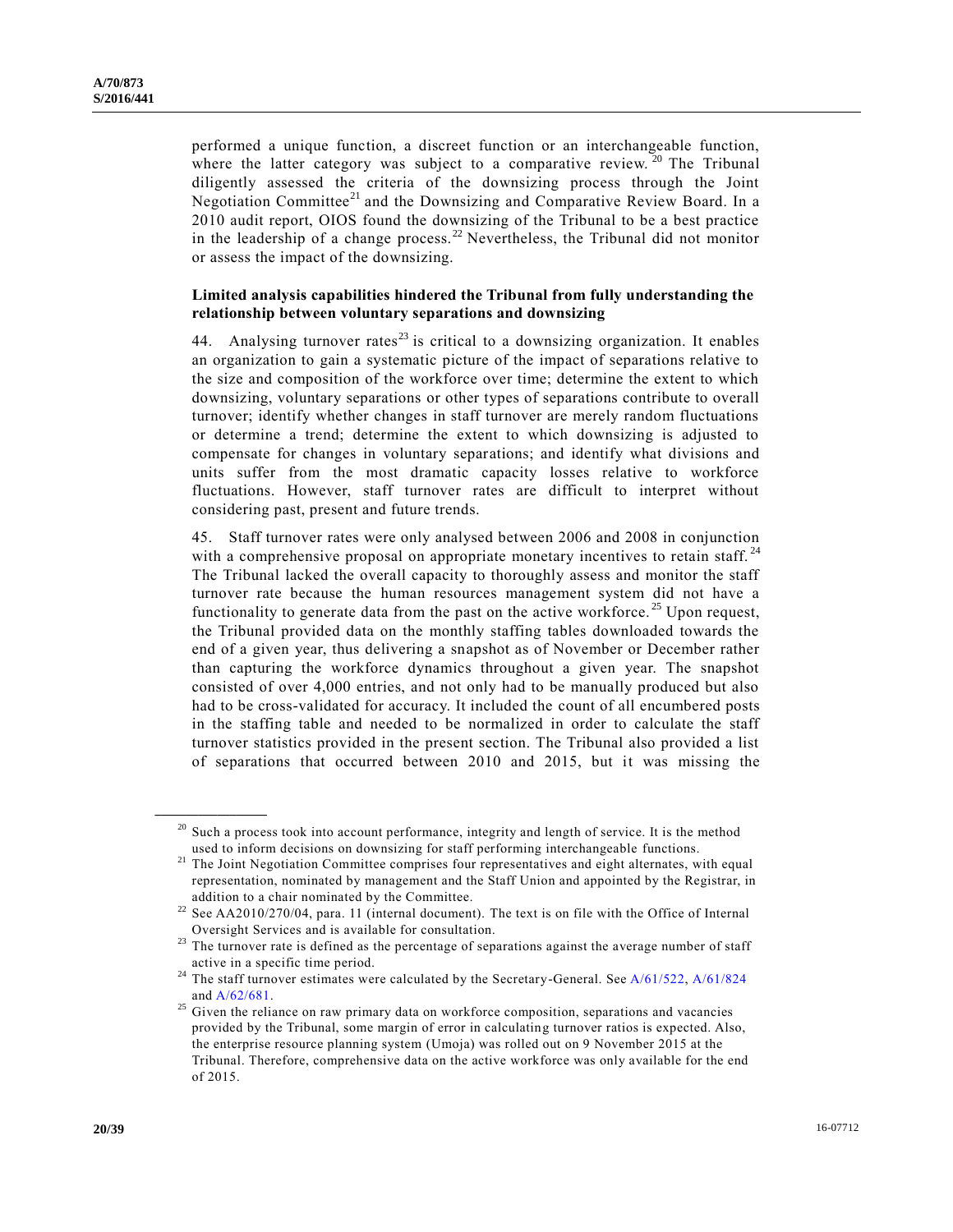comparative ratio to the active staff population necessary to express the true scale of staff turnover.

46. Staff turnover comprises both voluntary and involuntary separations. The latter refers to a broad category of separations deliberately pursued by a given organization, and includes expiry of appointment, expiry of appointment (downsizing), temporary to fixed-term appointment, and terminations. Voluntary separations, however, are initiated by staff, such as retirements and early retirements, resignations and transfers, as well as health- and death-related separations (unforeseen by the organization). The term "downsizing" in the present report is defined as separations that are explicitly labelled as either terminations or "expiry of appointment (downsizing)". Separations due to downsizing represent only a subset of the broader involuntary separations category.

47. In analysing the turnover rates, it becomes possible to support the claim that voluntary separations challenged operational continuity far more than downsizing. While the two concepts are related because staff leave voluntarily in search of stable employment when an organization is downsizing, it is also not the only reason for voluntary separations. In fact, between 2010 and 2015, the analysis demonstrates that the average downsizing rate was 4.9 per cent, less than one third of the average voluntary turnover rate (15.3 per cent), and less than one fourth of the overall turnover rate. As such, the incidence of downsizing on the total turnover was relatively marginal. In addition, downsizing was not the main contributor to voluntary separations. Only less than 30 per cent of any change in the voluntary separation rate can be explained by a change in downsizing.<sup>26</sup> The remaining 70 per cent could be associated with other factors. This finding supports the need to understand the other important factors that contribute to voluntary separations and the degree to which human resources management style and practices can mitigate the relationship between downsizing and voluntary separations.<sup>27</sup>

The turnover dynamics in 2012 demonstrated that other factors can mitigate the effects of downsizing on voluntary separations. Although no post reductions were proposed for the biennium 2012-2013 (see [A/66/386\)](http://undocs.org/A/66/386), the Tribunal downsized at higher than average rates in 2012. The surge was not accompanied by an increase in voluntary separations. Instead, the voluntary separation rate reached a five -year low in 2012 (see figure VIII). The data provided did not lend itself to a clear explanation of other contributing factors or to how management response might have strengthened staff retention. However, analysing the trends and relationship between voluntary and involuntary separation rates would enable the Tribunal to make adjustments accordingly.

 $26$  The analysis yielded a correlation coefficient of 0.54.

<sup>&</sup>lt;sup>27</sup> See Charlie O. Trevor and Anthony J. Nyberg, "Keeping your headcount when all about you are losing theirs: downsizing, voluntary turnover rates, and the moderating role of HR practices", *Academy of Management Journal*, vol. 51, No. 2 (2008).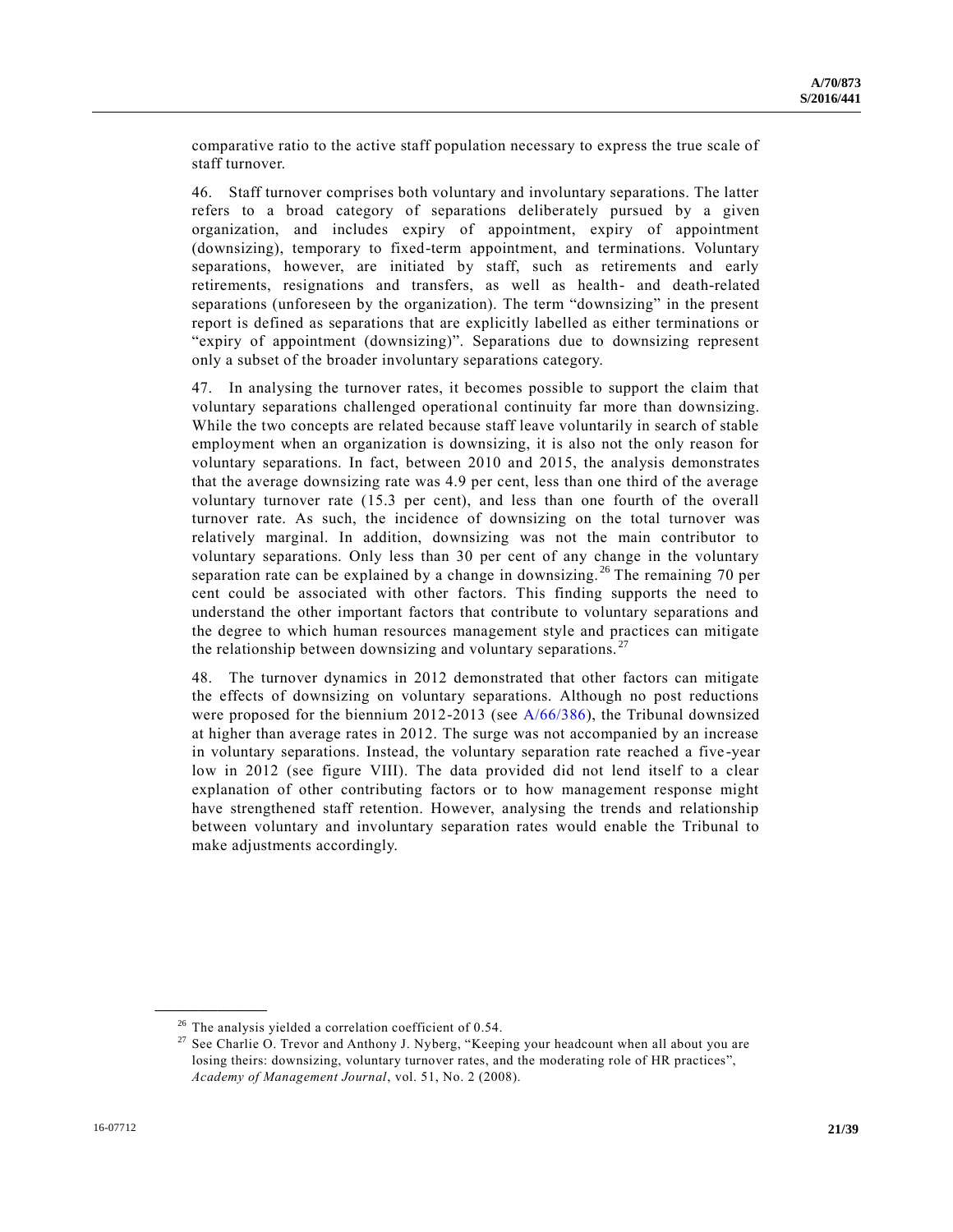## Figure VIII **Turnover at the Tribunal, 2010-2015**



*Source*: OIOS, analysis of the Tribunal human resources staffing tables.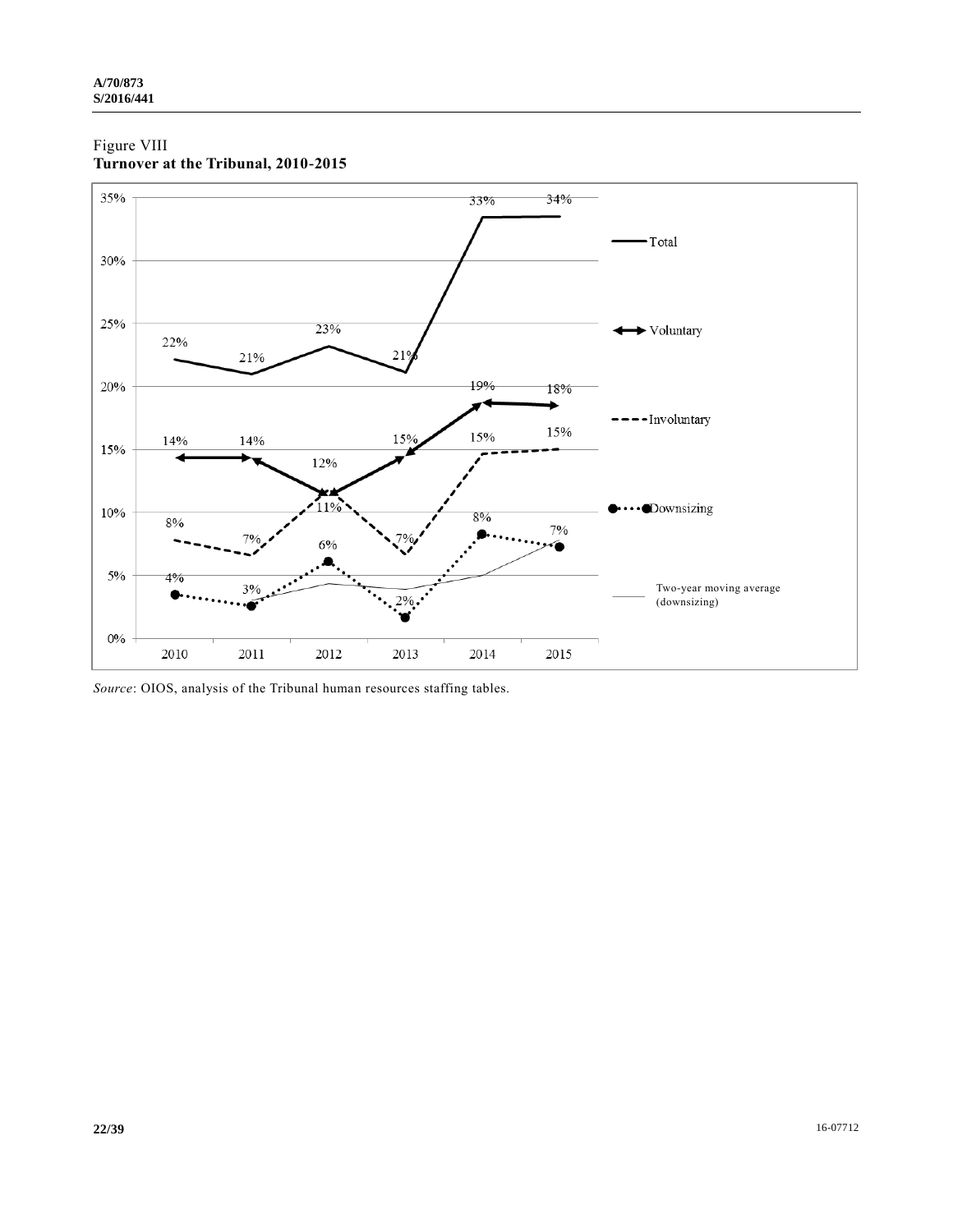

### Figure IX **Turnover rates of the Office of the Prosecutor, the Registry and the Tribunal, 2010-2015**

*Source*: OIOS, analysis of the Tribunal human resources staffing tables.

49. As turnover rates vary, interpreting turnover data requires careful consideration of the context. Figures VIII and IX indicate the turnover rates of the Tribunal over time and enable the tracking of trends. Granular data on different divisions and units can provide further useful information on whether turnover is increasing overall, among particular groups or in certain units. On the basis of existing evidence, the retention of staff is a large concern when turnover rates are increasing. Staff retention is increasingly challenging as a closure date nears since it becomes harder for the Tribunal to retain talented and experienced staff. In order to determine more specific drivers of voluntary separations, especially with regard to type of staff and where in the organization the separations are occurring, an analysis of the information obtained from exit interviews, post-exit surveys and current staff surveys may enable a more targeted staff retention intervention rather than the implementation of a system-wide approach.

50. Overall, downsizing did not appear to affect the timeliness of the judicial process significantly, mainly because its effect on the total turnover was marginal. In addition, interviews with senior management and a staff survey corroborated the findings in the 2010 OIOS audit report which indicated that the Tribunal's downsizing strategy was transparent and participatory. The downsizing exercise took into consideration staff and organizational interests to ensure a fair process. Over 65 per cent of surveyed staff members were satisfied with how management communicated the downsizing criteria regardless of post designation. Staff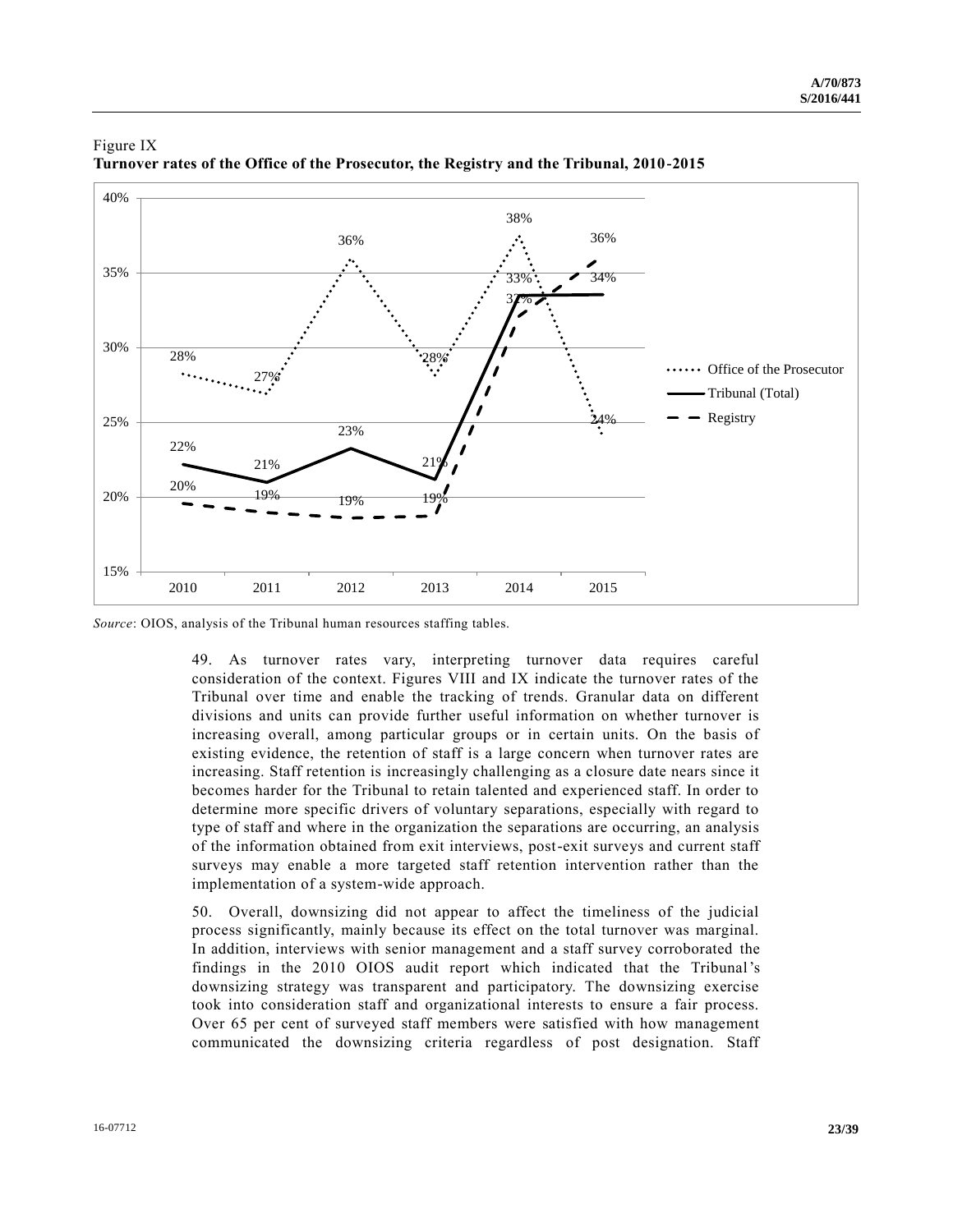sentiment towards the overall downsizing approach was mixed, with staff assigned to trial teams reporting the greatest level of satisfaction.

51. By contrast, voluntary separation was identified a key contributor to delays in judicial activities. According to the staff survey, more than 80 per cent of staff deemed voluntary separations to be a major constraint to the timely completion of trial activity. Similarly, on the basis of interviews and semi-annual reports, the Tribunal's senior management believed that the loss of highly experienced and qualified staff with critical skills, as well as the time needed to train new staff to replace them, was one aspect that limited the expeditious completion of cases. Moreover, the Tribunal maintained that low levels of staffing and the relative inexperience of a legal support team for a large and complex case also contributed to delays (see  $S/2010/270$ , para. 23).

52. Effective retention management requires an ongoing diagnosis of the nature and causes of staff turnover and a strategic approach to ensuring retention. The Tribunal, in consultation with the Staff Union, employed a wide range of preventive measures to retain staff over the years, which resulted in variable success.<sup>28</sup> Some of the measures included, but were not limited to, a proposal for an International Civil Service Commission-endorsed end-of-service grant that would have provided payment to staff members who remained at the Tribunal until their positions were downsized. The proposal was rejected by the Fifth Committee of the General Assembly despite its acceptance by the Advisory Committee on Administrative and Budgetary Questions. The Tribunal has also developed, sought and implemented non-monetary incentives to retain staff until their services are no longer required. Such measures include training and career development opportunities and an agreement with the Secretariat to have staff in the Professional and higher categories, whose posts had been abolished, to be considered alongside internal candidates at the 30-day mark for vacancies in the Secretariat. Similarly, staff in the General Service and related categories, whose posts had been abolished, would be eligible for vacancies in the those categories at other duty stations. According to the President of the Staff Union, the single-most important retention measure introduced was a widely accepted downsizing plan that gave staff clear expectations as to the dates their posts would be abolished. Despite all the measures employed by the Tribunal mentioned above, the turnover analysis demonstrates that with the exception of 2012, voluntary separations have been increasing steadily over the past five years. The peak was reached in the past biennium (averaging 18.6 per cent). The surge was reflected by a sharp increase in the total turnover rate, which averaged 33.5 per cent in the biennium 2014-2015. Therefore, a number of the retention strategies introduced had a limited effect on voluntary separations.

# **V. Conclusion**

**\_\_\_\_\_\_\_\_\_\_\_\_\_\_\_\_\_\_**

53. The Tribunal is now at a critical juncture in which it is downsizing rapidly and is set to close. It has had to balance resources, deal with voluntary separations, manage operational efficiency and deliver a high standard of justice, all of which

<sup>&</sup>lt;sup>28</sup> For a comprehensive list, see  $A/65/616$ , annex I, and an internal Tribunal briefing paper entitled "Retention in a downsizing institution: the experience of the International Tribunal for the Former Yugoslavia". The text is on file with the Registry of the Tribunal and is available for consultation.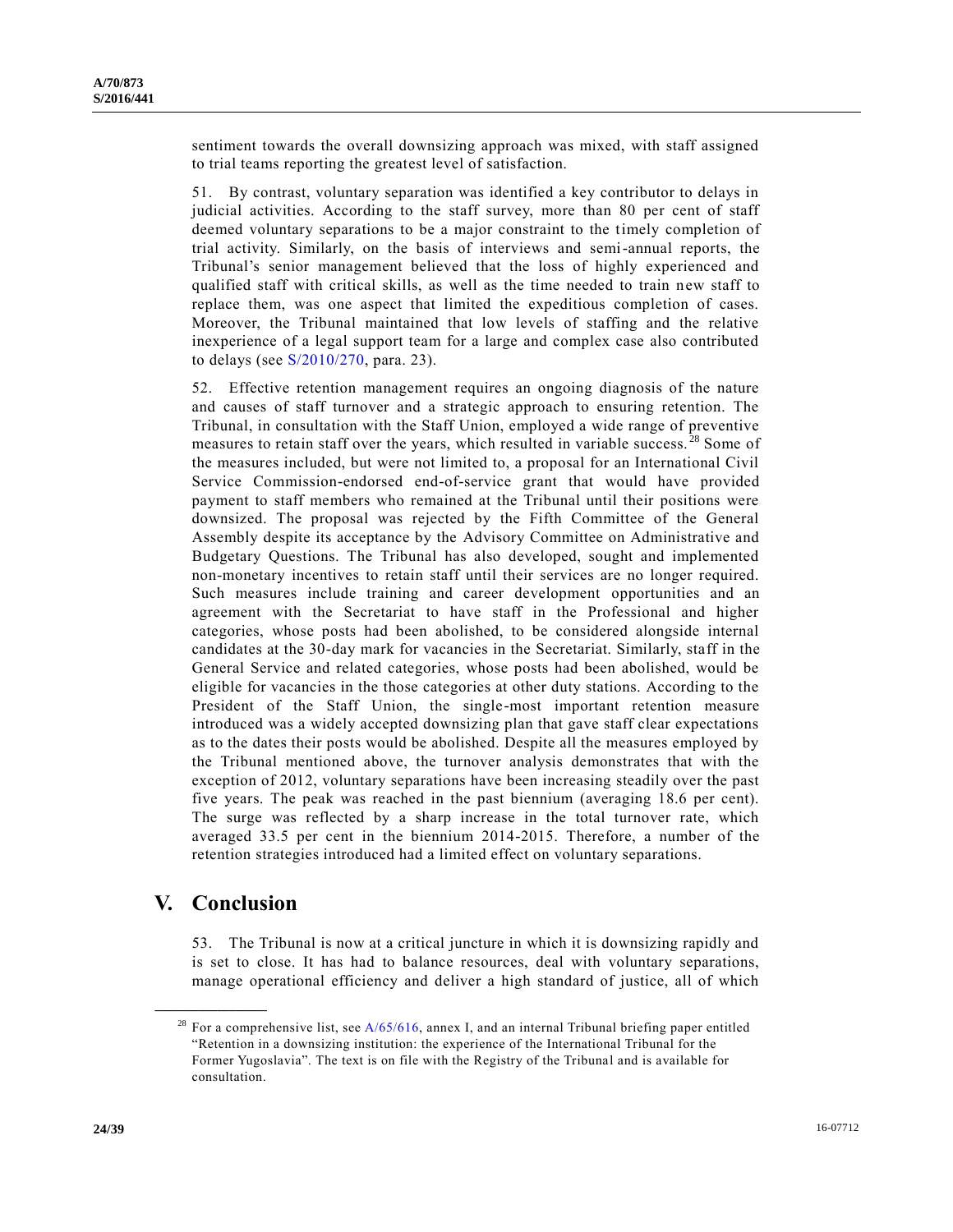pose great challenges to a downsizing organization. Within the five-year temporal scope of the present evaluation, the Tribunal has made steady progress in its judicial activities according to its own trial and appeals forecasts. It is by no small feat that it now has a 100 per cent enforcement record and is steadily completing the remaining trials and appeals. The Tribunal has maintained a reasonable level of effectiveness amid the challenges posed by voluntary separations and retention, including through the use of rosters, non-monetary staff incentives and the breakdown of specialized work and by making posts cross-functional, where applicable. While the departure of knowledgeable and experienced staff over the years has created uneven lags in some judicial cases over others, the Tribunal has adapted well in delivering results. The Tribunal has always been at the forefront of testing and developing international criminal procedures, and has served as a model for other international courts that are developing their own functions and operations.

54. At the same time, there appears to be a lack of focus on demonstrating performance results in a clear, attributable and measurable manner in the context of the completion strategy that would improve transparency and accountability. The ambiguity in treating the dates for the completion of work as fixed deadlines or flexible targets has afforded the Tribunal some autonomy in setting the pace of its judicial activities. While the logical framework for 2016-2017 does demonstrate a clear intention to improve the articulation of measurable goals, this has not been the case over the course of the past five years. The Tribunal has for the most part focused incrementally on monitoring and implementing its activities rather than on demonstrating results in terms of greater efficiency.

# **VI. Recommendations**

55. The four key recommendations of OIOS to the Tribunal are set out below.

### **Recommendation 1 (see section IV, result A)**

56. **Adopt case process time standards based on the different types of case management approaches and monitor progress towards those internal benchmarks.** The Tribunal should develop a time standard benchmark on the basis of its past cases for best practices and for future ad hoc tribunals since it has demonstrated that it is able to gather sufficient information at the advanced stage of judicial activity to make a reasonably accurate forecasts.

### **Recommendation 2 (see section IV, result B)**

57. **Ensure that planning and monitoring mechanisms are tracking efficiency results.** The Tribunal should document cost-saving and efficiency gains and, as a post-mortem exercise, analyse past trial and appeal cases in order to understand how the scope, size and complexity of cases affect the timeliness of judicial activities, including relative to other judicial institutions.

#### **Recommendation 3 (see section IV, result C)**

58. **Develop a code of conduct and disciplinary mechanism for the professional conduct of judges.** The Tribunal should develop a code of conduct that clarifies the role of judges and serves as a check against abuses and mistakes at the Tribunal. It should also create a disciplinary mechanism for the professional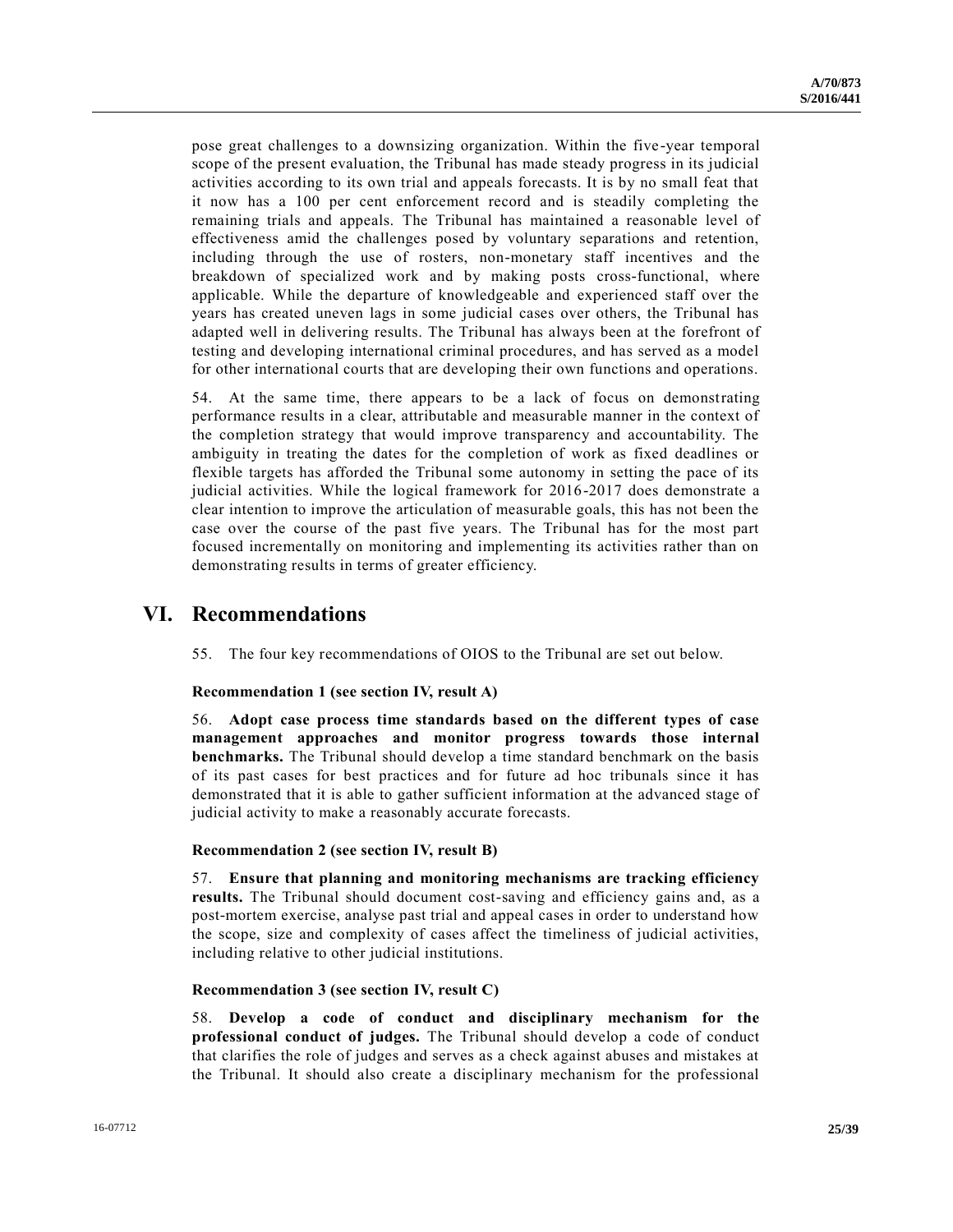conduct of judges in order to enable staff members of the United Nations to address allegations of misconduct concerning judges.

#### **Recommendation 4 (see section IV, result D)**

59. **Develop a centralized information system on staff separations and improve human resources analysis for data-driven decision-making.** The Tribunal should improve its capabilities to retrieve and process data on staff separations by creating a system that also encompasses, among other things, historical statistics and information collected through exit interviews. The database could be leveraged by employing analysis to monitor turnover and identify emerging risks as the Tribunal accelerates downsizing.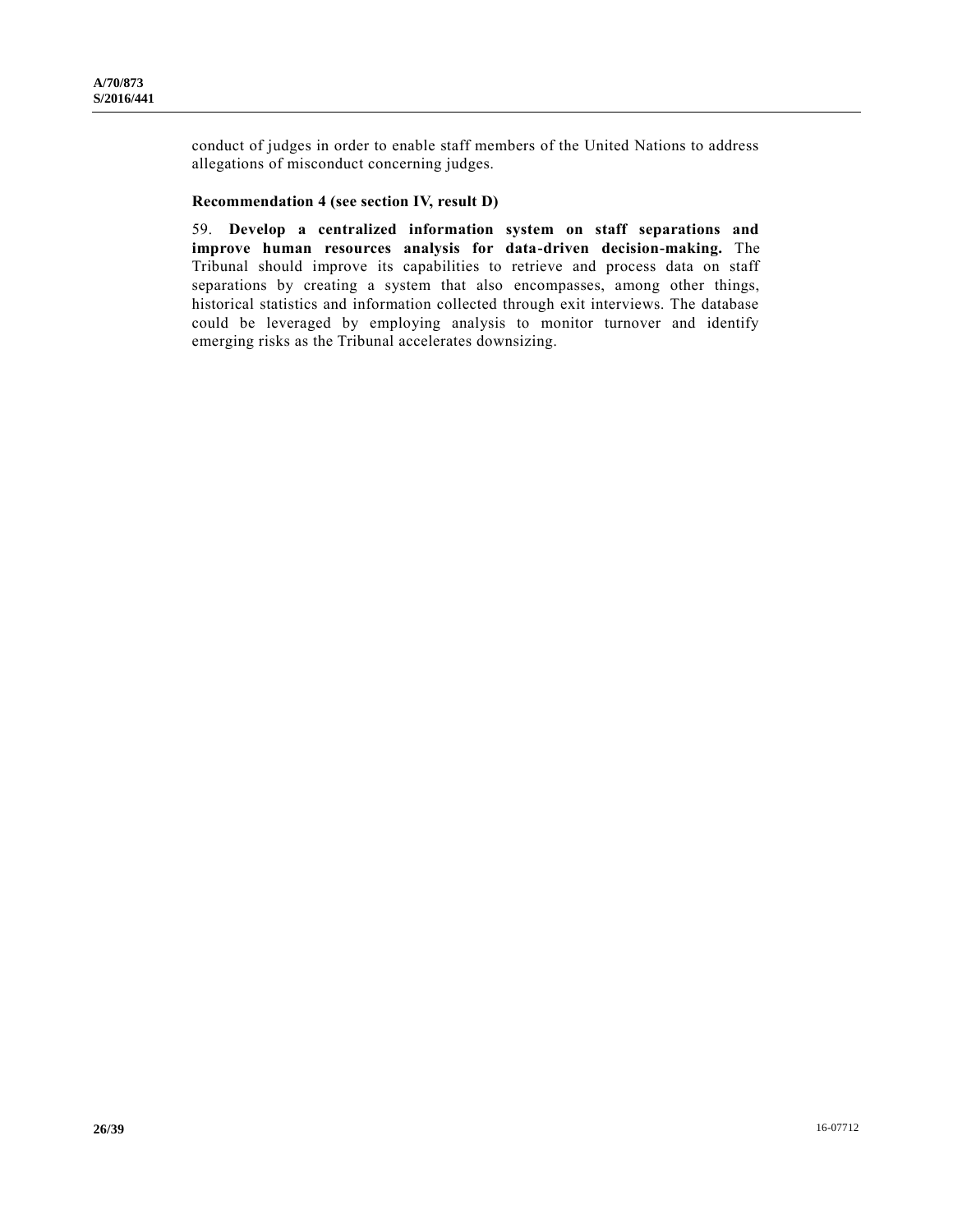## **Annex I**

#### **Comments received from the International Tribunal for the Former Yugoslavia**

The Office of Internal Oversight Services (OIOS) presents below the full text of the comments received from the International Tribunal for the Former Yugoslavia on the evaluation results contained in the draft report. This practice has been instituted in line with General Assembly resolution 64/263, following the recommendation of the Independent Audit Advisory Committee.

### **Memorandum dated 2 May 2016 from the President of the International Tribunal for the Former Yugoslavia**

# **I. Introduction**

1. The International Tribunal for the Former Yugoslavia welcomes the mandate given to OIOS to evaluate the efficiency and effectiveness of its methods of work in implementing its completion strategy in the period 2010-2015. The Tribunal takes very seriously the need for efficiency and effectiveness in implementing its completion strategy. A thorough review of the extensive efforts undertaken by the Tribunal towards the completion of its work would allow its experience — both in terms of its best practices and persistent challenges — to be documented and to serve as a lessons-learned tool for future international criminal courts.

2. The Tribunal regrets, however, that OIOS was unable to conduct a meaningful examination, primarily due to the unreasonably short deadline given to undertake its evaluation. Accordingly, the evaluation was limited in its scope and ambition and failed to comprehend or fully address the particular issues that pertain to the Tribunal as a judicial institution.

3. As a result of the evaluation's limited scope and lack of depth, the resulting findings and recommendations have limited utility to the Tribunal, whose mandate will be completed at the end of 2017. Similarly, they have little relevance to other international tribunals in terms of identifying lessons learned that could be of benefit to other judicial institutions. In the Tribunal's view, this represents a missed opportunity to identify working methods that represent best practices in international justice.

4. The Tribunal hopes, however, that the conclusions of this evaluation may form the starting point for a properly resourced, politically neutral and thoroughly considered review of the factors that both assist and impede judicial efficiency in international criminal trials. A more sound and thorough study would assist the cause of international justice more generally. The Tribunal would welcome such a review, but notes that it is not itself resourced to undertake a review in the short time left before its closure.

# **II. Evaluation scope, framework, purpose and methodology**

# **A. The evaluation terms of reference were limited, leading to partial and incomplete findings**

5. The International Tribunal for the Former Yugoslavia regrets that the evaluation was limited in scope to the period 2010-2015. It notes that the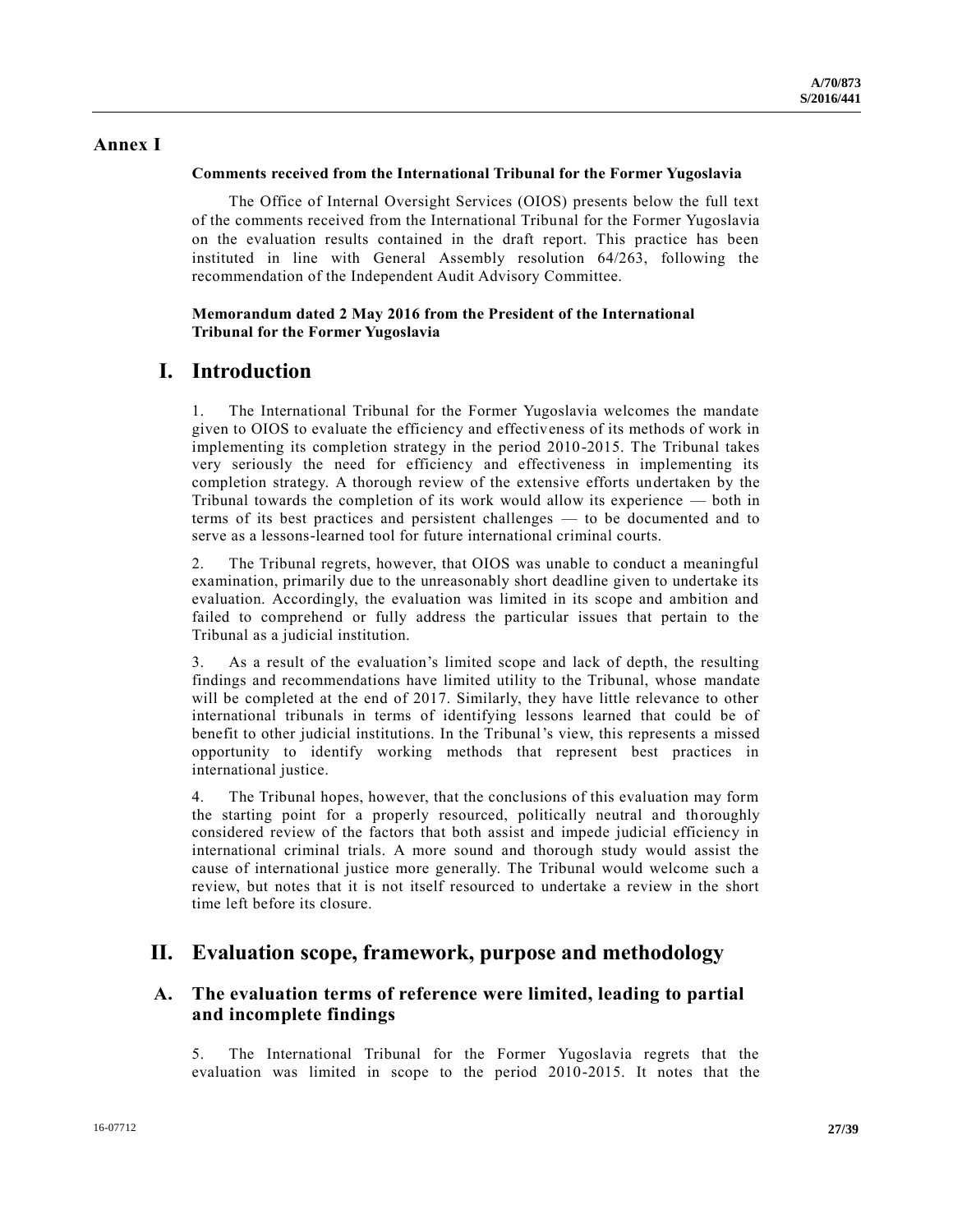completion strategy was proposed by the Tribunal in 2002 and was endorsed by the Security Council in 2003. Many of the efficiency innovations that the Tribunal put in place occurred in the years prior to 2010 and were therefore excluded from the scope of the evaluation. Similarly excluded were two significant trial judgments delivered in 2016. While the Tribunal understands the need to limit the scope given the tight deadline set by the Security Council, it considers that the arbitrary time frame for the evaluation, as well as the Security Council's request that it take place in the context of resolution 1966 (2010), have unfortunately limited the evaluation to only a partial view of the Tribunal's efforts to increase its effectiveness and efficiency.

6. In addition, the Tribunal regrets that the evaluation began with terms of reference that contained an inherent bias, in which it was noted in paragraph 13 that the "continued inability of the Tribunal to complete its work in a timely manner as set out in the completion strategy". This led the evaluation team to a preconceived conclusion that the Tribunal had been given concrete deadlines, and also reflected a fundamental misunderstanding of the nature of judicial processes. This misunderstanding extends to the evaluation team erroneously tracing the completion strategy back to estimates made by the Prosecutor in 1999 (see [A/70/874-](http://undocs.org/A/70/874) [S/2016/441,](http://undocs.org/A/70/874) para. 26). The Prosecutor is an independent official and has a mandate to investigate and issue indictments. Unable to speak on the overall judicial process, the Prosecutor's forecast was made with respect to investigations timelines only, not trials and appeals.

7. In the Tribunal's view, the evaluation must therefore be seen as partial and incomplete.

## **B. The evaluation methodology was rigid and not adapted to the unique features of a judicial institution**

8. The methodology of the evaluation is derived from the Regulations and Rules Governing Programme Planning, the Programme, Aspects of the Budget, the Monitoring of Implementation and the Methods of Evaluation [\(ST/SGB/2000/8\)](http://undocs.org/ST/SGB/2000/8). That methodology is set within the context of the United Nations integrated management process, including the medium-term plan, programme budgets, reports on programme performance and evaluation reports (ibid., regulation 2.1). It assesses the results of United Nations programmes against their objectives in the resultsbased management framework.

9. The results-based management framework has, however, never applied to judicial decision-making. This is for good reason: the fundamental principles governing the process of criminal trials, in particular judicial independence and the right to a fair trial, would be undermined by the imposition of a results-oriented framework. The General Assembly has recognized this, and in its request to the Tribunal to present its budgets in a results-based management format, directed the Tribunal to include only the non-judicial and administrative functions of the Chambers (General Assembly resolution 57/288, para 4(b)).

10. The evaluation, however, applied the usual OIOS methodology without adapting it to take into account the unique nature of the judicial mandate. It therefore attempted to assess the timely completion of judicial activities against the Registry's results-based management framework, even though judicial activities are,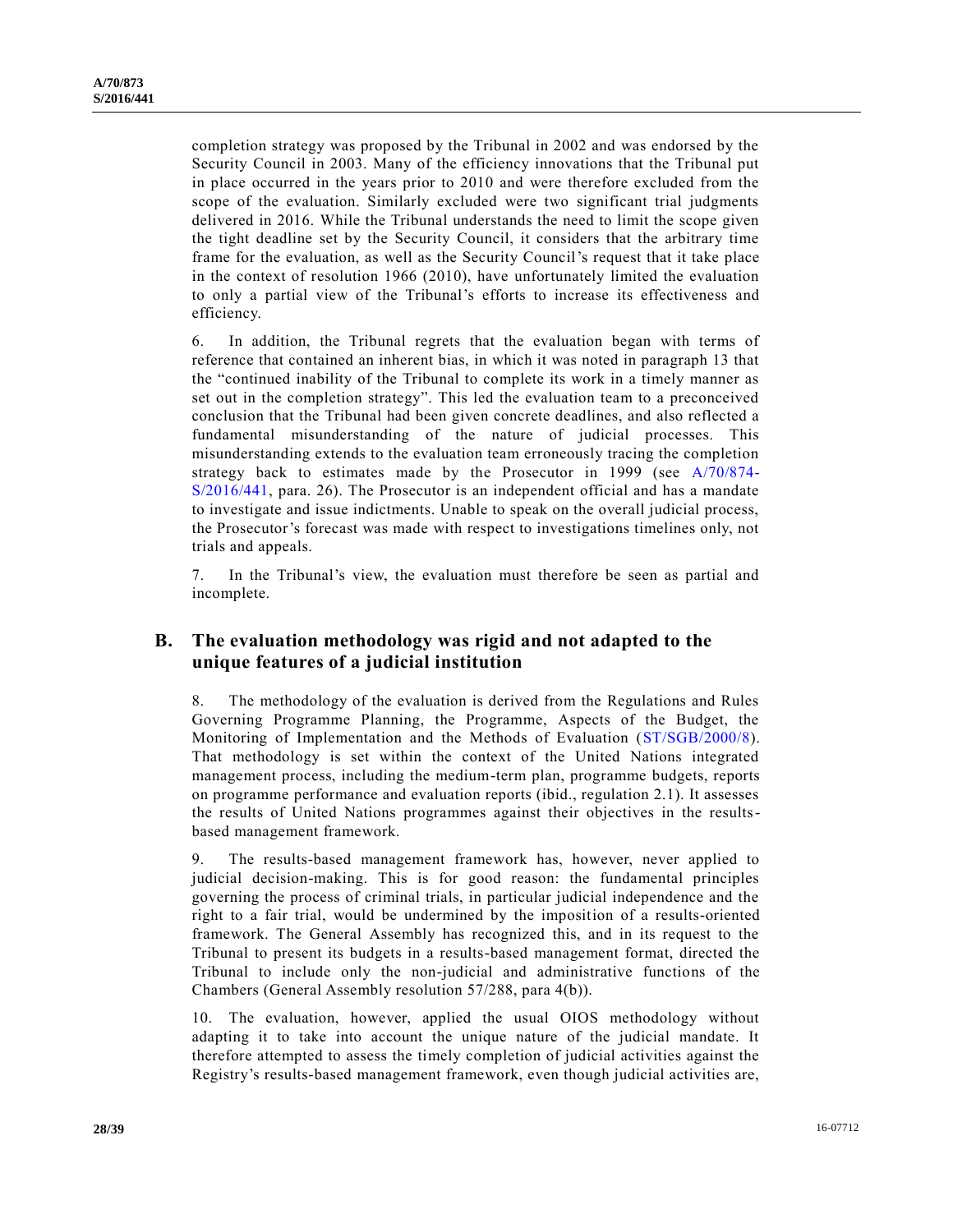by design, not included. This led to a focus on assessing indicators that were never intended to demonstrate performance of the completion strategy, while missing the results achieved outside the scope of the logical framework.

11. In the Tribunal's view, the evaluation has therefore produced a distorted view of the effectiveness and efficiency of the Tribunal in implementing the completion strategy.

# **III. Evaluation results**

## **A. Structure, mechanisms, and operational activities to implement the completion strategy**

12. The Tribunal is pleased to see that the evaluation team took note of the extensive substantive operational and procedural reforms that took place as part of the completion strategy to complete the judicial workload in an expeditious manner (see [A/70/873-S/2016/441,](http://undocs.org/A/70/873) paras. 22-25). The Tribunal agrees with the concluding comment that the Tribunal has always been at the forefront of testing and developing international criminal procedures, and has served as a model for other international courts that are developing their own functions and operations (ibid., para. 54).

13. However, in the Tribunal's view, this section of the report needed to be developed a great deal more, since these substantive operational and procedural reforms were the main element of the completion strategy, and should therefore have been the focus of the evaluation. A focus on examining administrative and support functions distracted the evaluation from these substantive issues, which have significantly more impact on the trial and appeals schedule.

# **B. Planning and carrying out the Tribunal's case work**

### **Benchmarking effectiveness and efficiency**

14. The evaluation notes that the measures of effectiveness and efficiency by which the Tribunal is assessed are largely derived from past performance at the Tribunal itself. It also notes, with reference to international criminal tribunals in general, that there were no available benchmarks or an accepted methodology for assessment of efficiency and effectiveness (ibid., para. 28).

15. The Tribunal acknowledges this point, which is why it is disappointing that OIOS missed the opportunity to suggest benchmarks, or develop a methodology for assessing the efficiency and effectiveness of international criminal tribunals. With over 20 years of operation, the Tribunal's performance prior to reforming its methods of work would have been interesting, relevant, and useful benchmarks to examine. In making this observation, the Tribunal does not intend to criticize OIOS or the evaluation team  $-$  it would simply not have been possible, given the limited time and scope available to the evaluation team. Furthermore, developing such benchmarks and methodology has also never been within the mandate or resources of the Tribunal, given the focus to date on completing its work.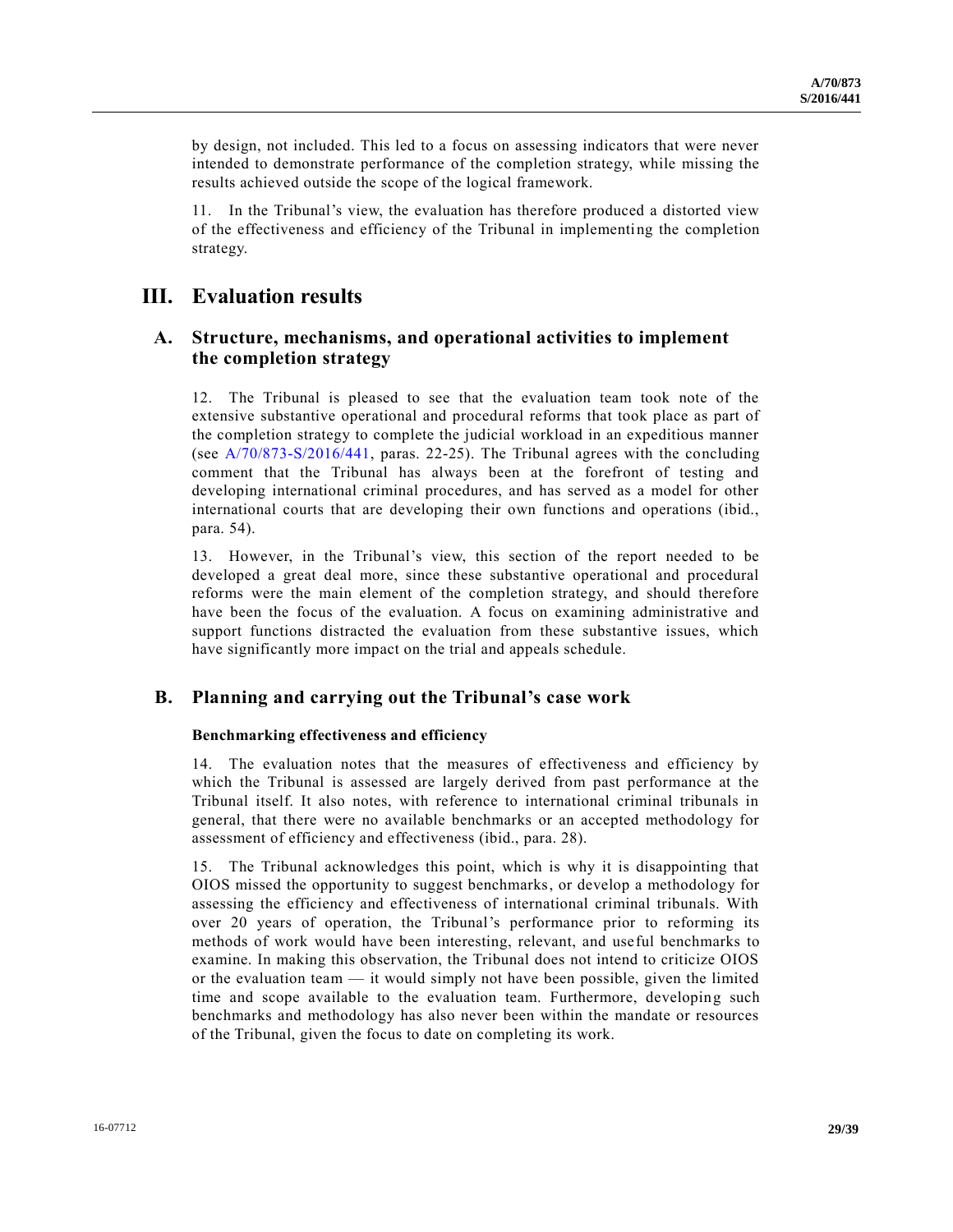16. Nonetheless, the Tribunal considers that the international community has missed an opportunity to adapt the United Nations evaluation methodology to a judicial institution and to undertake a serious analysis of the factors affecting judicial efficiency. The Tribunal hopes that it will be possible to do so in the future and to focus squarely on the actual questions that affect judicial efficiency without becoming distracted by administrative or support issues. This should include, for example, establishing benchmarks for efficiency measures such as the joining of cases, adding courtroom space and holding trials in shifts exceeding normal working hours, allowing the admission of written evidence, imposing time limits on the parties, decreasing the scope and complexity of indictments, and making use of electronic management of evidence and translations.

#### **Monitoring progress towards judicial objectives**

17. The Tribunal notes that much attention was devoted to its ability to predict the length of trials and appeals. The main finding appears to be that the accuracy of forecasts for the length of a trial is very high after both prosecution and defence have concluded their cases, and with appeals, once the parties have submitted their briefs. This is not surprising, since the cases move into judgment drafting at that point, where the actions lie mainly within the control of Chambers.

18. The Tribunal assumes that the reasons for focusing on this issue is to support recommendation 1, which is essentially to use the statistical data from old cases to develop time standards for future cases.

#### *Recommendation 1*

19. This recommendation is an updated version of a recommendation from a 2008 audit report (AA2008/270/01) that the OIOS undertook of the Tribunal's completion strategy. The Tribunal did not accept the recommendation, stating that "The use of performance standards such as 'average length of trial' is almost meaningless" in comparing one trial to another, due to the multiple complexities and unique factors involved in every case. As with the current exercise, the Tribunal considered that the 2008 recommendation reflected a lack of understanding of court operations.

20. The Tribunal recognizes that the current exercise is an evaluation and not an audit. However, the Tribunal's assessment in 2008 continues to be relevant for this evaluation and its position is unchanged, particularly in view of the minimal number of cases remaining, which already have end-dates for completion and thus do not require benchmarking or time standards. While the Tribunal fully agrees with the intention to document best practices for future ad hoc tribunals, forecasts of trial and appeal length will continue to be unique for each case, and time standards set by the Tribunal would not be applicable to future courts.

#### **Demonstrating results**

21. With respect to the finding that the Tribunal's demonstration of results according to a results-based management framework was ambiguous (see [A/70/873-](http://undocs.org/A/70/873) [S/2016/441,](http://undocs.org/A/70/873) paras. 34 and 35), the Tribunal has already outlined above the fact that judicial activity is excluded from the Tribunal's logical framework. The framework cannot therefore be used to assess progress towards the completion of judicial activity, which the evaluation has attempted to do. This has resulted in a distorted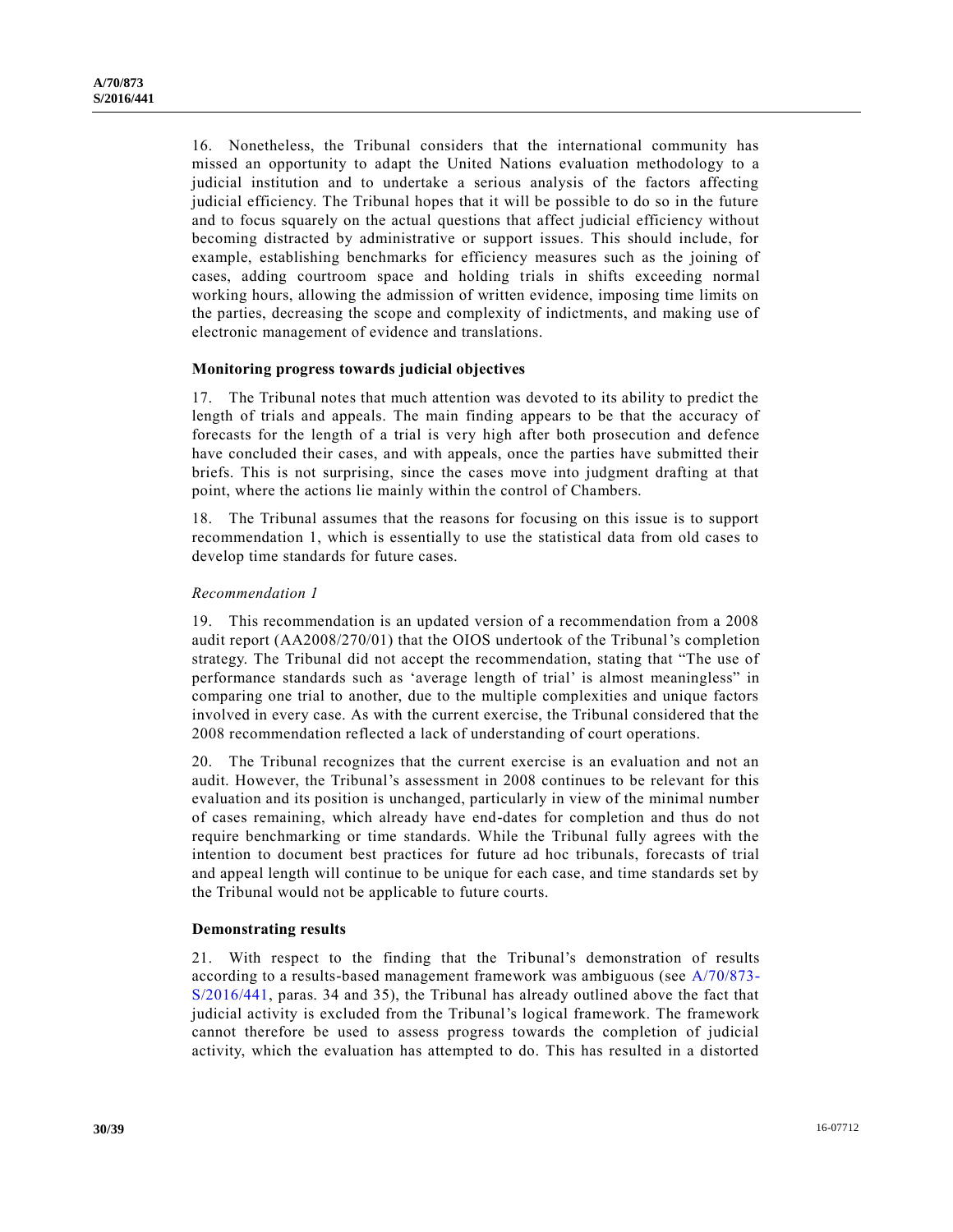analysis that is overly focused on administrative and support activity, and not on judicial efficiency.

22. This is not to say that the Tribunal does not have clear and measurable objectives and indicators to measure progress in judicial activity. The judicial operations of the Tribunal, as a criminal court, are strictly governed by a legal framework contained in a set of detailed rules and procedures, including the Tribunal's statute and its rules of procedure and evidence ("rules"). These provide the overarching framework and regulate the outputs of the parties and the Registry that affect the cases and pace of judicial activity from pretrial through trial and appeal. They are further supplemented by Practice Directions and policy documents which, together with judicial orders in specific cases, comprise the Tribunal's regulatory framework. These documents in combination create a strict set of outputs and results that must be met by the Parties and the Registry to keep the judicial process on track.

23. In the pretrial phase, for example, status conferences must be held every 120 days to ensure expeditious preparation for trial (see IT/32/Rev.50, rule 65 bis). The rules provide strict deadlines for disclosure of evidence by the Prosecutor (within 30 days of the initial appearance of the accused) (ibid., rule 66), and for the filing of, as well as the deciding on, preliminary motions (not later than 30 days after disclosure, and within 60 days of filing, respectively) (ibid., rule 72 (A)). They also provide deadlines for the submission of any appeals against decisions on those motions (15 days) (ibid., rule 72 (C)), or any other motion in the course of proceedings (7 days) (ibid., rule 73).

24. Similarly, for appeals against a trial judgment, for example, the rules provide that any notice of appeal should be filed within 30 days of the pronouncement of the judgment (ibid., rule 108), with the Appellant's brief due 75 days thereafter (ibid., rule 111). The Respondent's brief must be filed within a further 40 days and any brief in reply 15 days later.

25. These rules and practice directions in combination provide for the basis of a planning framework for the outputs of the parties where deadlines and results are strictly monitored and unambiguous. Compliance is mandatory and exceptions ar e only granted after consideration by judicial authority.

26. It is this regulatory framework that drives the pace of judicial activity, the core work of the Tribunal, and hence the pace of completion. Results are easily demonstrated, but they are outside the scope of the results-based management logical framework.

27. In any case, the Tribunal does not agree with the assessment that the logical framework was ambiguous overall. While the evaluation highlights one unclear accomplishment and ambiguous indicator in figure IV of the report [\(A/70/873-](http://undocs.org/A/70/873) [S/2016/441\)](http://undocs.org/A/70/873), it fails to acknowledge the many other expected accomplishments and indicators in the logical frameworks of both the Office of the Prosecutor and the Registry that were indeed measurable and clear.

28. Nevertheless, it is pleasing to note that the evaluation describes the improvement in the application of the logical framework to the Registry over the period evaluated, describing how an ambiguous indicator was redrafted to become more specific, and setting out how annual workplans began to follow a results-based management approach from 2014. Even with these improvements, however, the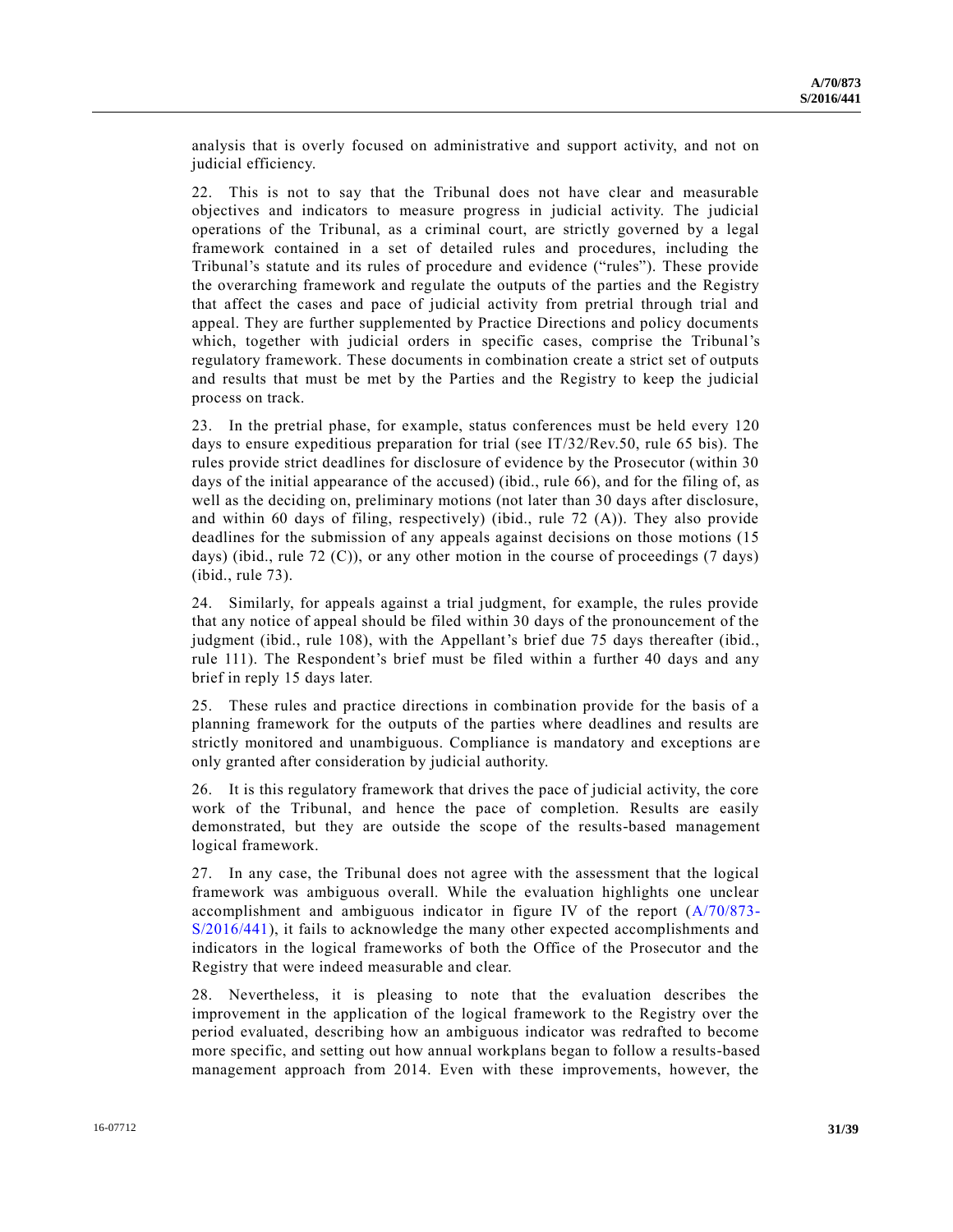Tribunal notes that the logical framework still does not extend to judicial activities, and would still not be capable of generating evidence of judicial efficiency.

# **C. Evidence and accountability**

### **Evidence to demonstrate judicial efficiency**

29. The evaluation considered that evidence on demonstrating performance results proved elusive, and there was an absence of clear indicators to enable a transparent assessment of the extent to which the completion of work is on time. This represents a misunderstanding of judicial processes and the fundamental importance of judicial independence. While the right to a fair trial requires the process to be as expeditious as possible (among other factors), judicial independence, the need for judicial deliberations, and the inherent unpredictability of criminal prosecution mean that trials cannot have fixed deadlines. A search for indicators and evidence in this respect will inevitably be fruitless. Confusion in this respect is evident in the conclusion of the report, in which it is incorrectly noted that the "ambiguity in treating the dates for the completion of work as fixed deadlines or flexible targets has afforded the Tribunal some autonomy in setting the pace of its judicial activities" (ibid., para. 55). The Tribunal has, in fact, total autonomy in setting the pace of its judicial activities, and properly so.

30. The primacy of judicial independence and ensuring the right to a fair trial, free of any political influence, is fundamental to the integrity of international courts. It should not be a surprise to any observer of international criminal justice that the Tribunal has maintained a consistent position in response to past audits to reject recommendations that would undermine judicial independence. The evaluation cites the 2008 OIOS audit in pointing out that "Earlier suggestions to foster documentation on efficiencies were ignored by the Tribunal (ibid., para. 36)" The response of the Tribunal at that time is consistent with its response now: the Tribunal agrees that generating such evidence would be useful as a historical review, but it cannot subject judges in ongoing cases to deadlines and targets based on data from historic cases.

31. With all trials and appeals now nearly complete, the Tribunal fully agrees, however, that there would be value in properly evaluating the measures that were put in place, and developing clear evidence to quantify their effects. All of the measures served a common purpose to accelerate the Tribunal's work, and while some gains are self-evident — such as the referral of cases to other jurisdictions, or the holding of seven rather than three trials per day — the effects of others are more difficult to quantify. The Tribunal would welcome the development of a methodology, tailored to a judicial institution, which could assess the relative effectiveness of the different strategies used by the Tribunal to draw lessons for future international tribunals. However, it emphasizes that any such project, if undertaken before the end of 2017, would take time away from the pending cases and would therefore require additional resources in terms of both funding a nd staffing.

32. Pending the development of such a methodology, the Tribunal notes that some comparative studies have been attempted in academic literature. One such study was relied upon by the evaluation team for its analysis of legal and factual comple xity (ibid., para. 18  $(g)$ ), but the positive conclusions of that study were left out of the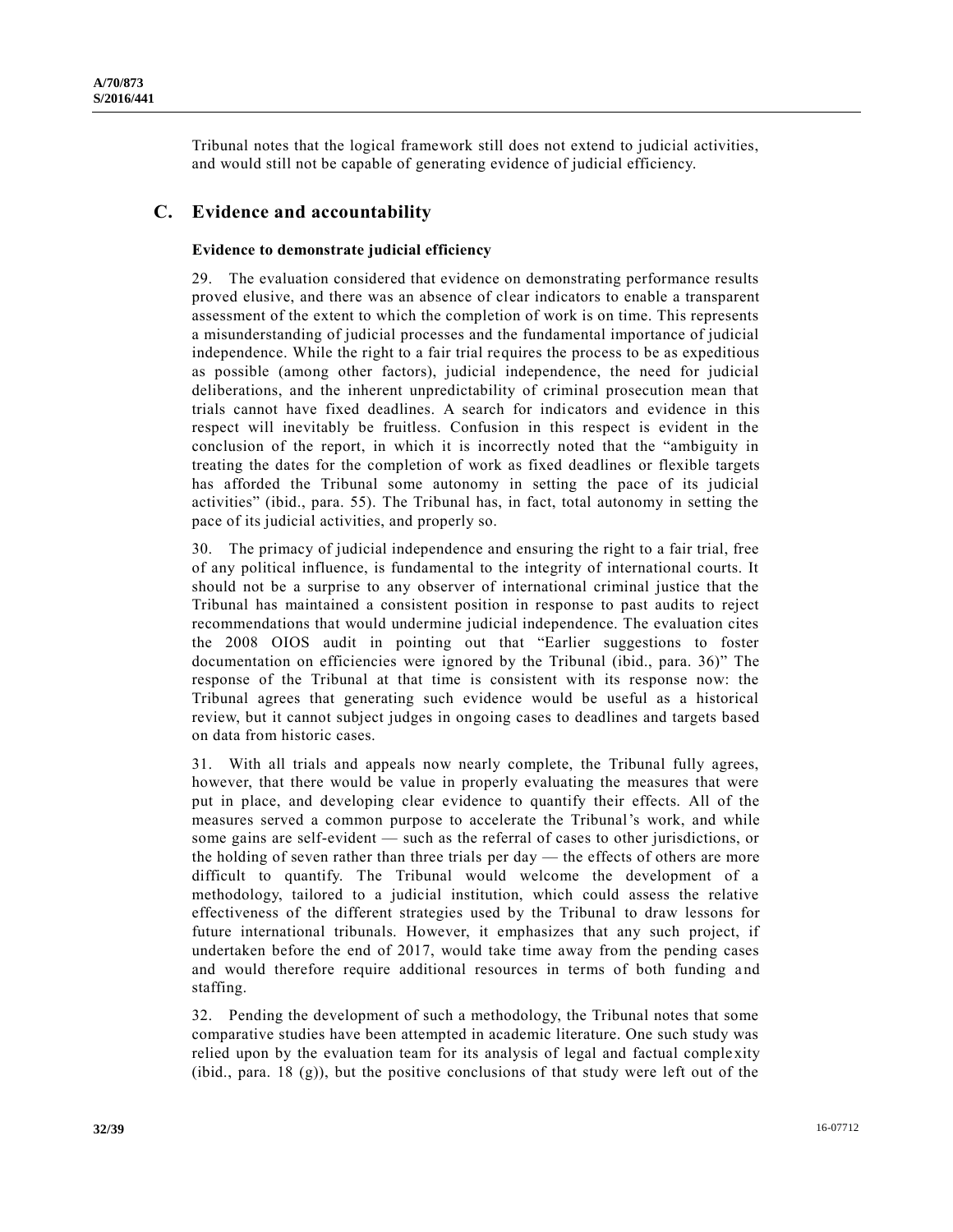evaluation, and instead other studies with more ambiguous results are cited. For the record, that study concluded that the "results show that the International Trib unal for the Former Yugoslavia is more efficient than the Special Court for Sierra Leone and approximately as efficient as complex murder trials in the United States … Although the data is sparse, the International Tribunal for the Former Yugoslavia appears to be much more efficient than its closest domestic comparator — mass atrocity trials."<sup>a</sup> The most recent comparative study of international courts, also not cited in the evaluation, is found in the 2016 edition of the authoritative *Cambridge Companion to International Criminal Law*. It concludes as follows: "With a considerable number of years of practice at the International Criminal Court behind us, it does not go too far to say that the prestige and impressive legacy of the ad hoc tribunals increases with each day. […] one can indeed raise the question whether it will and can ever get any better than the International Criminal Tribunal for the Former Yugoslavia".<sup>b</sup>

#### *Recommendation 2*

33. As set out above, the Tribunal agrees that it would be beneficial to undertake analysis of past trial and appeal cases to better understand how their scope, size and complexity affected judicial timelines.

34. The Tribunal notes, however, that such a study would be time consuming and resource intensive, and the Tribunal is not currently resourced to undertake such analysis, and therefore cannot accept the recommendation. All resources are focused on completing the Tribunal's work by 2017, which must remain the priority.

### **Code of conduct for judges of the International Tribunal for the Former Yugoslavia**

35. The evaluation correctly identifies the lack of a formal mechanism in the Tribunal to ensure the professional conduct of judges [\(A/70/873-S/2016/441,](http://undocs.org/A/70/873) para. 42). This would have been necessary, as the report concedes, only in limited instances.

36. The Tribunal agrees on the importance of such a document. However, it must be noted that upon the initiative of, and following discussions among, the Tribunal judges, the judges of the Mechanism for International Criminal Tribunals have adopted a code of conduct (MICT/14). Furthermore, following the delivery of the Stanišić and Župljanin appeal judgment, there will only be only one ad litem and two permanent Tribunal judges remaining who are not also Mechanism judges, and therefore not covered by the Mechanism code of conduct.

#### *Recommendation 3*

**\_\_\_\_\_\_\_\_\_\_\_\_\_\_\_\_\_\_**

37. The Tribunal agrees in principle with this recommendation, however notes that it would be of marginal relevance at this point in the Tribunal's history. The Mechanism has already established international best practice by adopting its own

a Stuart Ford, "Complexity and efficiency at International Criminal Courts", *Emory International Law Review*, vol. 29 (2014).

<sup>&</sup>lt;sup>b</sup> Göran Sluiter, "Ad hoc international criminal tribunals (Yugoslavia, Rwanda, Sierra Leone)", in *The Cambridge Companion to International Criminal Law*, William A. Schabas, ed. (London, Cambridge University Press, 2016).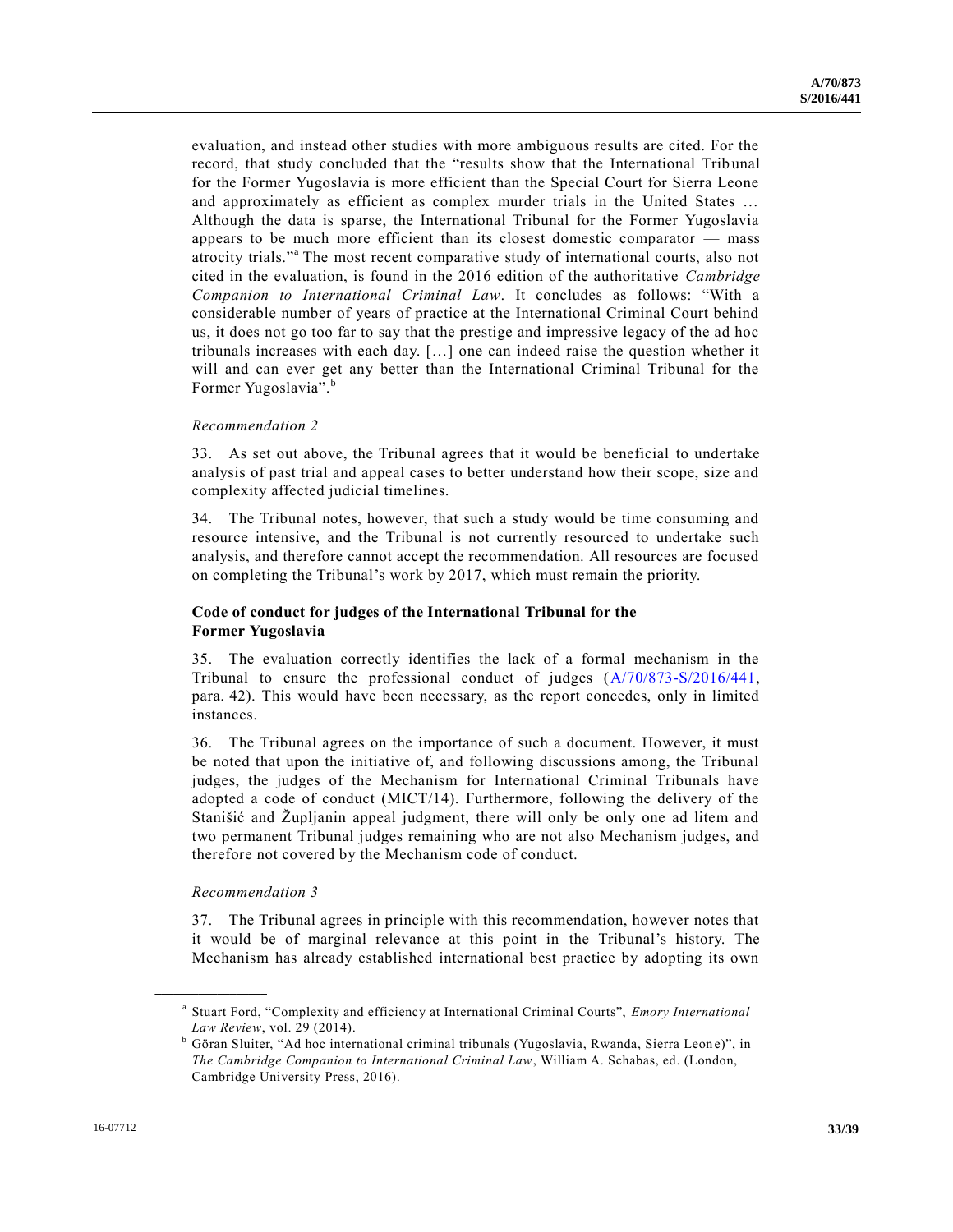Judicial Code of Conduct, which applies to all but a few remaining Tribunal judges. Moreover, the Tribunal emphasizes that the development of any such code of conduct will take crucial time and resources away — particularly in terms of the judges themselves — from the completion of the remaining cases, and therefore cannot accept the recommendation.

## **D. Voluntary separation and downsizing**

#### **Procedural fairness and transparency in the downsizing exercise**

38. The Tribunal welcomes the recognition that the downsizing process was fair and transparent, was based on operational requirements, importantly did not contribute to delays in completing judicial casework, and in fact represented "best practice in leadership of a change process."<sup>c</sup> The Tribunal also appreciates that in the report voluntary separations are identified as posing challenges to the completion of judicial activities, which corroborates its own views in this respect, and echoes the regular reports provided to the Security Council. In addition, it welcomes the recognition of the numerous measures undertaken to retain staff. There are, however, serious flaws in analysis, which have led to improper conclusions and the consequent recommendation for action. The issues of most concern are outlined in the following sections.

39. The evaluation states that "Analysing turnover rates is critical to a downsizing organization [\(A/70/873-S/2016/441,](http://undocs.org/A/70/873) para. 45)." The Tribunal points out, however, that the actual retention of staff is more fundamental than performing analysis. Statistical data analysis can point management to factors that are correlated to attrition trends. However, the direct management of staff — to understand on an individual basis what motivates their choices — is far more powerful in terms of anticipating voluntary departure, and putting in place resilience and capacity where possible. The evaluation overstates the value of statistical analysis and ignores the Tribunal's actual successes obtained from direct knowledge and the responsive actions of managers.

40. There is also an assertion in this section that statistical knowledge of departure trends would inform adjustments to downsizing to compensate for changes in voluntary separations. The assertion seems to indicate that the evaluation team did not understand that the downsizing methodology employed automatically adjusts involuntary separations in response to changing voluntary departures. The Tribunal also notes that the evaluation team relied on odd categorizations of data, possibly leading to unreliable results. In tabulating the data, for example, OIOS included retirement and death-related separations as "voluntary separations" (ibid., para. 47).

#### **Comparator study of limited applicability**

41. Even more problematically, the evaluation relies on academic sources and models to support its analysis methods and conclusions that are not comparable or applicable to the Tribunal's situation (ibid., para. 48). The organizations studied in the articles were undergoing reductions in their workforces to reach specified target levels, whereas the Tribunal is undergoing a complete closure: all posts are being

 $\textdegree$  See AA2010/270/04, para. 11 (internal document). The text is on file with the Office of Internal Oversight Services and is available for consultation.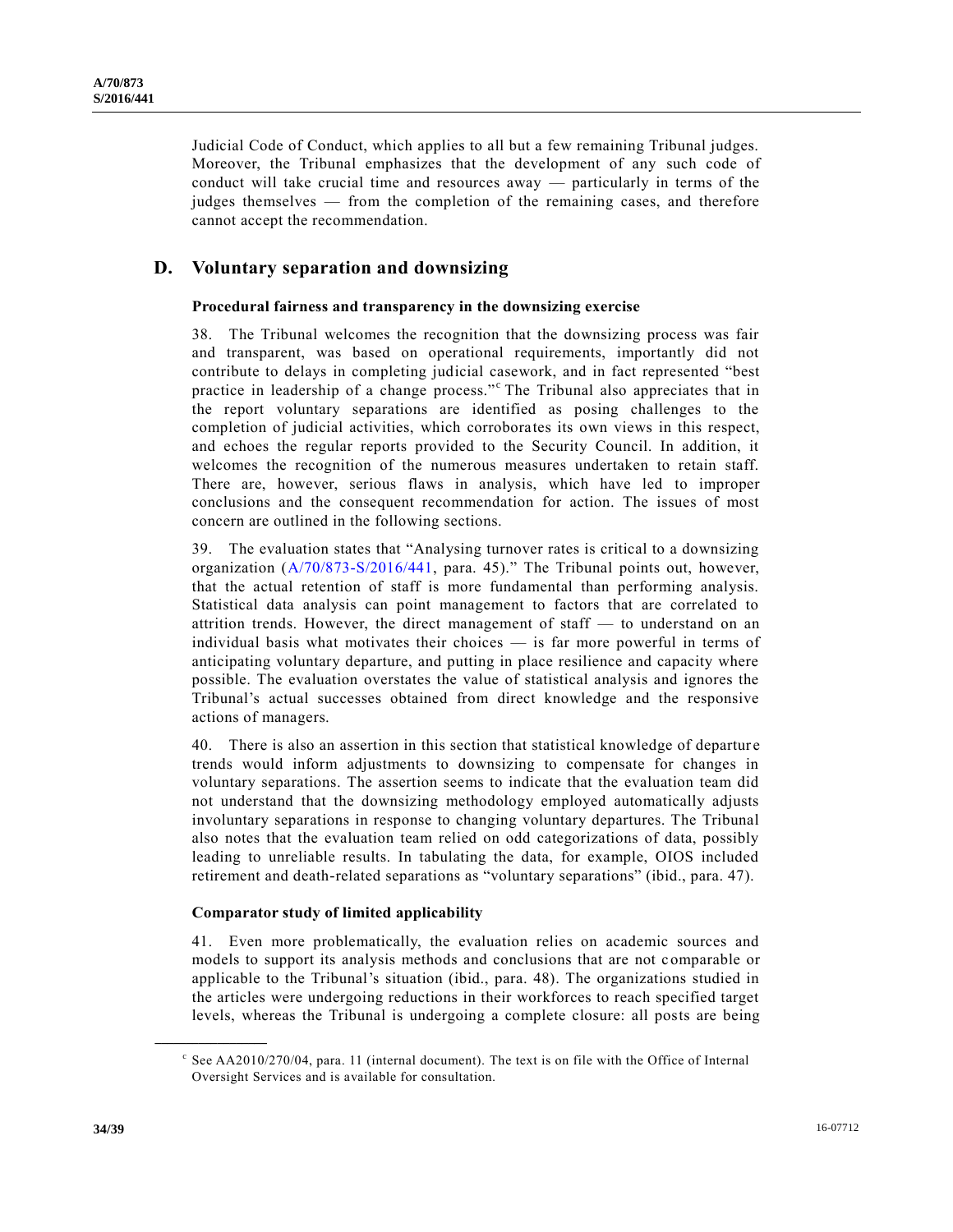eliminated and all Tribunal staff must separate. The academic sources speak of downsizing "shocks", meaning that the studied organizations implemented sudden and unpredicted reductions of staff. By contrast, as part of its downsizing strategy, the Tribunal linked post downsizings to calendared cessation of judicial activity and notified staff as far as two years in advance of the expected abolishment of their posts, removing the element of arbitrariness and surprise. Given the lack of comparability between the organizations studied and the Tribunal, it is unlikely that the conclusions drawn in the academic studies are fully applicable to the situation under evaluation. Nevertheless, in spite of the questionable applicability, the eventual recommendation emerging from the evaluation exercise relies on the premises used.

42. The basic premise of this part of the evaluation, relying on academic views, is that active human resources practices to increase the perception of institutional fairness, to promote the feeling of "embeddedness" and to promote career development will counteract and moderate voluntary separation.<sup>d</sup> The evaluation further asserts that by using data-driven analysis, the Tribunal could more effectively target these moderating human resources practices to areas that are subject to higher rates of voluntary turnover.

#### **Effective human resources practices already in place**

43. The evaluation found that the Tribunal already had excellent practices in terms of the noted moderating human resources management factors, which were applied across the organization. Therefore, the implication that additional benefits could be obtained by a more targeted approach is not supported.

44. Simply put, the evaluation itself finds that the Tribunal is already targeting the entire institution with prescribed best practices to lower staff attrition. It would therefore not be useful to invest the time and resources that would allow the Tribunal to use statistical analysis to finely target parts of the institution with those same practices. The Tribunal already employs practices that are as effective as possible, and without statisticians it has neither the expertise nor the resources to develop and implement complex data-driven management models. Even if it could, the results would not likely be worth the investment in doing so.

#### **Detailed data analysis misses intuitive explanations**

45. The Tribunal must also point out that this part of the evaluation suffers from factual inaccuracy as well as confusion between correlation of factors and cause and effect. The evaluation report states that there were no post reductions in the biennium 2012-2013 (ibid., para. 49). The Tribunal explained to OIOS that while no regular posts were downsized, over 160 staffing positions (based on structural general temporary assistance funding) were abolished during that biennium. In addition, 39 positions based on standard general temporary assistance funding were abolished, leading to a total of over 200 abolished positions in the biennium. However, this factual error was not corrected in the final report.

<sup>&</sup>lt;sup>d</sup> Charlie O. Trevor and Anthony J. Nyberg, "Keeping your headcount when all about you are losing theirs: downsizing, voluntary turnover rates, and the moderating role of HR practices", *Academy of Management Journal*, vol. 51, No. 2 (2008).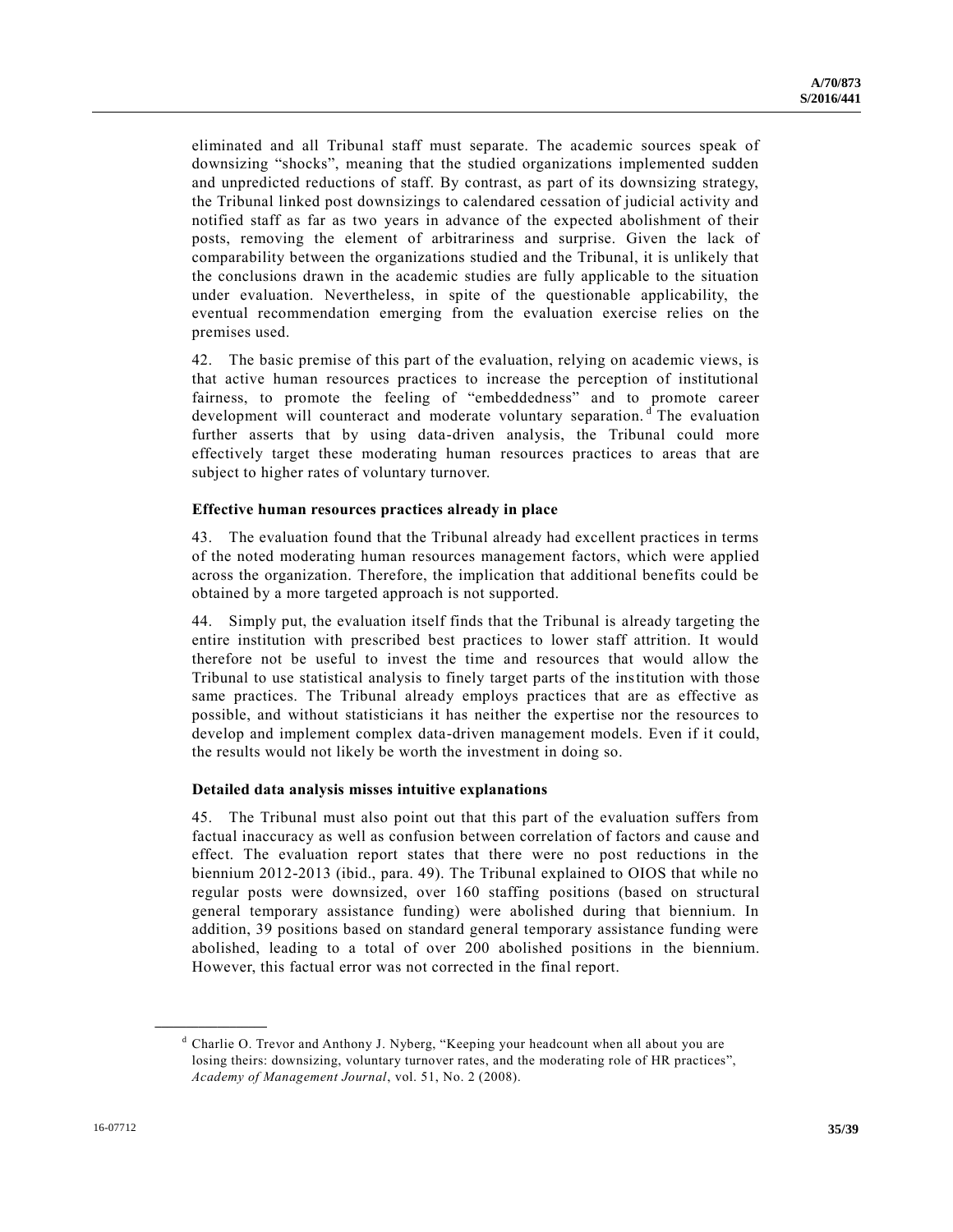46. This error in turn revealed a further flaw in the evaluation approach. The evaluation team focused on actual staffing departure rates, both involuntary and voluntary, and a possible correlation between them, but did not conceive instead that the abolishment of posts/positions could play a role in precipitating attrition by voluntary separation. Missing this point, it did not attempt to see if there was a correlation between the abolishment of posts and attrition. It seems intuitively clear, however, that greater numbers of posts abolished could reasonably be associated with increased separations.

47. Furthermore, the evaluation confuses correlation of studied factors and ac tual cause and effect, and comes to an unsupported conclusion. In the report, it notes that in 2012, although numbers of staff leaving involuntarily increased, voluntary separations decreased, concluding that higher involuntary separation did not lead to higher voluntary separation, and therefore that "other factors" must have contributed to the decrease in voluntary separation (ibid., para. 49). The way this analysis was performed, and the conclusions reached, belie the unstated hypothesis of the evaluators that there should be a causative link between increasing involuntary separations and the rate of voluntary separations. Not having found any correlation, the evaluators then turn to unspecified "other factors" to explain the results actually found.

48. What is missed here is something that is intuitively clear: with a given number of posts abolished, if there are fewer than sufficient voluntary separations to account for the loss of posts, the organization must then turn to letting staff go, namely, increasing the number of involuntary separations. With its focus on finding out to what extent greater involuntary departures caused more voluntary departures, the evaluation team therefore missed the obvious, a conclusion that does not require detailed statistical analysis. Additionally, having themselves noted that staff retention becomes more difficult as the Tribunal nears its closure date, the evaluation team did not attempt to ascertain to what extent there is a correlation between voluntary departures and impending closure. Based on their own observation that involuntary separations are in general steadily rising over the period reviewed, it seems that there likely is a high degree of correlation. This fits with the intuitive view that as closure looms, staff are increasingly looking for and obtaining employment outside the Tribunal.

49. The related section of the evaluation report concludes by noting that numerous retention measures were employed, but that because the number of voluntary separations has increased, the measures must have only "had a limited effect (ibid., para. 53)". In the face of imminent closure, with no guarantee to staff of continuity of their livelihoods should they remain until the end, it should be clear that no retention measure introduced can be entirely effective. This does not mean, however, that retention measures employed by the Tribunal had no effect. The evaluation fails to assess the effectiveness that the various measures did have, and it does not appreciate the far more negative impact that not introducing the measures would have had. The value of the report would have been substantially increased had it evaluated the efficacy of the various measures employed, rather than coming to the trivial conclusion that their impact was limited.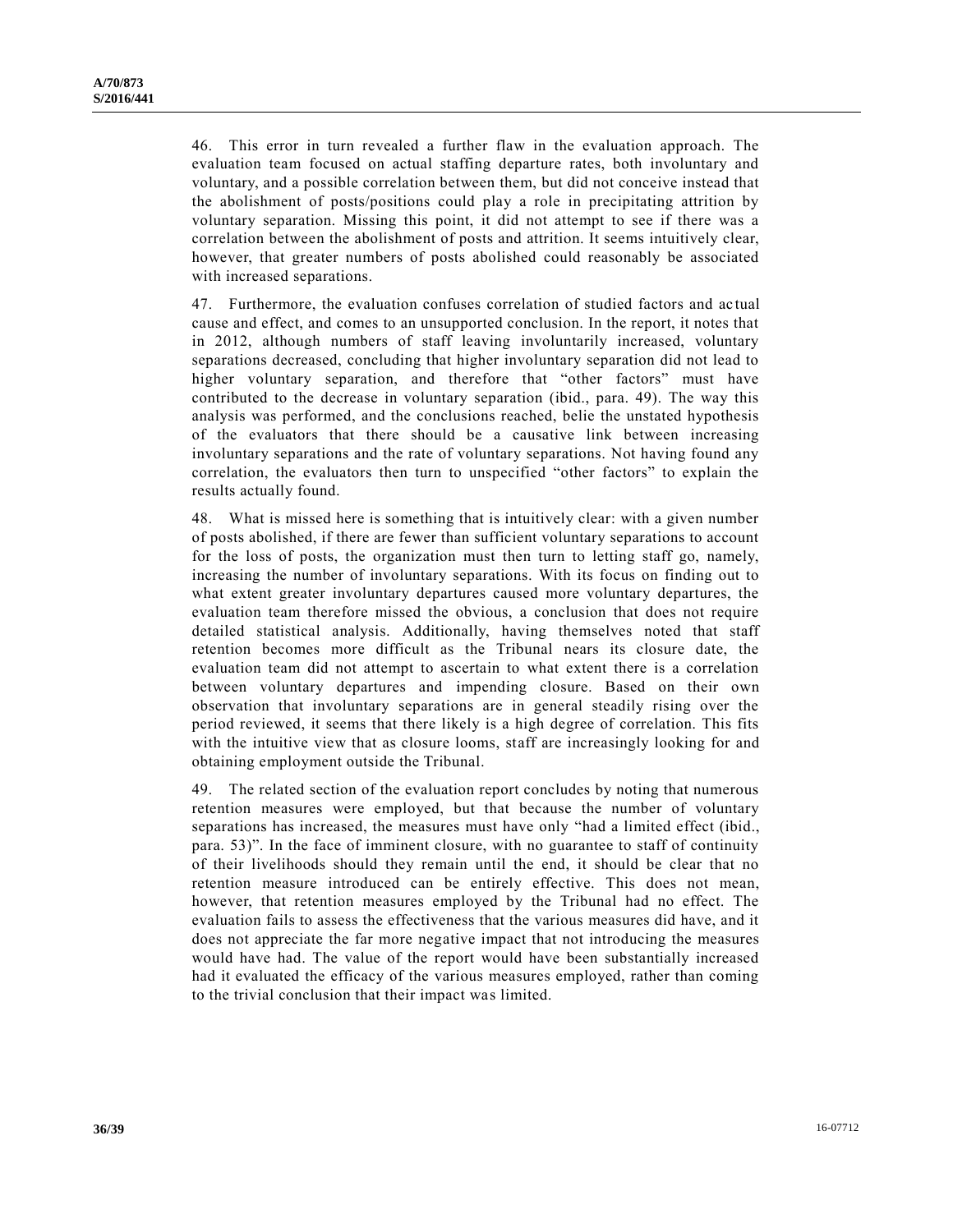*Recommendation 4* 

50. While the Tribunal agrees that having such a system could theoretically yield additional insight into trends on separations, it cannot accept recommendation 4.

51. First, the Tribunal rejects the premise that statistical trend analysis is superior to interventions based on specific managerial knowledge of the employment situation of individual staff and the capacities of work teams in anticipating and reacting to threats to retention. Tribunal managers already know which staff are leaving or are likely to leave, and have been taking the most effective measures possible to increase resilience and capacity in the sections to address attrition. Furthermore, the Tribunal has neither the expertise nor the time to conduct detailed data collection and statistical trend analysis. The Tribunal is tightly focused on completing the substantive judicial activity that comprises its mandate, and such an exercise would distract from that focus and unnecessarily consume time and resources. Finally, system development is time-consuming, and in the light of the limited time remaining and the lack of dedicated resources to accomplish this development, it is likely that the Tribunal would have closed before such work was completed.

# **IV. Conclusion**

52. The International Tribunal for the Former Yugoslavia would like to thank the evaluators for their cooperation in undertaking this evaluation, and their willingness to work as swiftly as possible despite the resource and timing constraints and to provide the Tribunal with adequate time to provide its views. OIOS was able to take into account much of the input provided by the Tribunal, and the evaluation was undertaken in a professional and collegial manner.

53. The constraints on this evaluation that have limited the quality and usefulness of its findings were for the most part not attributable to OIOS. The Tribunal recommends that future reviews be allowed sufficient time to undertake full research based on a methodology that is properly focused on substantive issues and takes into account the unique nature of the institution, its judicial mandate and external challenges outside its control.

54. Regardless, the Tribunal can assure OIOS and the Security Council that it will continue to give full consideration to the OIOS report.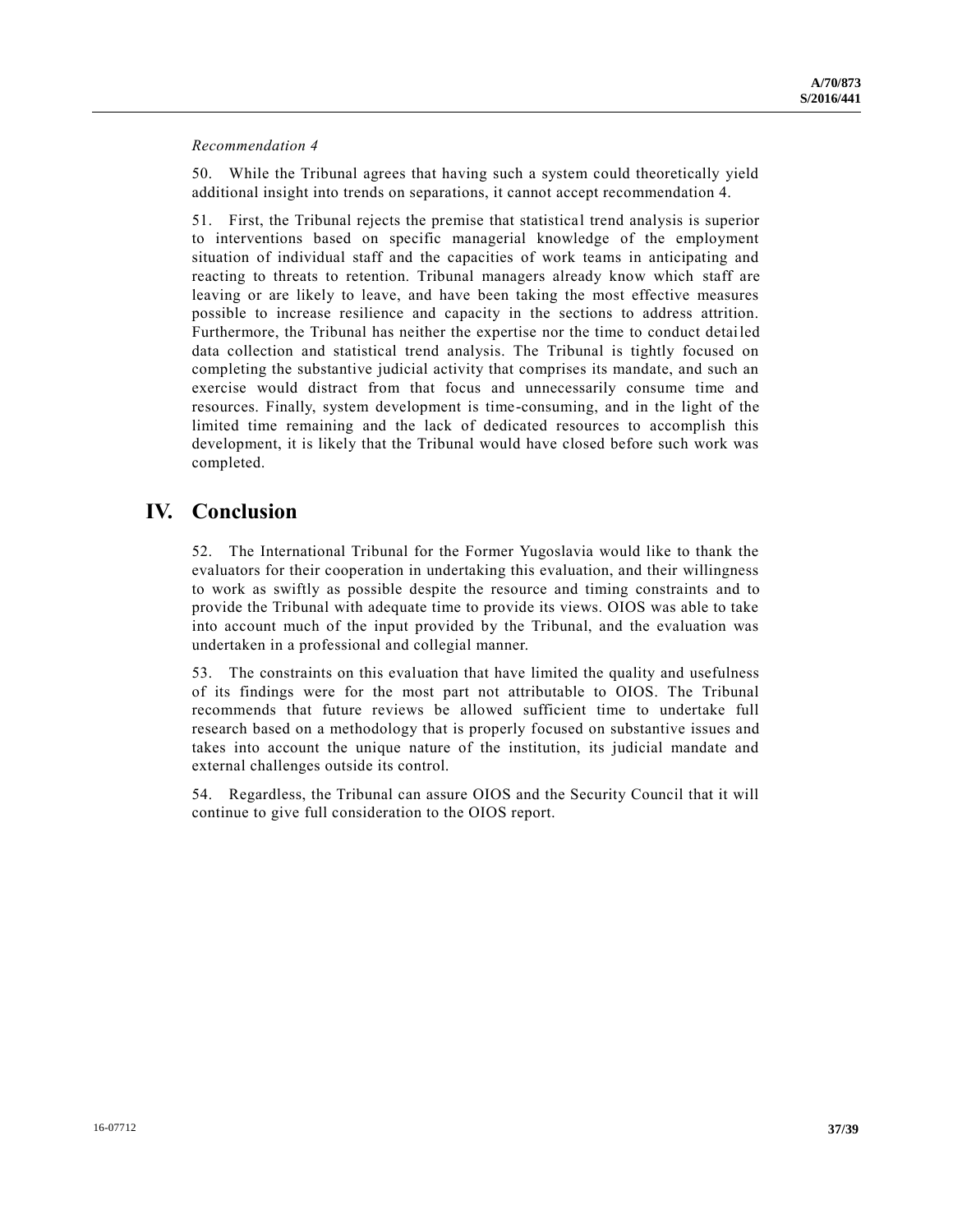## **Annex II**

# **Comments by the Office of Internal Oversight Services, Inspection and Evaluation Division**

The Office of Internal Oversight Services (OIOS) expresses its thanks to the International Tribunal for the Former Yugoslavia for its thoughtful and thorough response to the evaluation report and acknowledges the concerns the Tribunal expressed on the scope and issues that could not be covered on account of the short deadline and word limit. In its report, OIOS focused on the efficiency and effectiveness of judicial activities in a downsizing institution, within the context of the completion strategy, a substantive area with multiple cross-cutting issues.

The Tribunal has rejected all four recommendations on the basis of a lack of time, resources and the perception of limited value for its mandate. The recommendations in the report took into consideration the Tribunal's intention to complete its work by the end of 2017, the overall level of capacity and the remaining resources, with a view to increasing transparency and accountability in performance reporting.

OIOS maintains that recommendations 2 and 4 would not impose a considerable constraint on the Tribunal since not only does the information readily exist but it would also only require basic collection and organization. Since a code of conduct for judges is in place in the International Residual Mechanism for Criminal Tribunals, producing a similar document for the Tribunal, as proposed in recommendation 3, would not be a burden on capacity. Recommendation 1, while relatively more intensive than the rest, would reflect a commitment to the timely completion of cases according to their own pace in judicial activities, enable a transparent measure of management effectiveness and efficiency and provide a clearer assessment of Tribunal resource needs. However, it is not appropriate for OIOS to suggest benchmarks for the Tribunal as such an attempt would infringe upon its judicial independence.

OIOS disagrees that the time frame for the evaluation was arbitrary. As Security Council resolution 2256 (2015) and General Assembly resolution 70/227 contain mandates for an evaluation in the context of Council resolution 1966 (2010), and the most recent OIOS audit on the Tribunal completion strategy was undertaken in 2010, OIOS selected the five-year interval period of 2010-2015 to encompass the evolution of the methods and work of the Tribunal since the first date of completion of work, followed by the revised date of completion of work, up to the end of 2015 in order to observe the process of change. OIOS also determined that the time frame was reasonable given the period of short duration in which to produce the report. Concerning the Tribunal assertion that key pre-2010 efficiency innovations were excluded owing to the temporal scope, OIOS provided a number of occasions where such types of substantive innovation efficiencies could be collected and ascertained even though they did not fit in the 2010-2015 scope, including the semi-structured interviews, staff surveys, and in the collection of policy documents and reports. Therefore, the evaluation report provides a clear assessment of the amount of evidence on judicial efficiencies.

Concerning the assertion by the Tribunal of inherent bias in the terms of reference with the phrase "continued inability of the Tribunal to complete its work in a timely manner set out in the completion strategy," OIOS considers this a factual